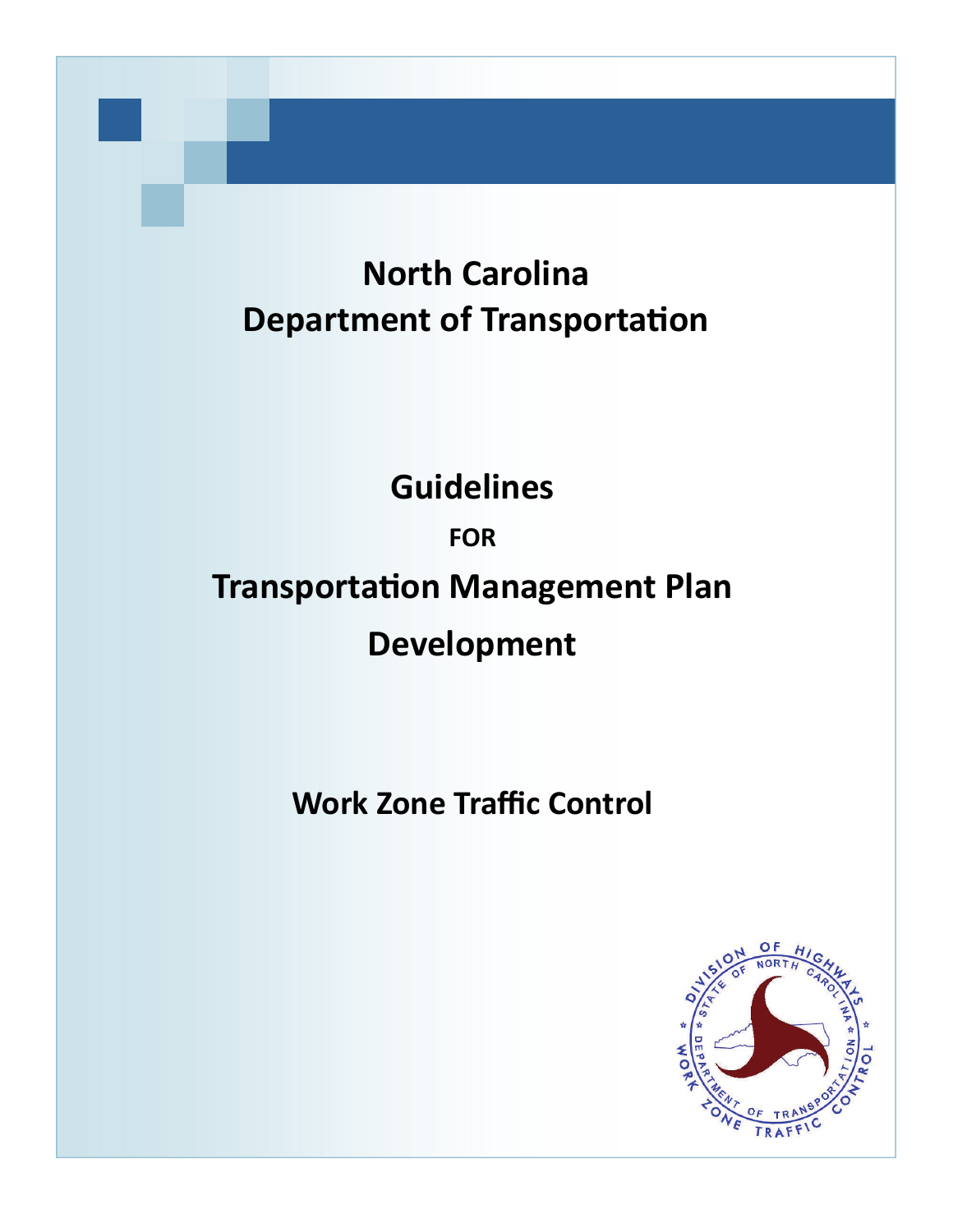# **Transportation Management Plan Table of Contents**

| <u>Cover</u>                                                  |
|---------------------------------------------------------------|
| <b>Introduction</b>                                           |
| TransportationManagementPlan(TMP)                             |
| Coordination                                                  |
| <b>TCPlanFormat</b>                                           |
| <b>PlanDevelopment Considerations</b>                         |
| <b>SiteVisits</b>                                             |
| <b>Meetings</b>                                               |
| <b>Requirements (AllMeetings)</b>                             |
| <b>ScopingMeeting</b>                                         |
| ScopingMeetingChecklist                                       |
| <b>FieldInspectionMeetings</b>                                |
| Final Design Field Inspection (FDFI)                          |
| Combined Field Inspection (CFI)                               |
| Pre-Let Field Inspection (PLFI)                               |
| Field Inspection Notification Letter                          |
| During the meeting:                                           |
| <b>Submittals</b>                                             |
| <b>Requirements(All submittals)</b>                           |
| 1 <sup>st</sup> Submittal-Traffic ManagementConcept           |
| I. Purpose                                                    |
| II. Submittal Requirement                                     |
| Written Traffic Management Concept Staging                    |
| Traffic Management Concept Drawings (Overview Drawings)       |
| <b>Cross Sections</b><br>Submittal Package                    |
|                                                               |
| 2 <sup>nd</sup> Submittal-Midpoint                            |
| I. Purpose                                                    |
| II. Submittal Requirement                                     |
| General<br>Title Sheet                                        |
|                                                               |
| Project Notes Sheet Traffic<br><b>Control Phasing Traffic</b> |
|                                                               |
| <b>Control Overviews Traffic</b>                              |
| <b>Control Details</b>                                        |
| Submittal Package                                             |
|                                                               |

Table of Contents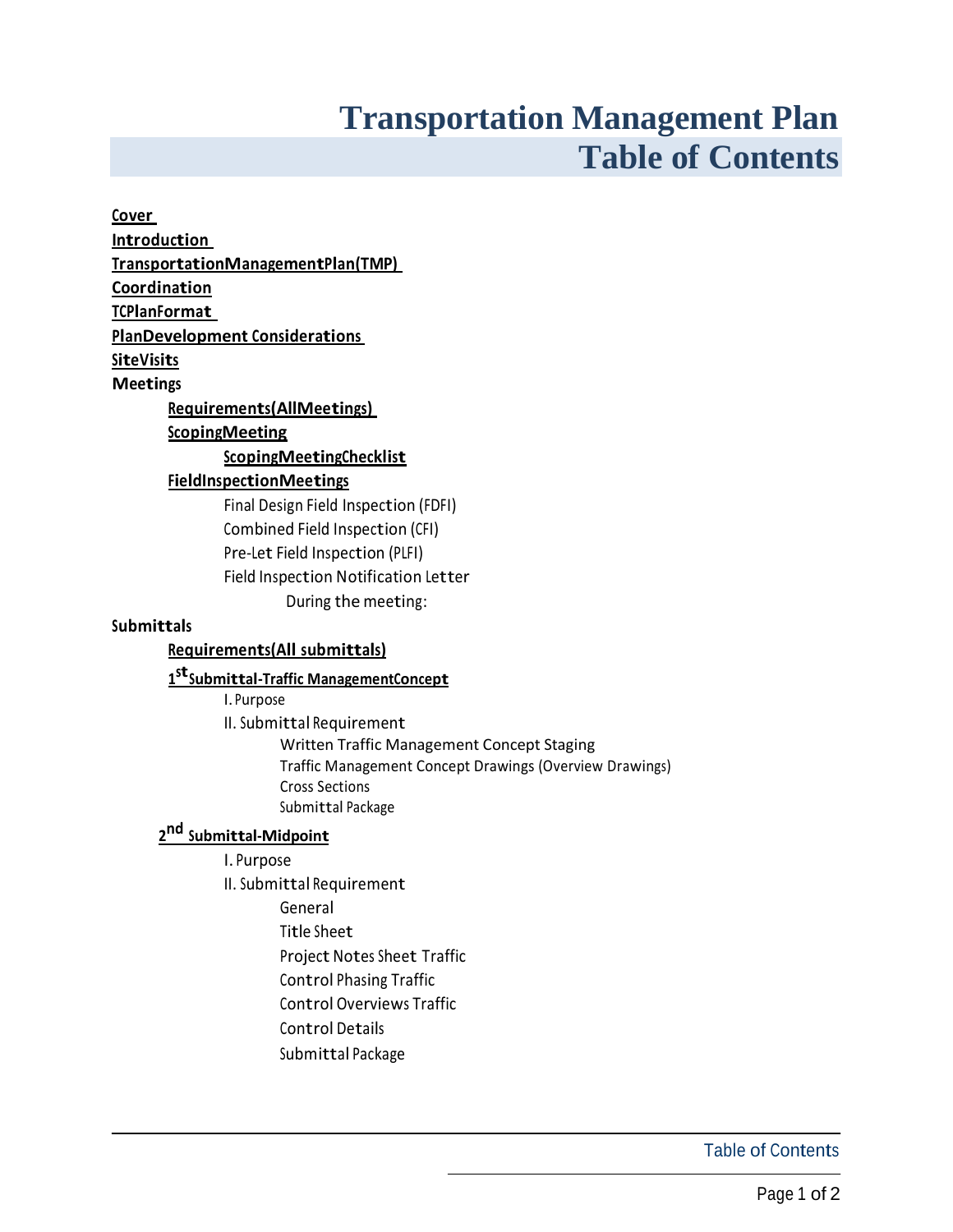### 3<sup>rd</sup> [Submittal-Pre-Final](#page-29-0)

I. Purpose

II. Submittal Requirement

Submittal Package

### [4th Submittal-Final](#page-30-0)

I. Purpose

II. Submittal Requirement

Submittal Package

[Project Turn-In](#page-31-0) - WZTC Plan Developers ONLY

Submittal Package

Final Procedures

### [References/Design Standards](#page-32-0)

**[Acronyms](#page-33-0)** 

**[Glossary](#page-36-0)** 

Table of Contents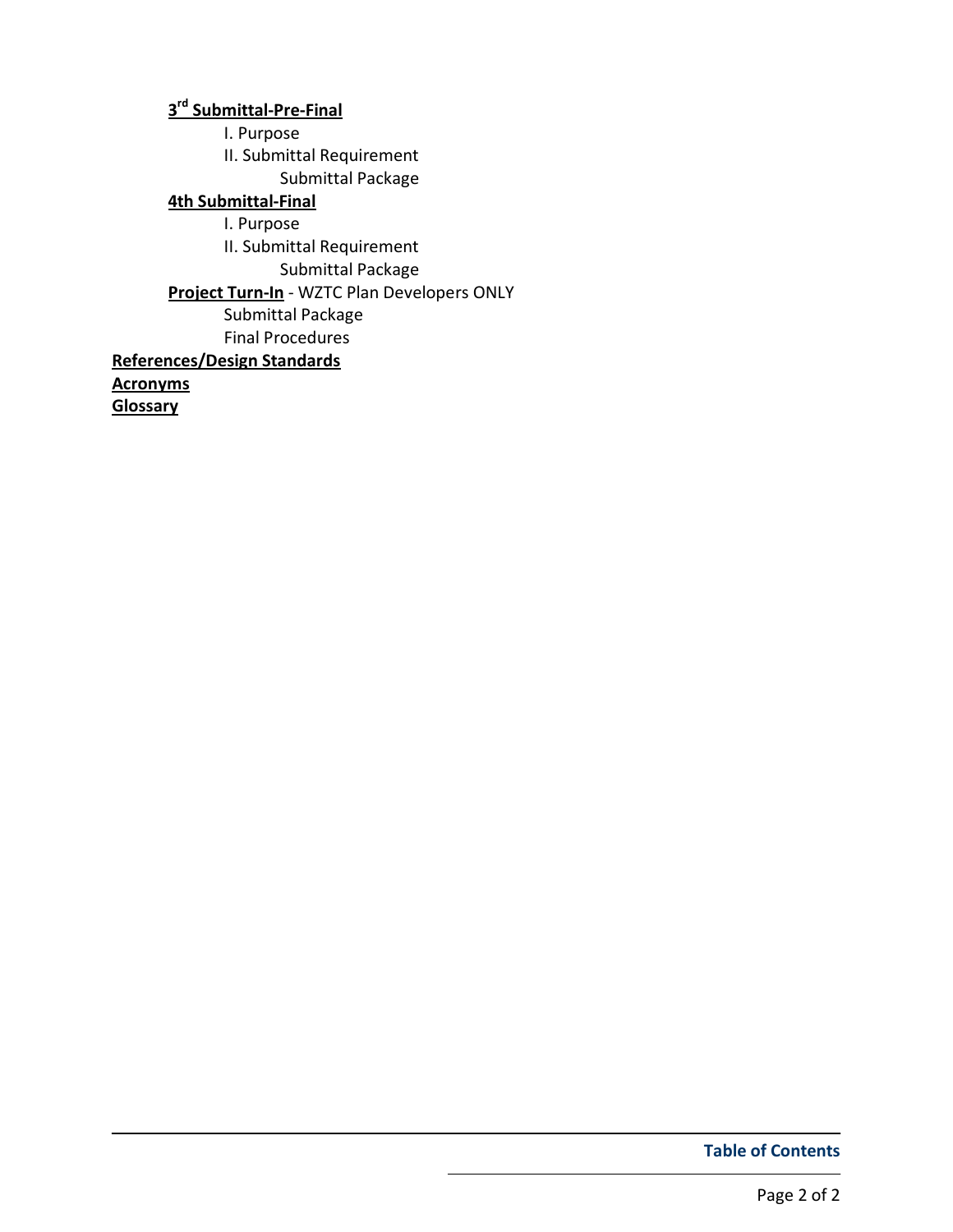# Transportation Management Plan Introduction

<span id="page-3-0"></span>I. These guidelines were established to aid the plan developer in understanding the expectations of North Carolina Department of Transportation Work Zone Traffic Control throughout the developmental stages of a Traffic Management Plan (TMP).

II. The term plan developer used throughout this document shall represent any and all persons involved in the process of developing a TMP. A listing of the groups or parties intended to be encompassed by this definition includes but is not limited to the following:

NCDOT Work Zone Traffic Control (WZTC) Design Staff

Private Engineering Firms (PEF)

Introduction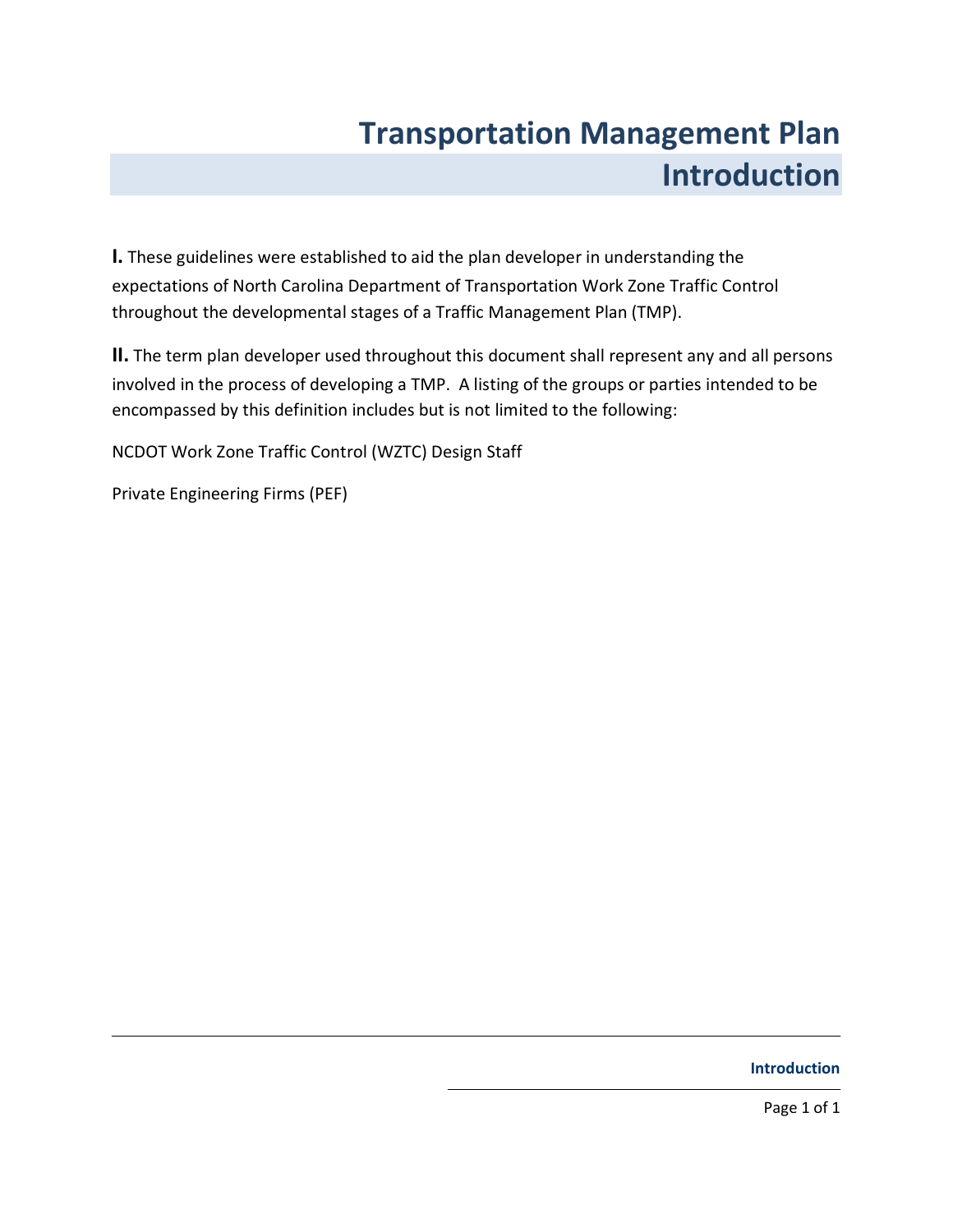# Transportation Management Plan

<span id="page-4-0"></span>A Transportation Management Plan (TMP) lays out a set of coordinated transportation management strategies and describes how they will be used to manage the work zone impacts of a road project.

A Transportation Management Plan (TMP) is required for all projects/activities. The scope, content, and level of detail of a TMP may vary based on NCDOT Work Zone Safety and Mobility Policy and the anticipated work zone impacts of the project. The type of TMP needed for a project is based on whether the project is determined to be a "significant project" as described in detail within the [North Carolina Department of Transportation Work Zone Safety and](http://ncdot.org/doh/preconstruct/wztc/final rule/ImportantDocs/WZSafety_and_Mobility.pdf)  Mobility Policy .

Below is a list of the possible TMP components:

- Traffic Control (TC) Plan: Required for all projects/activities.
- Transportation Operations (TO) Plan: Required for Significant Projects/Activities and other Projects/Activities as needed.
- Public Information (PI) Plan: Required for Significant Projects/Activities and other Projects/Activities as needed.

The basic objective of each TMP is to permit the contractor to work within the public right of way efficiently and effectively while maintaining a safe, uniform flow of traffic. The construction work and the public traveling through the work zone in vehicles, bicycles, or as pedestrians must be given equal consideration when developing a TMP.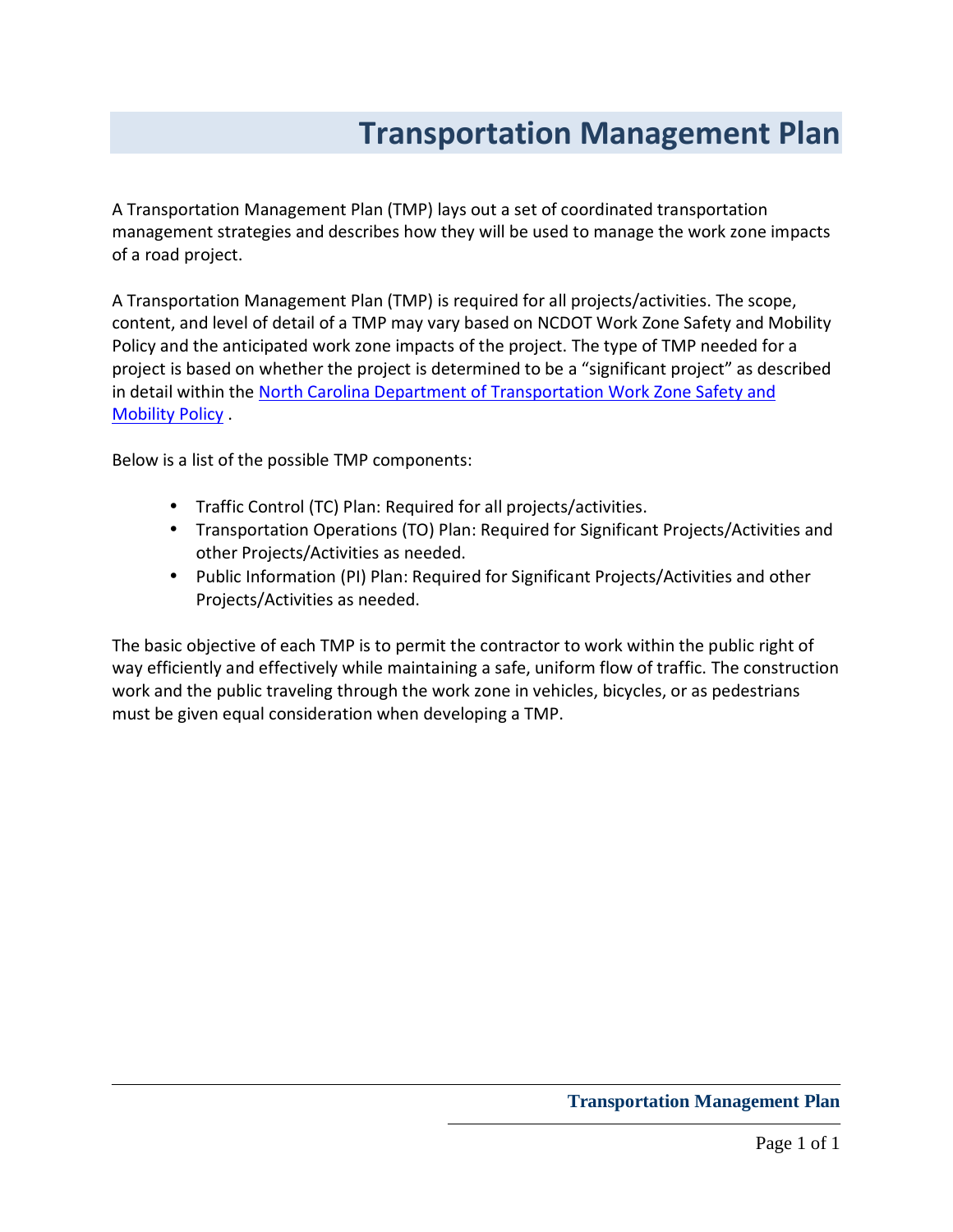# Transportation Management Plan Coordination

#### <span id="page-5-0"></span>Plan Developers shall be responsible for the following:

- a. Coordinate and document all investigative measures with WZTC and other NCDOT Personnel (including Municipal Personnel, when applicable) concerning possible utility conflicts, the need for temporary shoring, any potential drainage problems, etc. Please note this coordination may require additional meetings.
- b. Coordinate with Division personnel to identify feasible detour routes during construction. In addition, coordinate with the NCDOT Permit Section when overweight, overheight, and/or wideload detours are necessary.
- c. Coordinate and/or address any constructability concerns with WZTC, Division, and other NCDOT Units as needed.

#### Project Contact (PEF)

All inquiries concerning the project shall be directed to the Work Zone Traffic Control (WZTC) Project Engineer or Project Design Engineer. The PEF should not contact internal units of the NCDOT unless directed to do so by the WZTC Section. This policy is effective throughout the life of the project.

### Coordination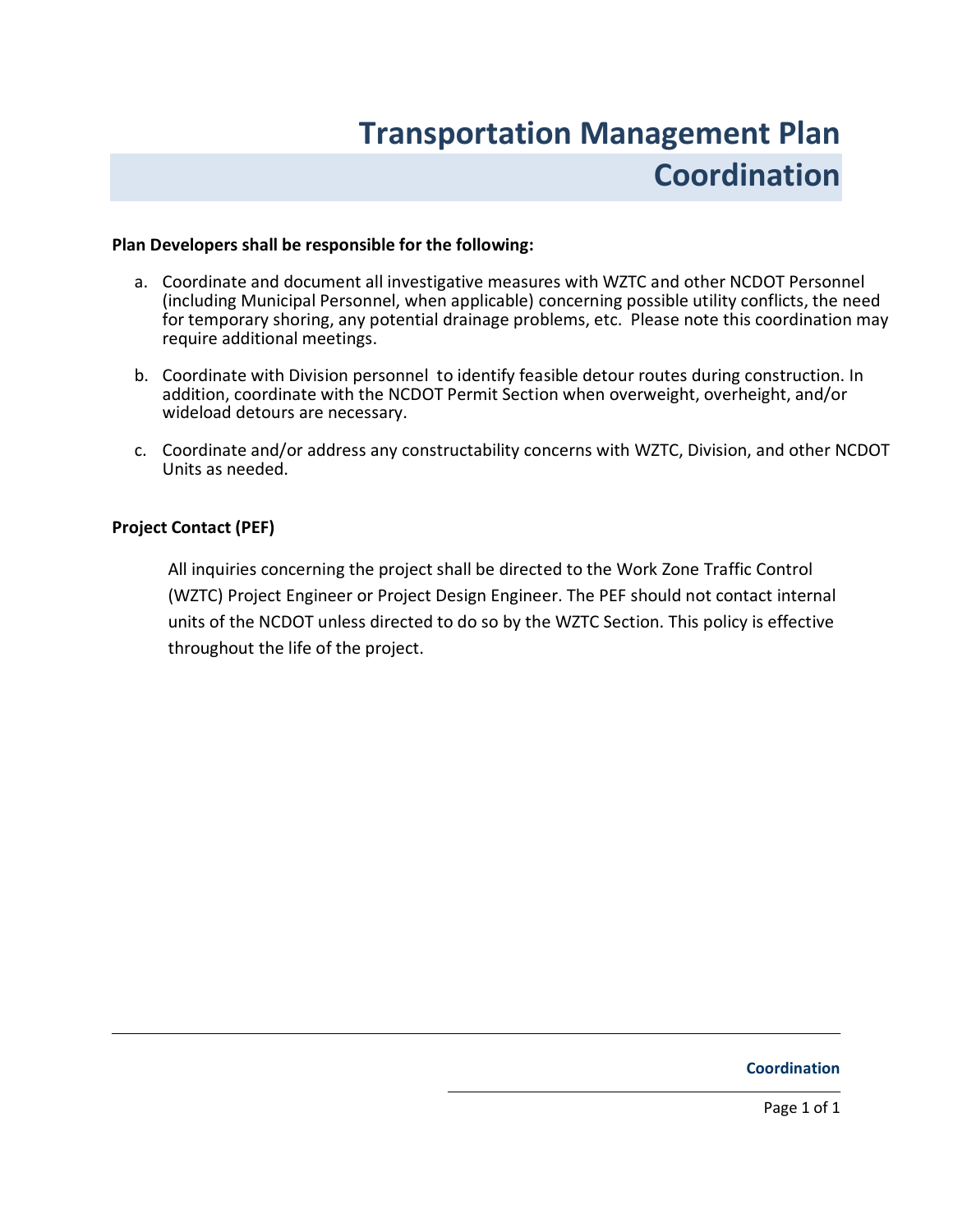# Transportation Management Plan TC Plan Format

### <span id="page-6-0"></span>**CADD**

### **Workspace**

- Utilize the most up to date Work Zone Traffic Control CADD Workspace (see [NCDOT CADD Services](http://www.ncdot.gov/doh/CADD/default.html) web-site)
	- o This workspace will provide standard drawing levels to utilize along with other valuable tools and guidance when developing Traffic Control Plans and must be adhered to.

### **Scales**

• All scales listed pertain to full size plan sheets. Full Size plan sheets shall be 22" x 34" with a 3" border on the left side and be derived from sheet cells found in cell libraries contained in the WZTC CADD workspace. Half size reproducible copies shall be on 11" x 17" sheets.

### o Overview Drawings:

**1**"=100' English; 1:1000 Metric

### o Detail Drawings:

<sup>1</sup>"=50' English; 1:500 Metric

Note: Any deviation from the above must be approved by the WZTC Project Design Engineer.

### Electronic File Naming and Sheet Numbering Convention

- o Examples for individual plan detail drawings:
	- B4289\_TC\_TCP\_1.DGN or B4289\_TC\_TCP\_01.DGN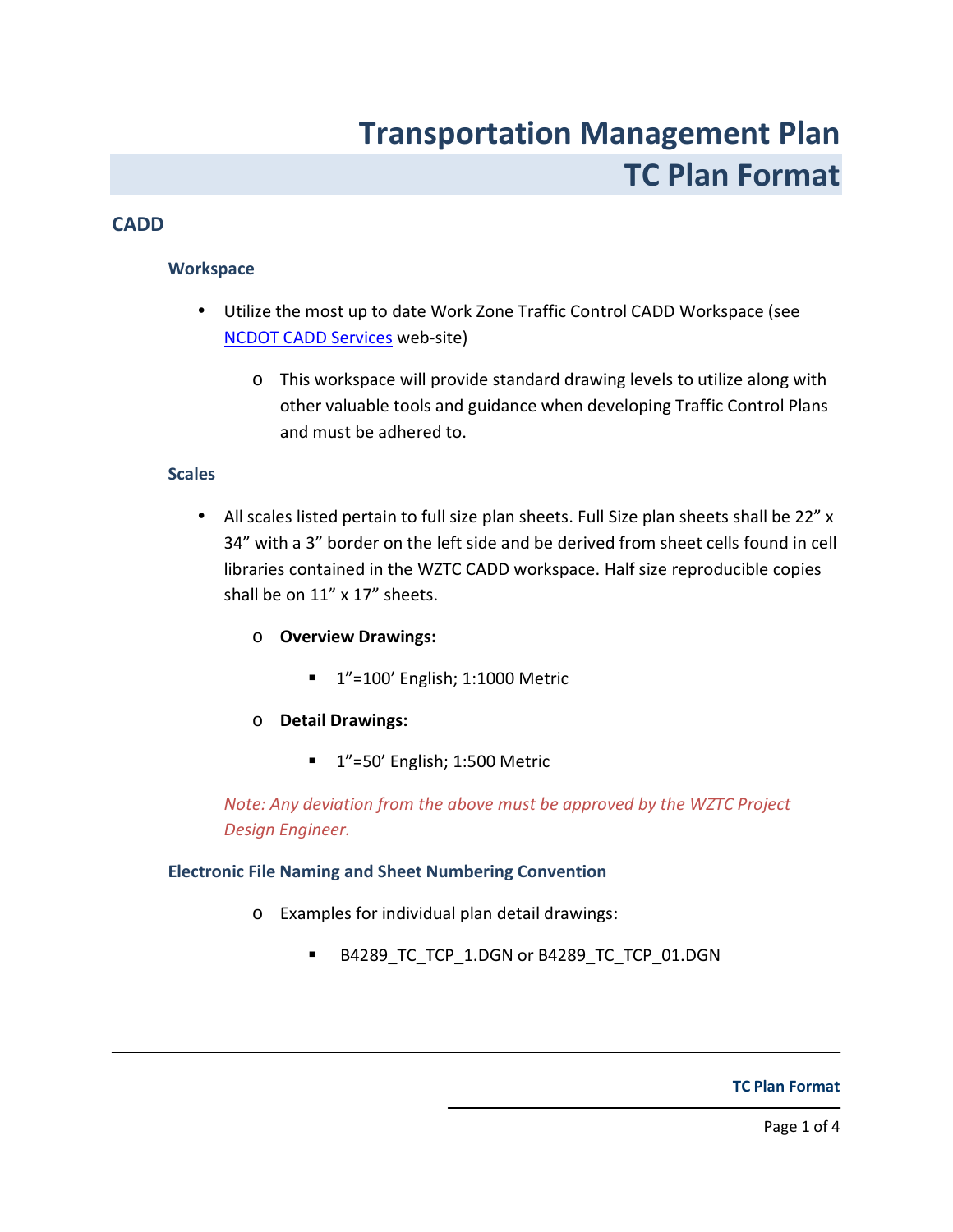- o Examples for individual plan base maps:
	- B4289 TC\_TCP\_BTCP\_1.DGN or B4289\_TC\_TCP\_BTCP\_01.DGN
- All electronic design files are to contain one sheet ONLY. However, this is not critical for Title, Phasing and General Note sheets.

#### TCP Base Maps

• All electronic base maps created for use as a reference file to Traffic Control Overview and/or Detail plan sheets shall be coordinately correct.

### TCP Overview and Plan Details

- All drawings should be consistent.
- All electronic data files (roadway, drainage, topography, etc.) and (TC base maps) for which overview and or detail plan view drawings are based shall be attached as reference files with a direct 1:1 scale relationship. (Exceptions for the scaling of a reference file are to occur only for supplemental blow up details shown on plan sheets to assist in plan interpretation).
- All Text Fonts shall be 71 utilizing the NCDOT font resource library (ncdotFont.rsc).

Text sizes for the various drawing elements can be derived from the WZTC Menu within the WZTC CADD workspace.

o Please make note of and adhere to the following rule of thumb:

DRAWING TEXT SIZE RULE: If using a scale other than those built into the WZTC Menu application it is up to the plan developer to determine the proper factor to apply to each of the text categories thus assuring that ALL TEXT stays the same size relevant to the drawing border regardless of the scale of the elements drawn.

```
Example: General Text @ 1"=200' = 28; General Text @ 1"=50' = 7;
```
Therefore General Text  $@ 1" = 100' = 14$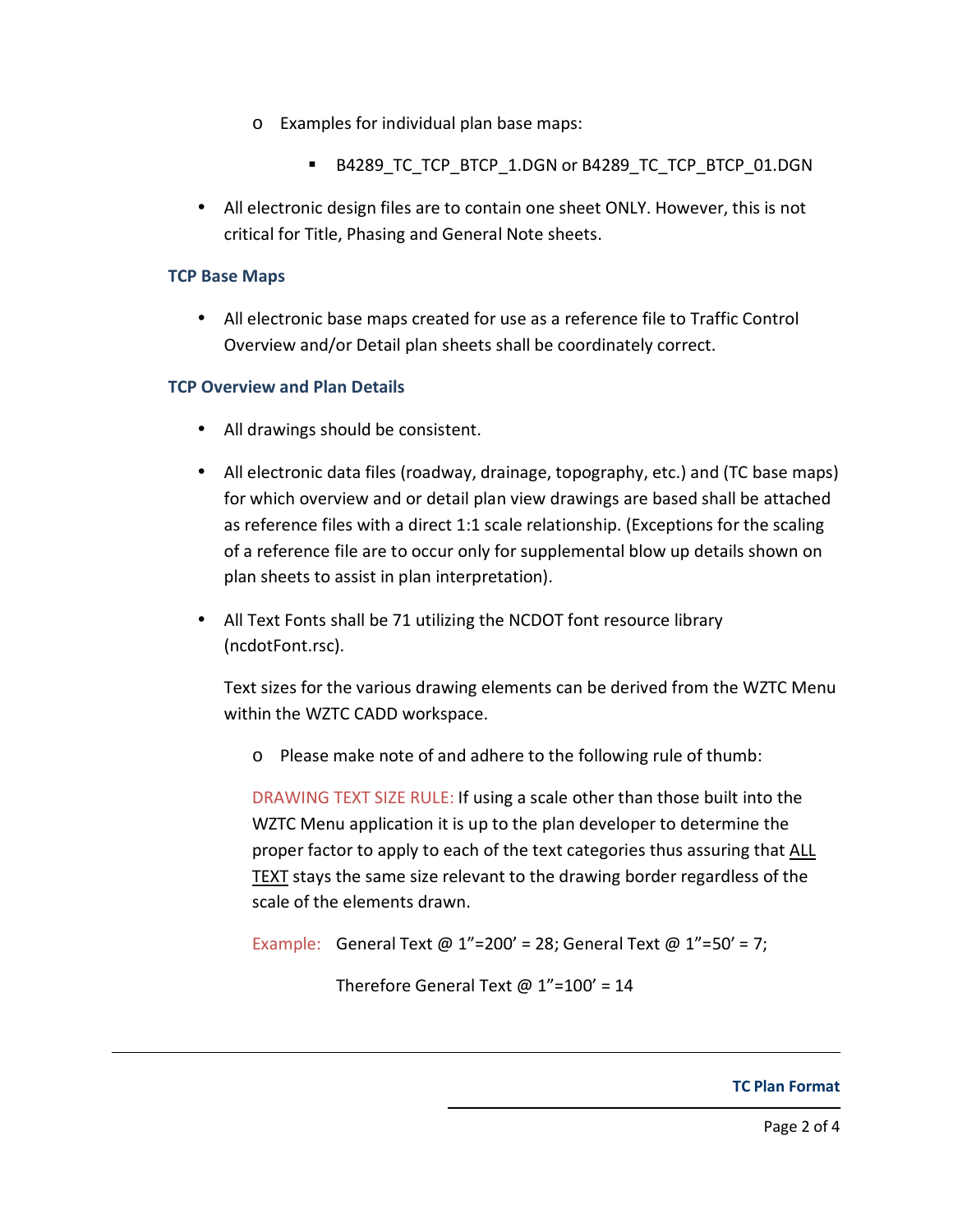• All drawing elements are to be placed on proper levels as provided and defined within the WZTC Menu within the WZTC CADD workspace.

#### TCP Layout Style

As more of the project information is determined and brainstorming begins, the layout style needs to be addressed. WZTC Project Design Engineer/Project Engineer and the Plan Developer will agree on the TCP layout style in the TMP-Scoping meeting. All subsequent submittals shall comply with the layout style that is agreed to in this meeting. Keep in mind the layout style is just as important as the information contained on the sheets. Some common layout styles are listed below; however, new and innovative ideas are always welcome.

1) Title Sheet

General Notes and Phasing Sheet Detail Drawing Sheets Advanced Work Zone Warning Sign Detail Sheets

2) Title Sheet

General Notes Sheet Phasing Sheets Detail Drawing Sheets Advanced Work Zone Warning Sign Detail Sheets

3) Title Sheet

General Notes Sheet Project Overview Sheet Phasing Sheet Detail Drawing Sheets Work Zone Warning Sign Detail Sheets

4) Title Sheet

General Notes Sheet Project Overview Sheet (Per Phase) Phasing Sheet (Per Phase) Detail Drawing Sheets Advanced Work Zone Warning Sign Detail Sheets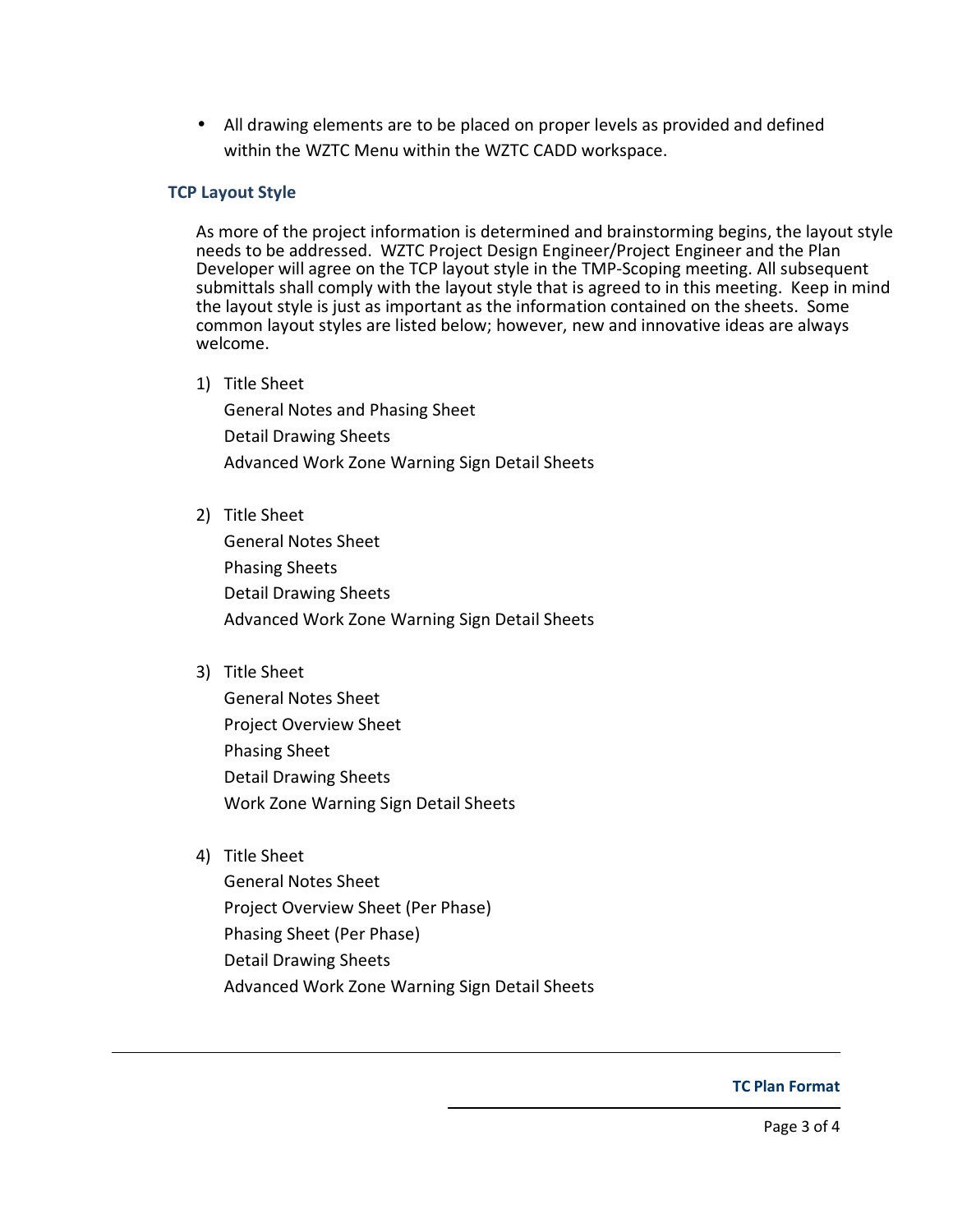5) Title Sheet

 General Notes Sheet Project Overview Sheet with Areas (Per Phase) Phasing Sheet for Areas (Per Phase) Detail Drawing Sheets for Areas (Per Phase) Work Zone Warning Sign Detail Sheets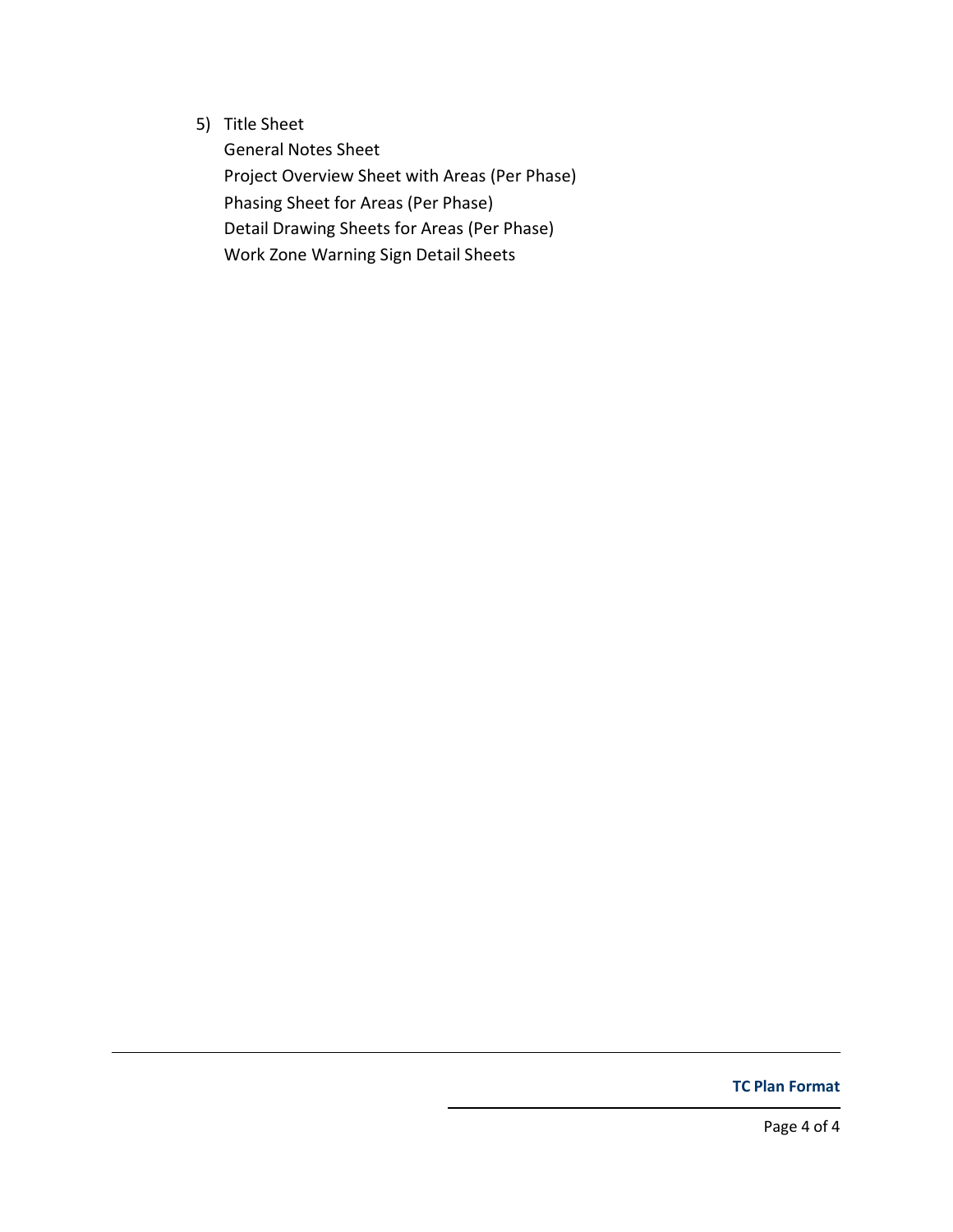# Transportation Management Plan Plan Development Considerations

Before and during development of the plan

#### <span id="page-10-0"></span>Constructability

 Earthwork balance through project (Are we constructing areas of fill before the areas of borrow where we will be getting the earth?) Tie in/ grade differences Grade changes at –Y- lines Utility issues Temporary Shoring- needs, locations, quantities, etc. Temporary pavement Drainage/ pipes, culverts- depth, installation, sags in Roadway, super-elevations, Where will water go during construction?, etc. Phasing of drainage: For instance, build 1/2 of road then other 1/2 of road, how will this affect the pipes installation/ drainage Drainage slope, pipes, CB installation and conflicts with temp alignments Stream relocations Phasing clarity, safety, constructability Stabilization as it relates to construction phasing and intersections Undercut Cross over wedging and drop offs Width of temporary bridge to be used - coordinate with Division; Reason: Temporary bridge may require a larger footprint (including sub-structure) than what has been provided. This can effect shoring requirements and locations. Can you begin construction of bridge before closing the road? Make sure everything that is supposed to be constructed is constructed.

### Safety

 For new location, which –Y- lines are being crossed? Changes in traffic patterns/ intersection changes Crash data on project. Are there any roadway improvements needed? Site distances for lane closures both vertical and horizontal Advisory Speed Panels

Plan Development Considerations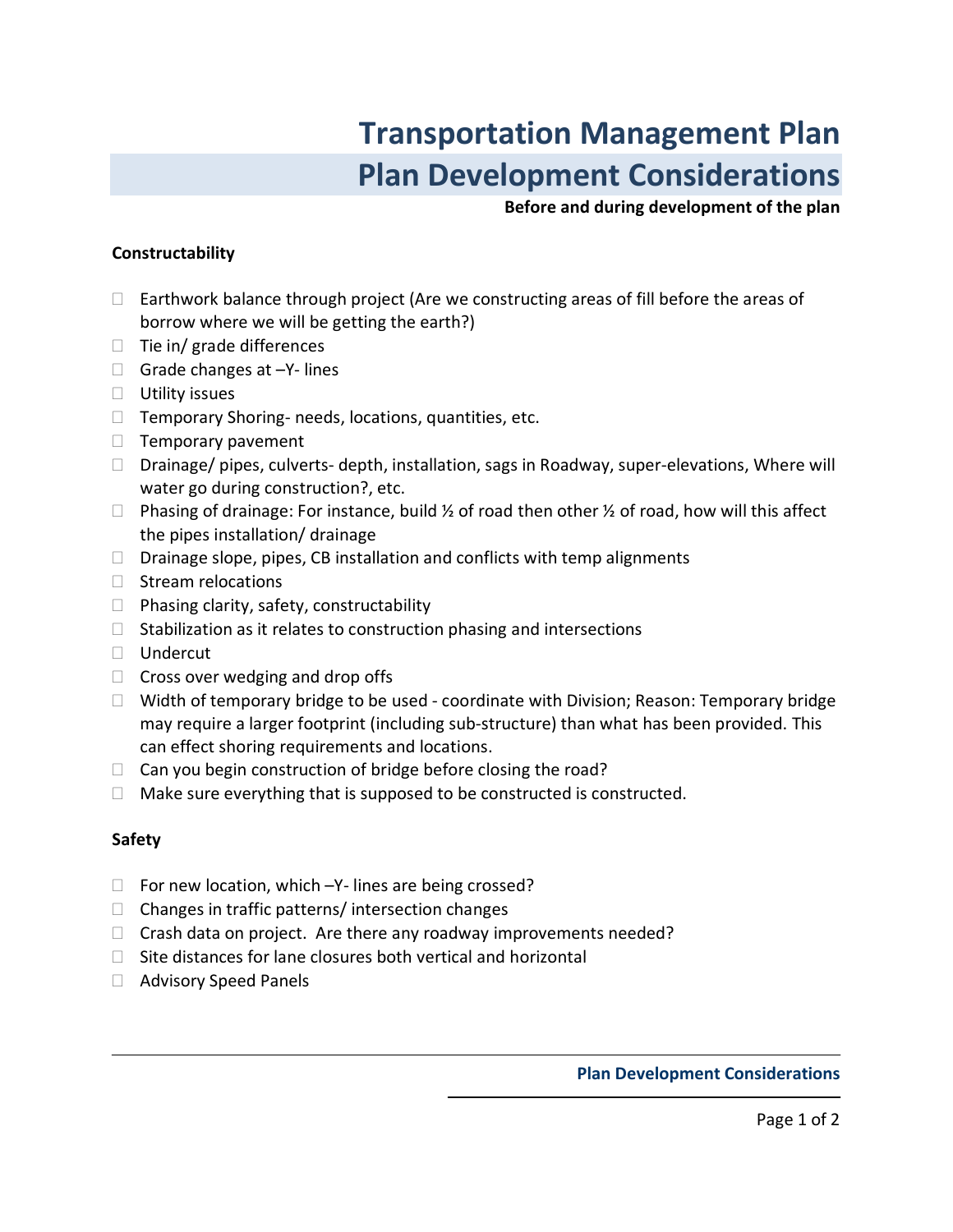#### **Mobility**

 What projects are surrounding the one you are working on? Pedestrian / Bike issues? Detours required?

#### Other Considerations

 User cost (especially pertaining to contract times) Time Restrictions, ICTs, etc. Moratoriums (and how they affect TMP) Environmental commitments Environmental Documents Overhead signs and are they included in TMP (even off project limits) Signal installation (on and off project limits- loop installation on existing road even though project is new location, etc.) Pavement design typical sections for final layer (1 %" or 2" for asphalt)? Is diamond grinding specified for concrete pavement?

#### Coordination

ADA and pedestrian issues

Cooperation between contractors clause needed in contract?

Changes in cross sections or typical sections after 25% roadway plans?

Is coordination with Railroad necessary?

Is coordination with EMS or schools necessary?

#### Temporary Pavement Marking

 Conflicts at intersections in pavement marking plans Design pavement marking for best traffic operations **Crosswalks** Tie pavement markings to existing

Plan Development Considerations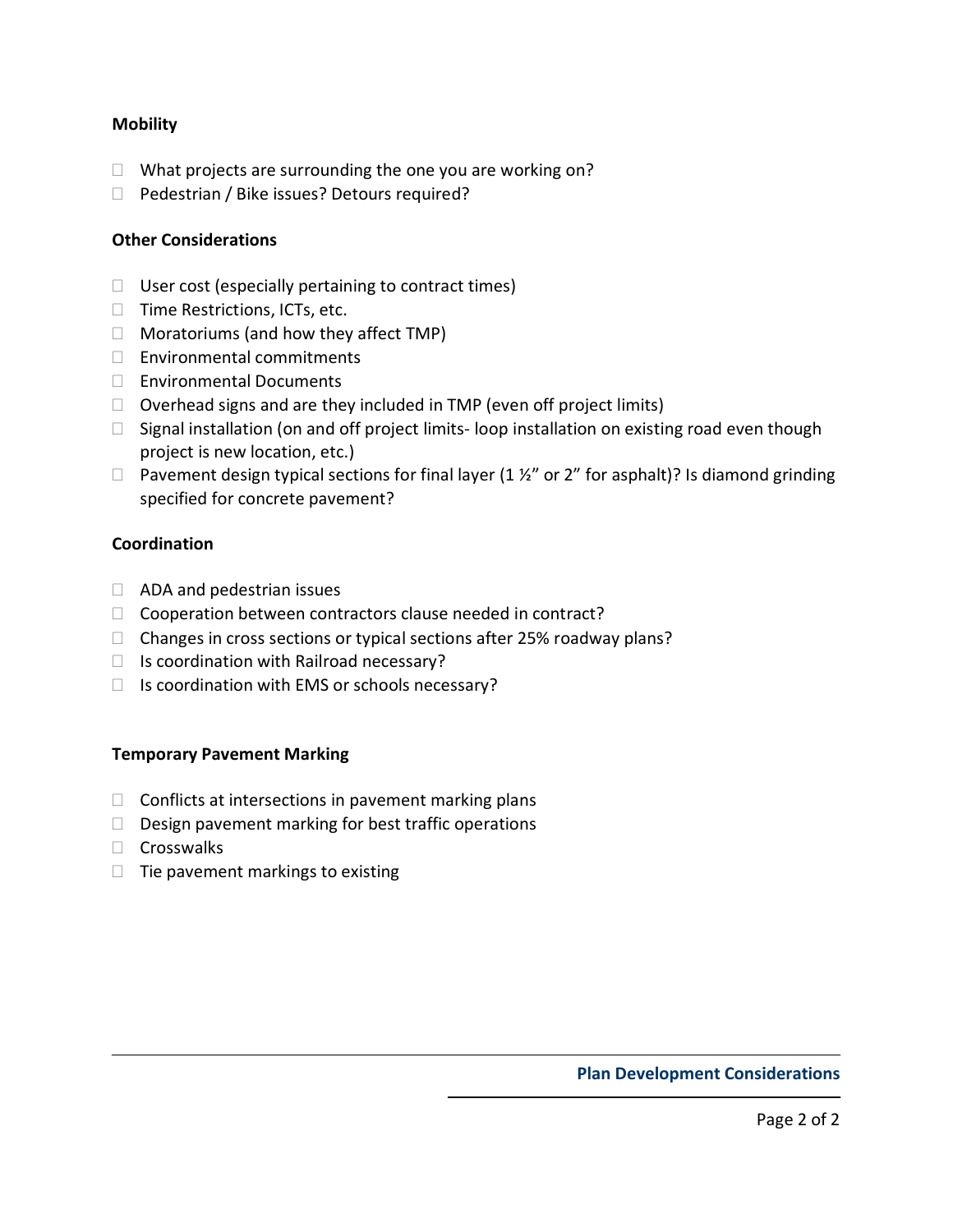# Transportation Management Plan Site Visits

<span id="page-12-0"></span>The plan developer should visit the project site at least once before the project is Let. (WZTC plan developers should seek supervisor's approval). It is recommended that the site visit be made prior to completing the 1<sup>st</sup> [Submittal - Staging Concept,](#page--1-0) because there are many useful things that can be learned by visiting the project site that can not be determined from a set of plans or aerial photography.

These include:

- Who the local stake holders are: such as hospitals, types of businesses, schools, types of residences, etc.
- Existing sidewalks and/or pedestrian walkways or paths
- Emergency service providers
- Interconnectivity and the surrounding road network
- Nature of the traffic: local, commuter, traffic speeds
- Congestion of area
- Condition of existing road
- Existing pavement markings and markers (condition, type and layout)
- Existing traffic signals
- Existing stop signs

#### Site Visits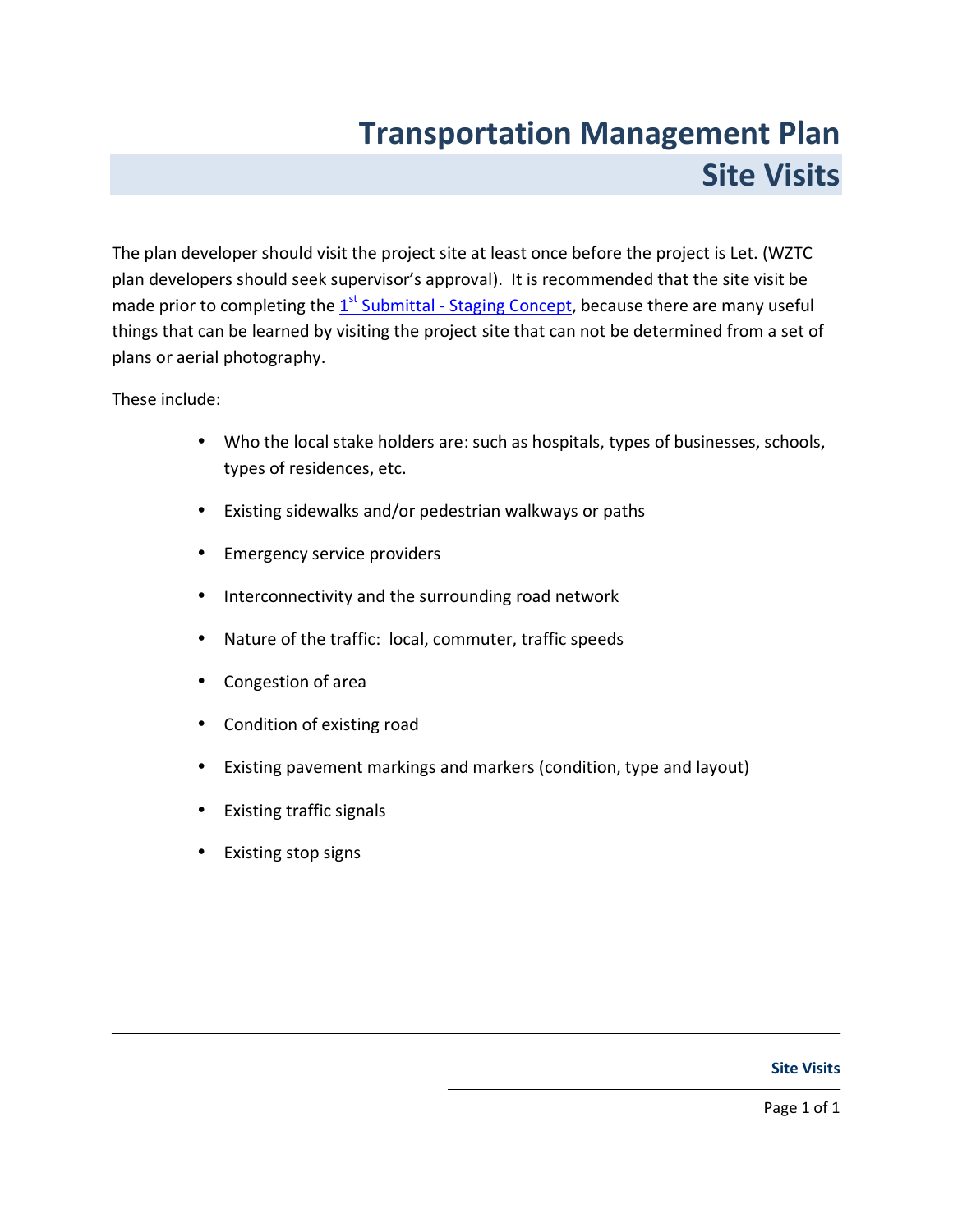# Transportation Management Plan Requirements (All Meetings)

<span id="page-13-0"></span>The Plan Developer shall be responsible for the following:

 Attend and present the proposed TMP at the Final Design Field Inspection (FDFI), Combined Field Inspection (CFI), Pre-Let Field Inspection (PLFI), Internal Constructability Review (ICR), External Constructability Review (ECR) meetings and/or any other meeting as needed.

 Take Meeting Minutes focusing on project information pertinent to Traffic Control (TC), at all project meetings and submit a draft of these minutes for approval within 3 business days following the meeting. After approval, the Plan Developer shall distribute the minutes to all attendees and any other party involved with the project as required.

o NOTE: Obtain a copy of the meeting attendance list at the meeting.

 Maintain written documentation of all coordination between all parties concerning the project. Provide Documentation of all written, oral, and electronic coordination at Each Submittal.

 Additional meetings may be required after project is Let for construction. Such meetings may include pre-construction conference, periodic construction meeting, and/or any other meetings as required.

#### Requirements (All Meetings)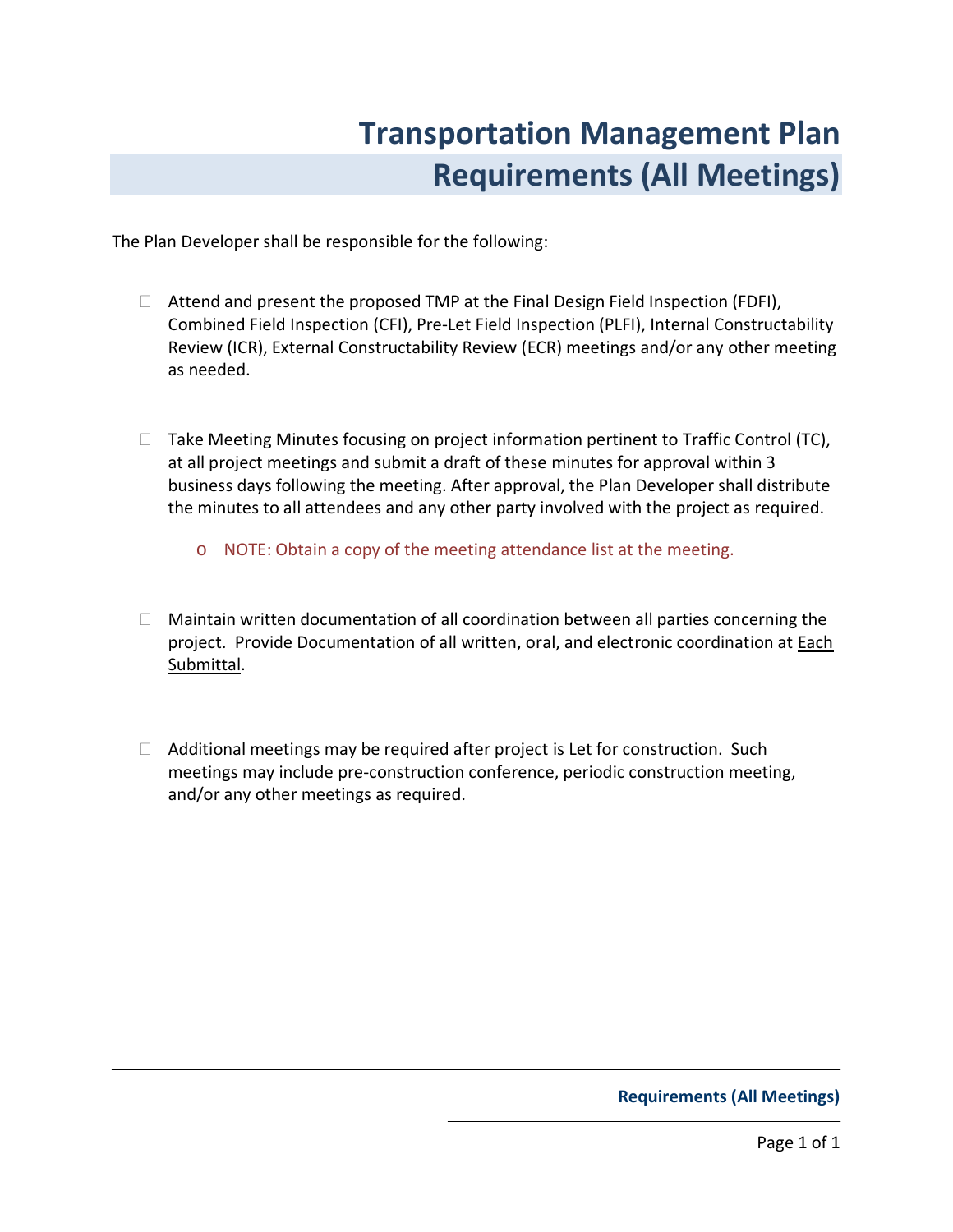# Transportation Management Plan Scoping Meeting

#### <span id="page-14-0"></span>General

Before any TMP design begins, a Transportation Management Plan Scoping Meeting must be held between the Plan Developer and the WZTC Project Design Engineer and/or Project Engineer. The decisions made in this meeting will set the course for the TMP. During meeting preparation, the plan developer should refer to the ["Transportation Management Plan -](#page-15-0) [Scoping Meeting Checklist",](#page-15-0) which provides potential traffic control issues for consideration. The plan developer shall come prepared and able to present, discuss and establish the following items at the Transportation Management Plan Scoping meeting.

Items to discuss and agree upon during the meeting:

- General traffic control strategy (discuss potential issues listed in the TMP -Scoping Meeting Checklist)
- Design parameter considerations: (for example: Do we need a temporary speed limit reduction; Are we keeping all temporary pavement within the R/W footprint, What is the minimum lane width we are going to use during construction; What is our minimum pcb offset during construction; ….Other).

Decisions to be made during the meeting:

- The need for Traffic Counts and who will perform same.
- TCP layout and style
- TCP scales (if different from those listed within chapter "TC Plan Format" )
- Estimated number of plan sheets needed to complete the TCP.
- Manday estimate.
- Cost estimate (applicable to PEF only)
- Project Schedule Number and dates of Submittals

NOTE: PEF negotiations may require multiple iterations or possible meetings.

#### Scoping Meeting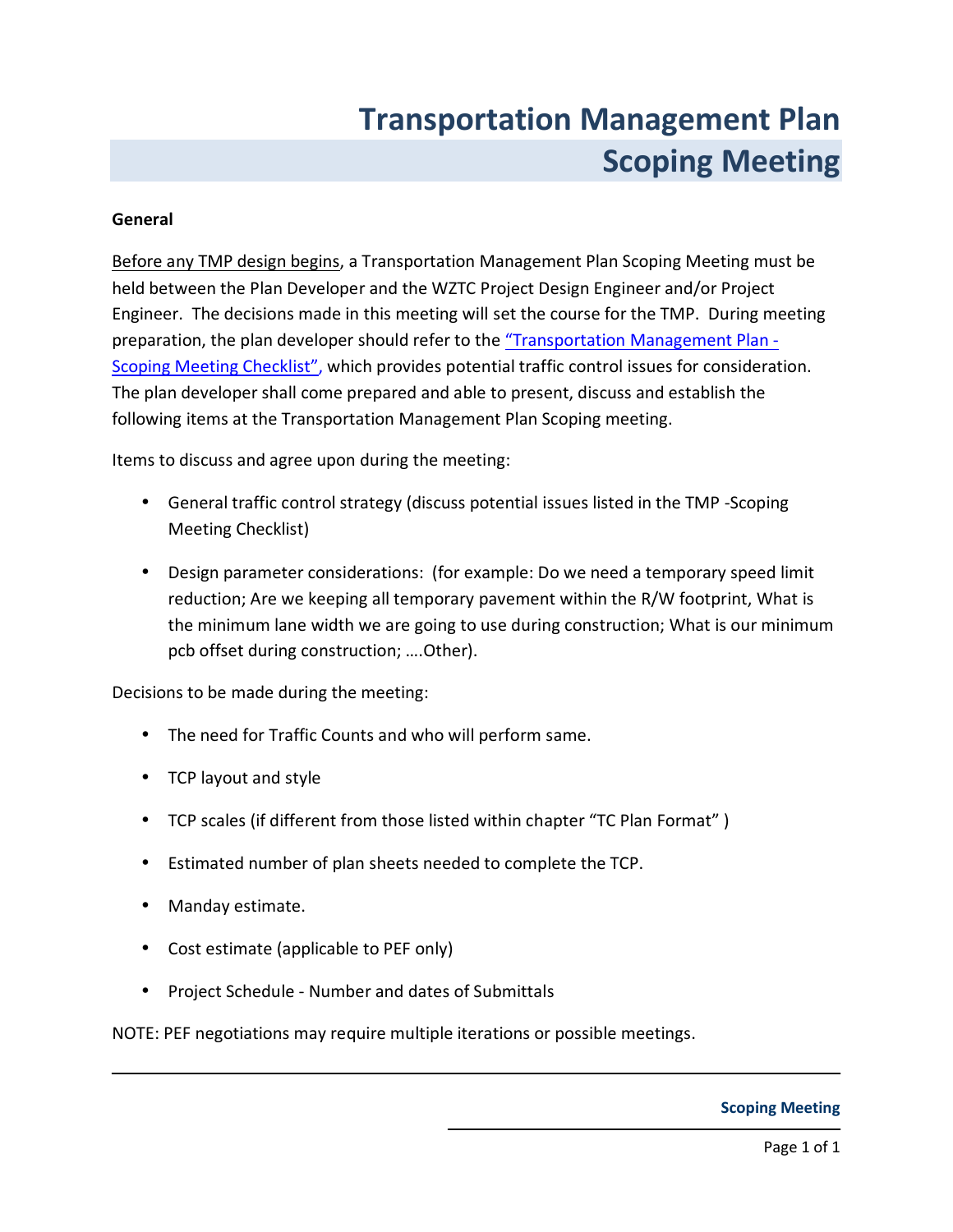# Transportation Management Plan Scoping Checklist

<span id="page-15-0"></span>The purpose of this checklist is to provide the plan developer a general list of potential traffic control related issues that should be considered when preparing for the TMP Scoping Meeting. This checklist will help the plan developer and the WZTC Project Design Engineer or Project Engineer determine the traffic control scope of work for the project.

#### Gather the following for analysis:

 Project folder Planning Document. If this is not in the project folder, contact PDEA and ask if it has been completed or if a draft is available. Roadway Plans and Cross Sections ADT (including major –Y- lines) Identify all other ongoing or upcoming projects in the area County and State Map to examine the network Structural data if available Project Commitments

Study the gathered materials to determine the trouble areas in order to set a general direction for the Traffic Management Plan. Be prepared to discuss your findings with the WZTC Design Engineer or Project Engineer at the Traffic Management Plan - Scoping Meeting.

The following is a list of typical potential issues that should be investigated in regards to maintaining traffic in preparation for the meeting:

 Check proposed pavement designs. Do these pose any problems? Check the typical sections. Do these pose any problems? Check for grade change problems. Develop preliminary alternatives to resolve the problem. Check all tie-in locations. Develop preliminary alternatives to resolve any tie-in problems. Check for proposed bridges or culverts. Determine how these will be constructed (away from traffic, road closure, stage construction, etc.). Check for existing signals. How will these be affected by construction? Are any temporary signals anticipated? (where, why, when). Determine the work zone capacity. Are traffic counts necessary?

**Scoping Checklist**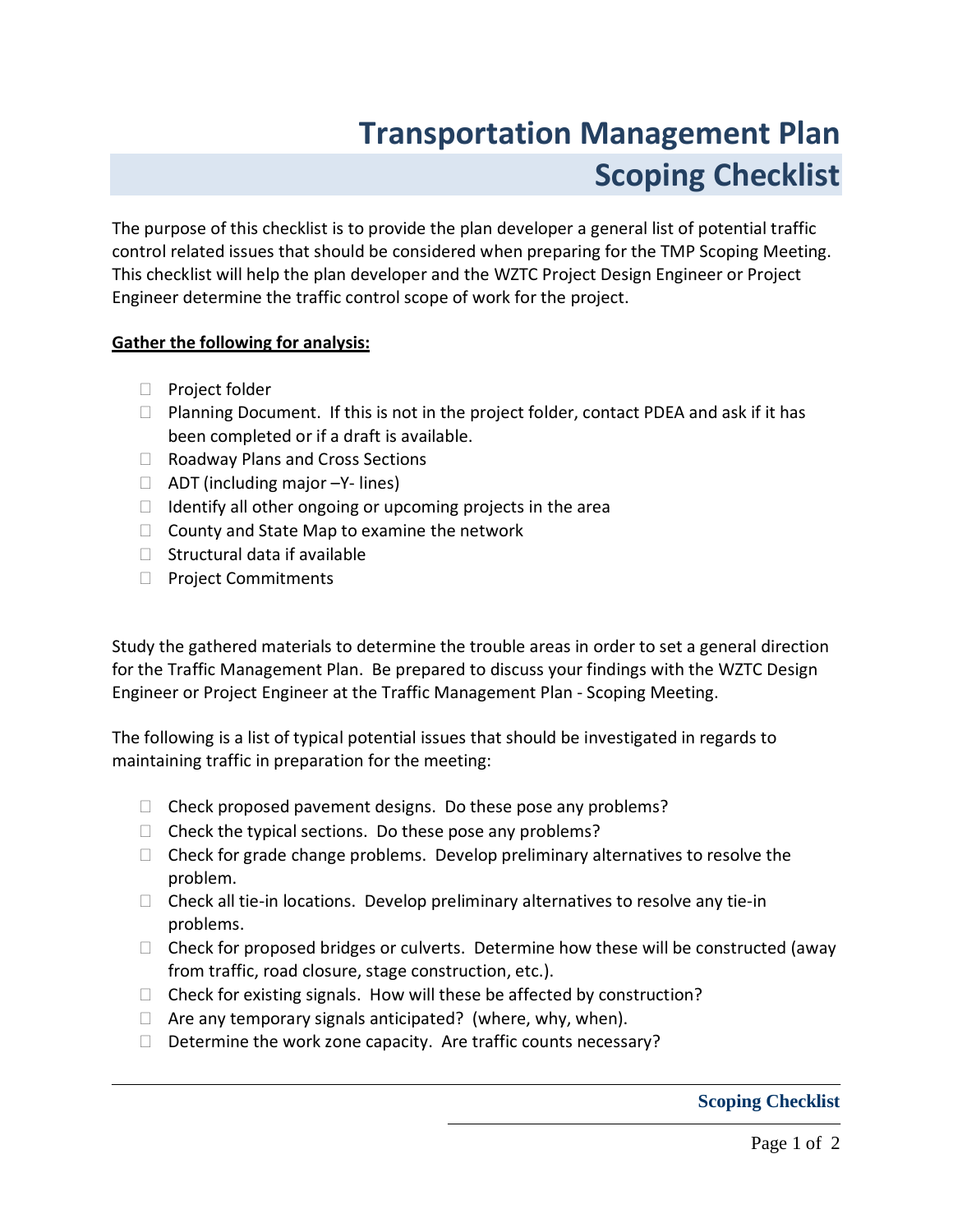Check for any traffic operation issues. Check the need for temporary shoring (where, why, when). [see Temporary Shoring Policy on WZTC webpage] Check the need for temporary pavement (where, why, when). Check the need for temporary drainage and drainage conflict concerns. Check the need for temporary guardrail/barrier (where, why, when). Are there any seasonal concerns that could affect the project? Will "wide-loads" be a concern? (where, why, when). Is the need for any blasting anticipated? Will there be any issues with Contractor access? Will the earthwork need to be phased in? Should we pursue accelerated construction or some other innovative techniques? Check for pedestrian issues. Are there existing sidewalks, worn footpaths, schools, or other areas that are likely to attract pedestrians? Are there any other observations that could impact the project?

After analyzing these potential issues, the plan developer should establish a general traffic management strategy for constructing the project to be presented at the Transportation Management Plan - Scoping Meeting. See [TMP-Scoping Meeting](#page-14-0) for other elements for which the plan developer is also responsible.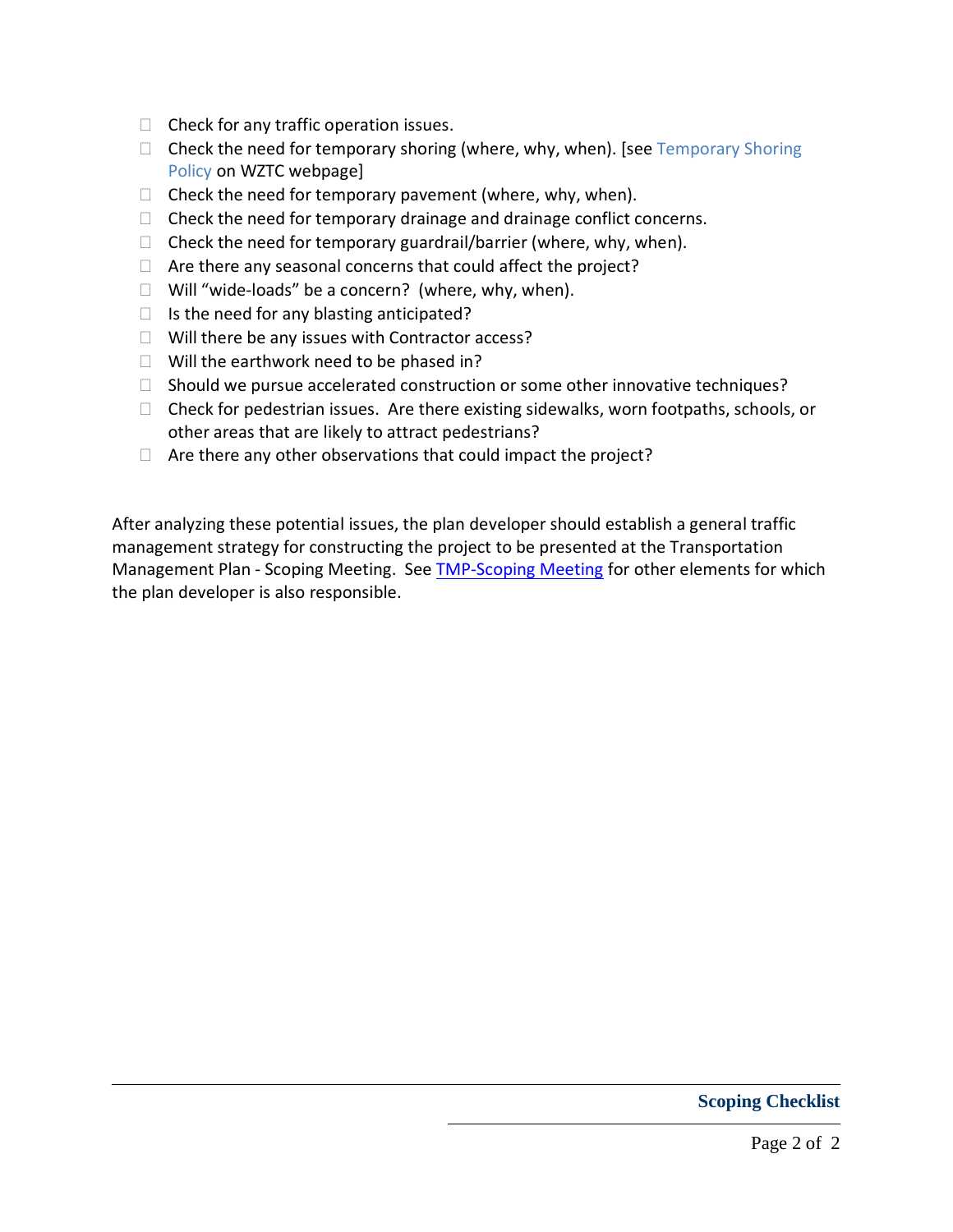# **Transportation Management Plan Field Inspection Meetings**

<span id="page-17-0"></span>Field Inspection meetings are scheduled by the Roadway Design Unit and generally run by the Division Construction Engineer. The Roadway Design Unit will send plans to all appropriate personnel, for one of the three possible types of Field Inspections:

### Final Design Field Inspection (FDFI) [\(See requirements all meetings\)](#page-13-0)

This meeting is normally held 3 months prior to R/W, and is formerly known as the Preliminary Field Inspection. At the FDFI, the roadway design should be reviewed very closely. The types of information that should be finalized during this meeting are drainage, turn lanes, right of way, and utilities. This includes any design features that affect the slope stake limits. The plan developer will:

- □ Present the staging concept (unless a separate meeting is held with the Division to discuss the TMP)
- $\Box$  Identify and discuss temporary pavement locations
- □ Identify and discuss temporary shoring for maintenance of traffic
- Identify and discuss offsite detour improvement concerns
- $\Box$  Identify and discuss constructability issues

### Combined Field Inspection (CFI) [\(See requirements all meetings\)](#page-13-0)

This meeting is intended for smaller projects and is held in lieu of a FDFI and PLFI. The meeting is normally scheduled 3 months prior to R/W. The plan developer will:

- Present the staging concept (unless a separate meeting is held with the Division to discuss the TMP)
- $\Box$  Identify and discuss temporary pavement locations
- $\Box$  Identify and discuss temporary shoring for maintenance of traffic
- Identify and discuss offsite detour improvement/concerns
- $\Box$  Identify and discuss constructability issues

### Pre-Let Field Inspection (PLFI) [\(See requirements all meetings\)](#page-13-0)

This meeting is normally held 5 months before LET date, and is formerly known as the Final Field Inspection. The purpose of the PLFI is to discuss implementation of the design shown in the construction plans, the erosion control plans, the permit application drawings, and the project "green sheet" or environmental commitments. The plan developer will confirm the final TMP with the Division at this meeting.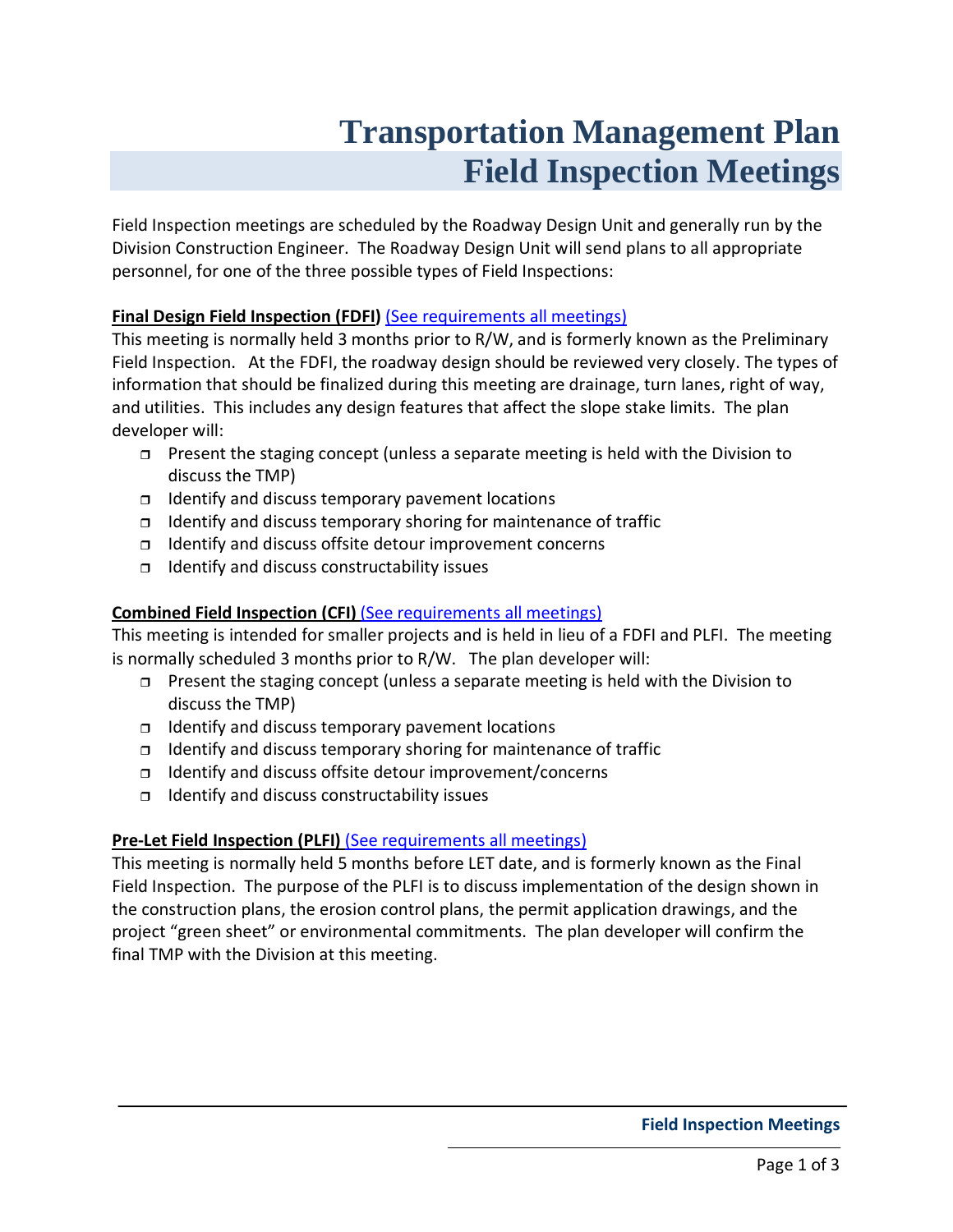### Field Inspection Notification Letter

A Field Inspection notification letter will be sent to WZTC from the Roadway Design Unit. This is the notice to the plan developer to proceed with the checklists below before, during, and after a Field Inspection meeting:

- $\Box$  Send Division Traffic Engineer Force Account letter, form and a  $\frac{1}{2}$  size copy of Roadway Title Sheet within 2 business days of receiving the notification. (WZTC plan developers ONLY)
- $\Box$  Bring the following items to each meeting
	- Staging Concept Plans
	- $\checkmark$  Current Roadway plans with cross sections
	- Project File

### During the meeting:

- $\Box$  Prepare for meeting by making a list of appropriate questions to ask at the field inspection meeting:
	- Time restrictions:
		- Lane Closures: YES / NO (requires hourly counts)
		- Holidays: YES / NO (hourly counts not required)
		- Special Events: YES / NO (city, county, state, sporting events, fairs, etc)
		- Hauling: YES / NO (peak hours)
		- Road Closures: (elevation problems, tie-in, drainage installation, etc)
		- Emergency / Public Services (hospitals, fire departments, police, schools)
	- Signing:
		- Permanent signing (responsibility Contractor or the State Forces)
		- Off-site detour (responsibility Contractor or the State Forces)
		- On-site detour (responsibility Contractor or the State Forces)
	- Temporary Pavement Markings, Markers & Delineators:
		- Temporary Pavement Markings: (Type)?
		- Temporary Pavement Markers: YES / NO
	- Signals: YES / NO (hauling, temporary, revised, new)
	- Department Furnished Equipment: (CMS, TMIA, TCC, Arrow Panels, PCB, MCB with transfer/transport vehicle, signal equipment, etc)
	- Problem Areas:
		- temporary shoring for traffic maintenance
		- temporary drainage
		- temporary slope construction
		- hauling across R/R, roadways
		- pavement removal/milling
		- drainage (deep cuts, boring & jacking, removal/plugging, curb & gutter)
		- drainage installation (precast structures, stage construction culvert)
		- off-site detours (bridges limits, widths, roadway's condition & widths, flooding problems, upgrades required [resurfacing, pavement markings, markers])

#### Field Inspection Meetings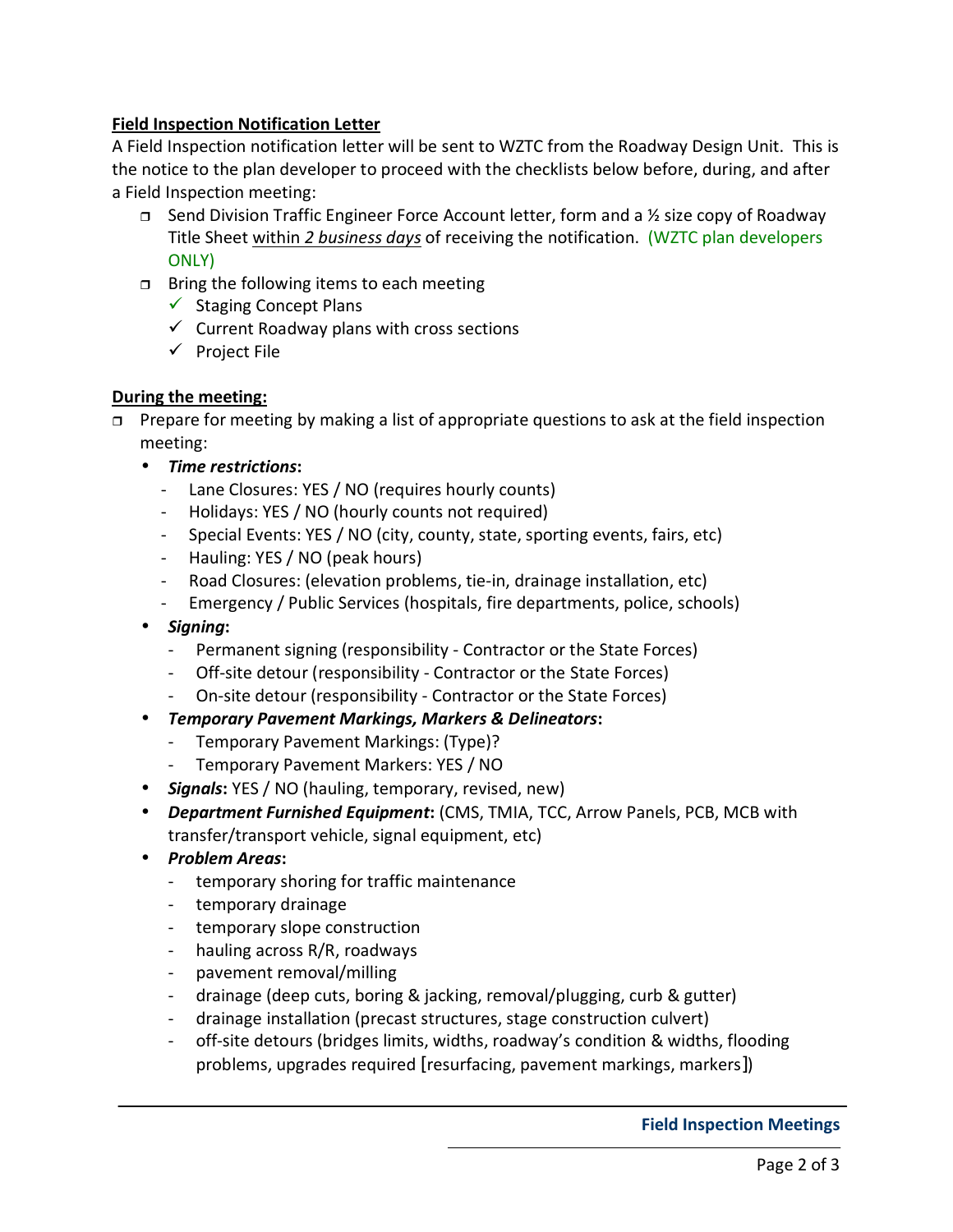- tie-ins (incidental stone, ICTs)
- work zone protection (PCB with special detail for connection to existing/detour structures or guardrail or sheet piling
- temporary pavement
- railroads
- utilities
- wide load (detours)
- earthwork
- **D** Present TMP-Staging Concept Plan.
- Take notes at Field Inspection meetings, focusing on project information pertinent to Traffic Control.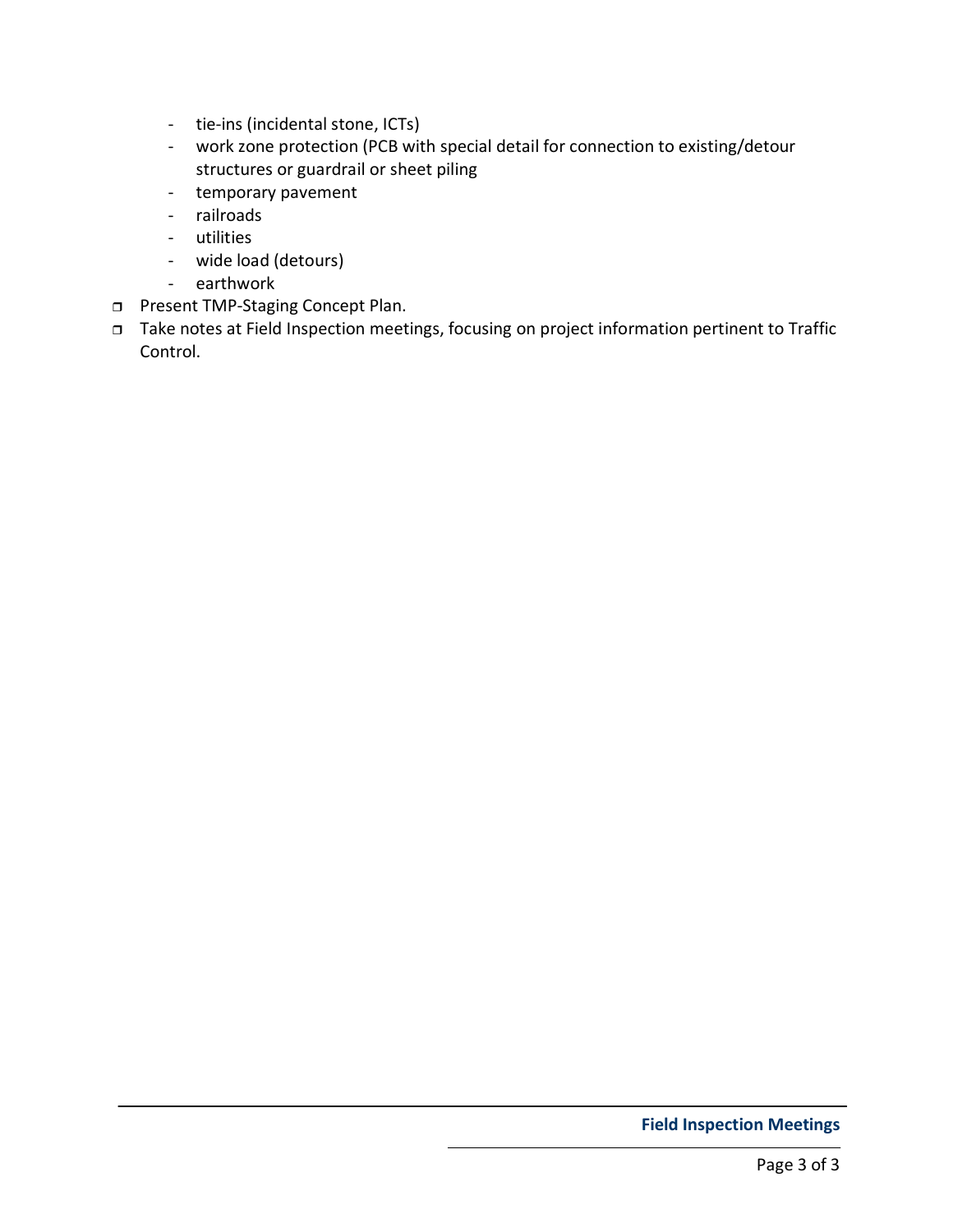# Transportation Management Plan Requirements for All Submittals

<span id="page-20-0"></span> Stamp or label the title sheet in each TCP Submittal with the corresponding submittal. (i.e. Staging Concept, etc..)

Submit half-size copies of the previous marked up submittal.

Submit half-size copies of each required submittal for review and approval. The # of copies required for each submittal will be agreed on at the TMP - Scoping Meeting.

Submit an electronic copy in PDF file format of the TCP at each required submittal. (PEF ONLY)

 Provide half-size copies of the TCP for distribution at the FDFI, CFI, PLFI, ICR, and ECR meetings. The # of copies required for each submittal will be agreed on at the TMP - Scoping Meeting.

NOTE: Each Submittal must be reviewed and approved prior to distribution or presentation at any meeting.

Make timely Submittals of the Traffic Control Plan according to the schedule agreed upon.

 Advise WZTC Lead Project Personnel a minimum of one (1) week in advance of each planned submittal if adjustments of the dates are necessary.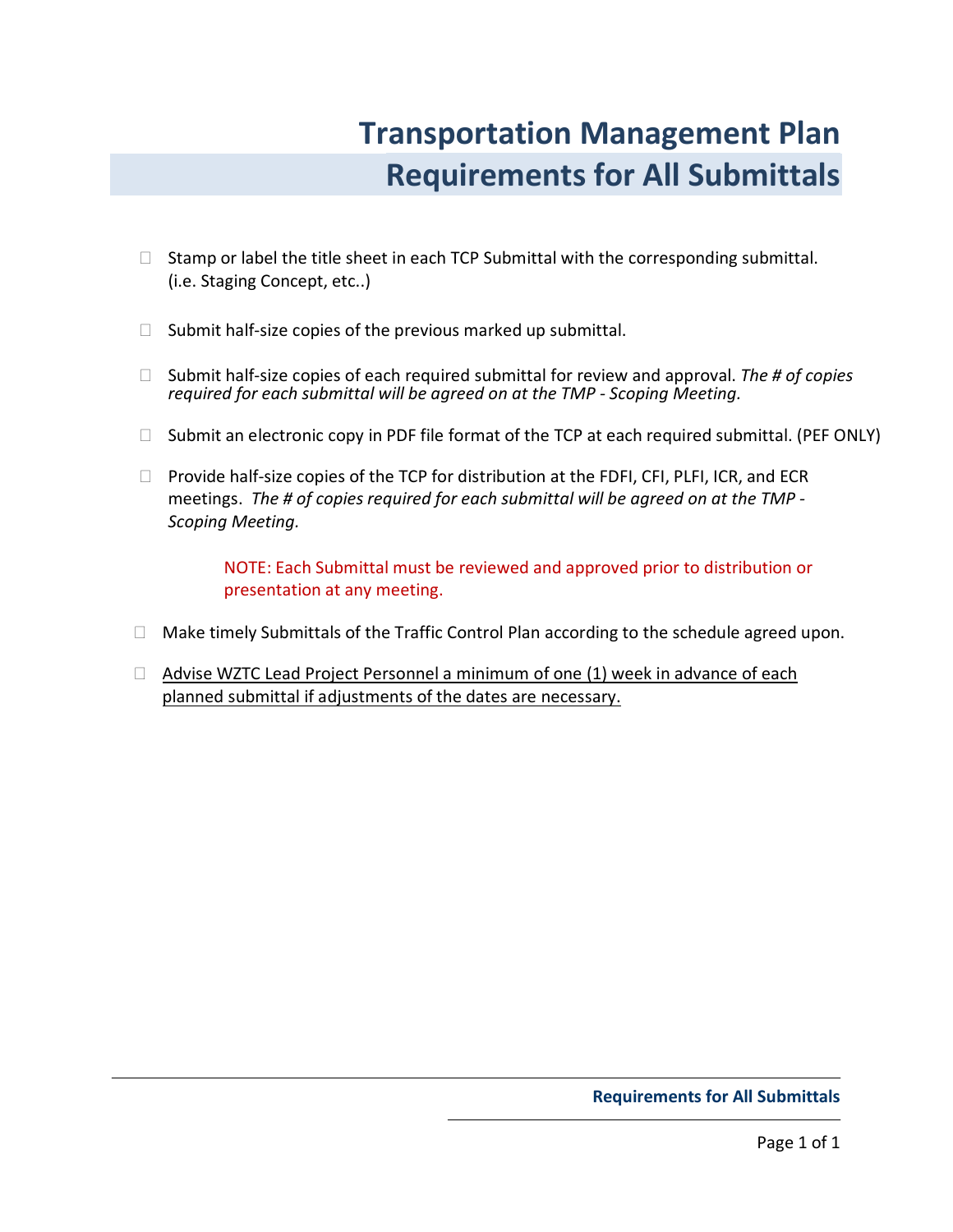# Transportation Management Plan 1<sup>st</sup> Submittal-Traffic Management Concept

<span id="page-21-0"></span>This submittal is required for all projects with the exception of the very basic and least complex of projects. The decision whether this submittal is required or not will be made at the Scoping Meeting.

### I. PURPOSE

The purpose of the Traffic Management Concept is to organize and sequence the construction requirements in a safe and efficient manner. It is utilized to determine and convey the design decisions that are necessary to provide constructability of the project, while providing a method to maintain a safe flow of traffic through the construction zone. The Traffic Management Concept shall be developed in a manner that will provide the Contractor with the flexibility to work simultaneously in as many areas of the project as possible, and to expedite the project's completion. In doing so, the major items of work are to be identified and how they impact traffic. In addition, other "features" such temporary pavement, shoring, alignments, drainage, signals etc. are to also be identified and shared with the appropriate Division personnel, and also other NCDOT design sections and consultants that may be involved.

The Traffic Management Concept plan will be presented at the Final Design Field Inspection (FDFI) or Combined Field Inspection (CFI) for concurrence or. A separate constructability meeting is strongly recommended for complex projects. The need for a separate constructability meeting should be determined at the project scoping meeting. It's extremely important that all affected parties understand this Traffic Management Concept as it may affect the accuracy and completion of their plans, and therefore their attendance at the presentation of the Traffic Management Concept is very important, so that their requirements and suggestions can be incorporated into the Traffic Management Plan. [See Requirements for all](#page-13-0) **[Meetings](#page-13-0)** 

### II. SUBMITTAL REQUIREMENT: [Also, see Requirements for All Submittals](#page-20-0)

### The Traffic Management Concept plan should consist of the following elements:

 Written Traffic Management Concept Staging Traffic Management Concept drawings (Overview Drawings) Cross Section Views (Identifying Work areas and Traffic patterns)

### Written Traffic Management Concept Staging:

• The Plan Developer shall provide a simple written description that "outlines" the sequence of work operations that are to take place in each "Phase" of construction and answers the following questions: What/Where is construction is taking place?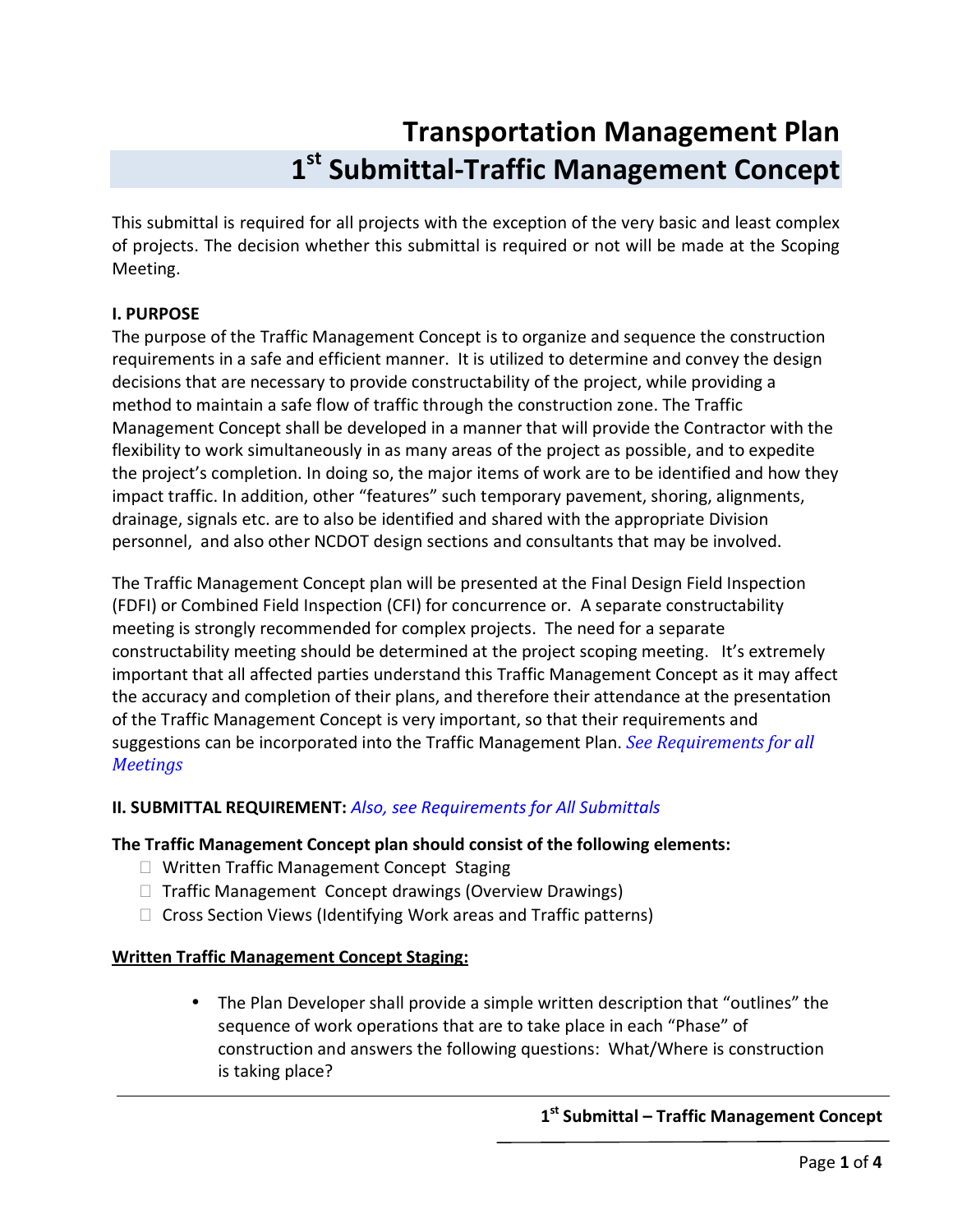- What traffic control method is being used (lane closures, road closure, away from traffic, flaggers, etc.)?
- Where is traffic at the end of the workday?

Example:

Away from traffic, construct the following: -L-, -Y1-, -Y2- and -Y3- (include common road names). Traffic remains on existing alignment during this construction (See TCP-X).

**OR** Service Service Service Service Service Service Service Service Service Service Service Service Service Service Service Service Service Service Service Service Service Service Service Service Service Service Service S

Using flaggers and lane closures, construct the tie-in of proposed -Y2- with existing -Y2-. Traffic will be on proposed -Y2- alignment at the end of the workday (See TCP-X).

The written Traffic Management Concept should be placed on the Traffic Management Concept drawings (Overview Sheets).

### Traffic Management Concept Drawings (Overview Drawings):

Provide easy to understand overview drawings that show where construction is occurring and where traffic is being maintained during each specific phase of construction. These drawings are intended to communicate a concept, not a final detailed plan; therefore, keep the drawings as simple as possible. Each phase of work shall be shown on separate drawings. The use of separate, supplemental detail sheets may be necessary for more complicated areas. ,

Format / Layout (roll-out plots and/or border sheets) shall be determined at the TMP – Scoping Meeting. All drawings shall utilize appropriate scales that convey a clear and understandable view of the construction and location of traffic for each phase. "For complicated plans (with a large number of sheets, interchanges, flyovers, ramps and loops, etc.), it is helpful if the TMP sheets appear much the same as the roadway plan sheet for the area being described (scale, orientation, match lines, etc.). Details may be used for clarification, on the same sheet or on another, when the scale is too small to clearly show the intended construction.

### All drawings, at a minimum shall show the following:

 Existing roads North Arrow Traffic flow arrows Existing and proposed road alignment designations along with their common names Horizontal alignment station tick labels and station ticks Driveways Cross Section views and locations (See category below) Match lines / Break lines Proposed and completed construction for the specific phase of work Provide any additional information that helps to explain the project

1<sup>st</sup> Submittal – Traffic Management Concept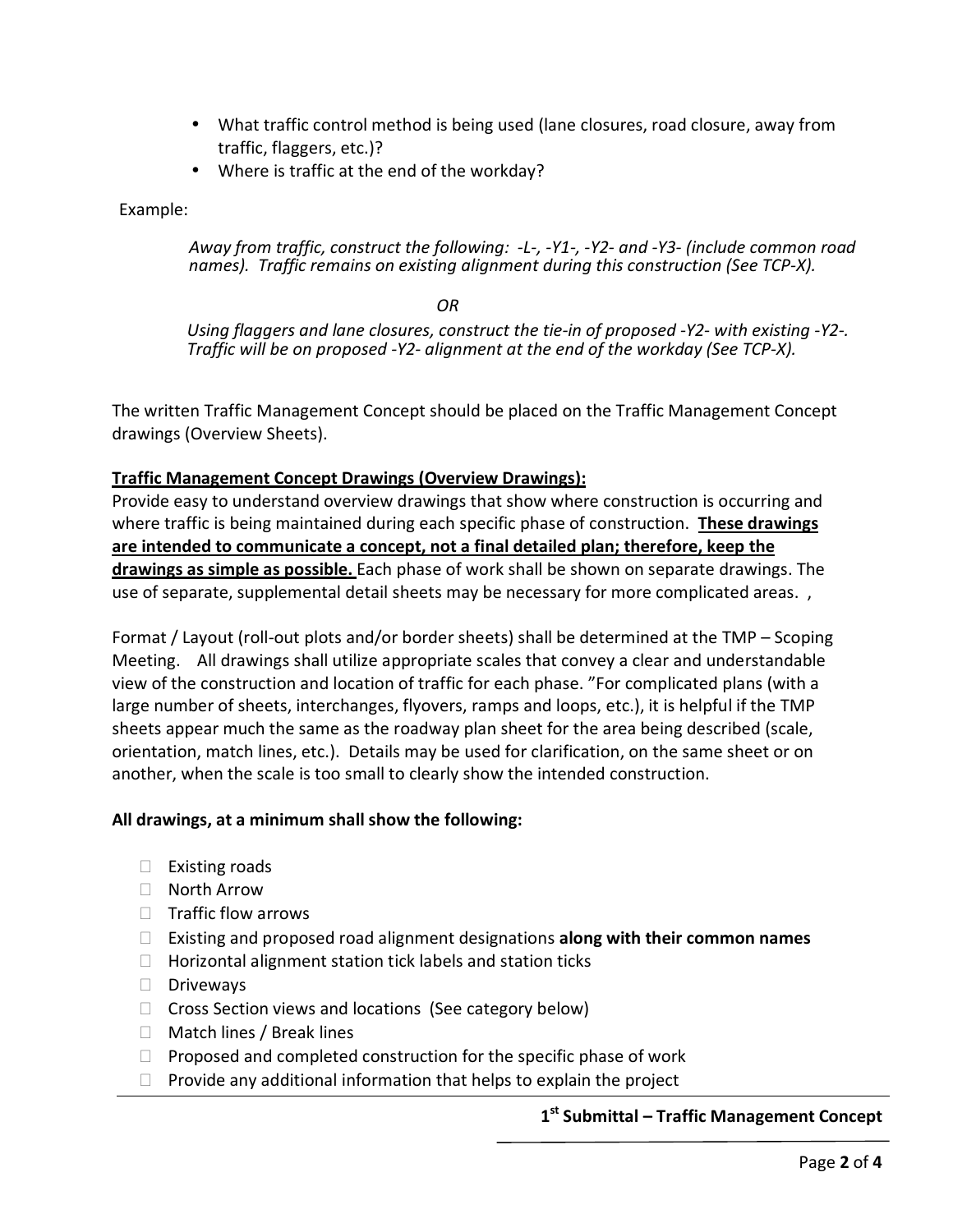Show only areas under construction shaded in gray utilizing MicroStation WZTC Level: Gray Area Fill Shapes. Minimal color may be used on the Staging Concept Drawings if determined at the TMP- Scoping Meeting.

All areas that have been completed shall show the proposed features, and shall not be shaded.

#### Cross Sections:

Provide cross sections that illustrate the spatial relationship (both horizontal and vertical) with dimensions between traffic lanes and the proposed construction during each specific phase of construction. Show the traffic control devices to be used to separate opposing travel lanes and/or to separate traffic from construction. Identify each station location or station range, along with traffic flow arrows, road names/designations, and other features necessary to clearly define the elements drawn within each cross section view. For Bridge and/or Culvert sites, clearly identify the width of the proposed bridge or culvert that is to be constructed, the working room, traffic control device and offset, and width of travel lanes. Place the cross sections either on the overview or detail sheets.

### Additionally the Traffic Management Concept plan shall contain the following if applicable:

 The location of any temporary pavement, temporary shoring and/or temporary signals needed during construction.

 Any potential needs and methods that are required for maintenance of pedestrian/bicycle traffic during construction.

 Any potential off-site detour route(s) and/or Oversize/Overweight detours required during construction. Ensure that the detour route's pavement conditions are able can handle the additional traffic. (i.e. bridge weight limits, widths, roadway condition and widths, flooding problems, upgrades required, etc.)

 Identify any Lane and Road Closures (both intermittent and/or long term)that may be necessary, make initial recommendations for lane closure, road closures, continuous operations, and other lane closure/road closures restrictions. If a long term closure is needed, then begin discussions on the amount of time required for this activity. Coordinate these with the Contract Time Officer

 Temporary drainage issues (deep cut, boring & jacking, removal/plugging, curb and gutter, etc.)

Drainage installation (steel plates, precast structures, stage construction)

 Any potential temporary crossovers or on-site detour route(s) used during construction of the project

Work zone protection (PCB, Water Filled Barrier, Guardrail, Drums, etc.)

Utility issues (water & sewer – if available)

Night work (may affect phasing)/Lighting

Retaining walls

### 1<sup>st</sup> Submittal – Traffic Management Concept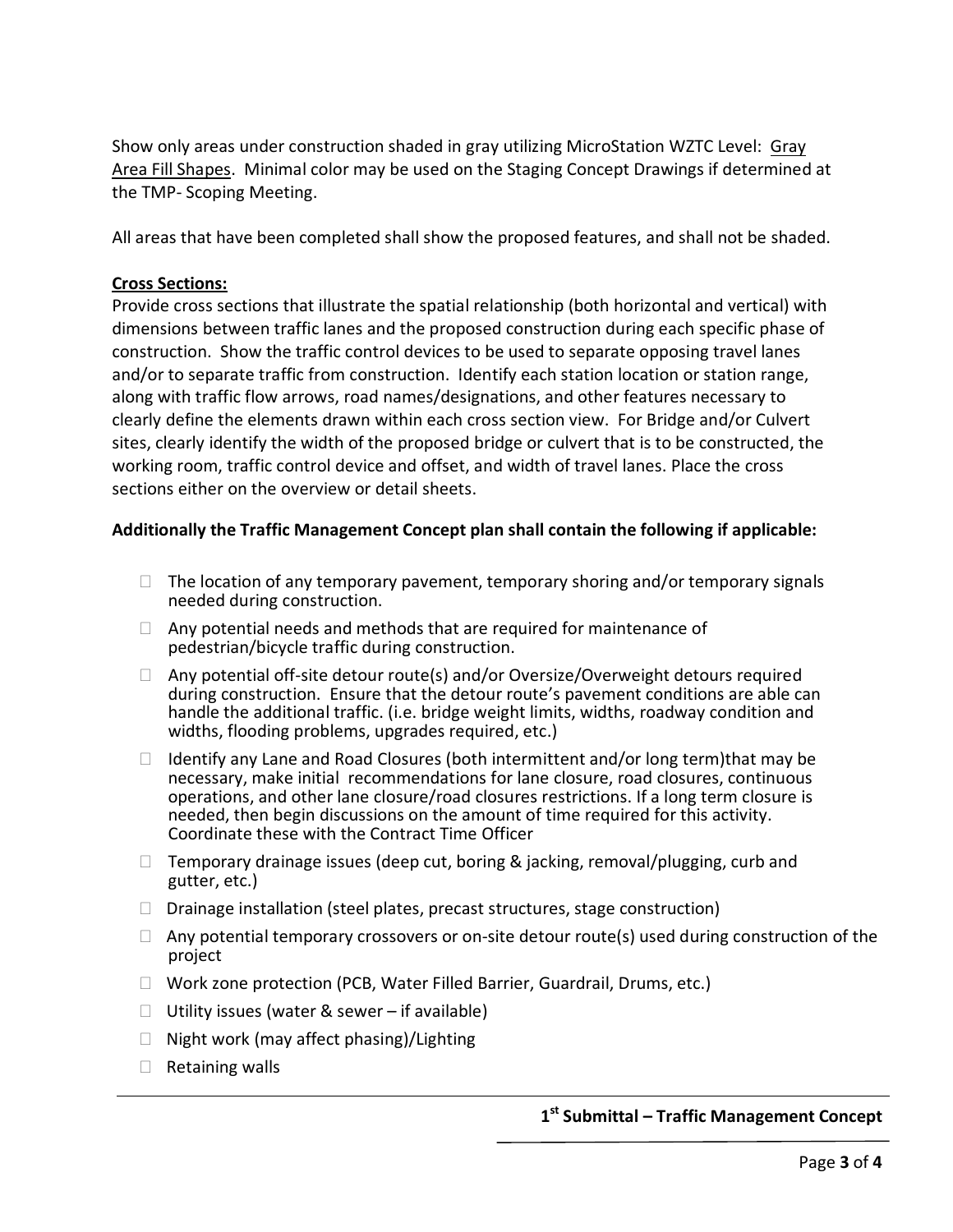Wedging, Pavement Removal & Replacement, Undercut, Tie-in areas (incidental stone, etc.)

 Roadway Typical Section (i. e. pavement design, drop-off's, soil stabilization, curing times, asphalt vs. concrete, milling, condition of existing shoulders, curb & gutter)

Balancing Earthwork (cut/fill), Temporary slopes (confirm maximum allowable slope)

Work Zone access (hauling, material delivery, staging area, etc.)

 Bridge Construction (girder installation, temporary bents, staged construction, bent construction, etc.)

Overhead Signs (spanning entire travel way, cantilevered)

#### Submittal Package:

Items to be included with the submittal package should be discussed and agreed upon at the project scoping meeting. Submittal may include some or all of the items listed below. Submit items to the WZTC Project Design Engineer for review no later than the date agreed upon at the TMP - Scoping Meeting. If the project schedule has changed since the TMP - Scoping Meeting, contact the WZTC Project Design Engineer to discuss if the submittal date may be adjusted. Typically, the 1<sup>st</sup> Submittal – Traffic Management Concept is due no later than one month prior to the Final Design or Combined Field Inspection meeting. (For PEF's, this submittal date is typically two months prior to the Final Design or Combined Field Inspection meeting).

 Hard copy of the roadway plans and cross-sections.\* Project File\* Half-size copy(s) of the Traffic Management Concept. Traffic Counts, if applicable and any recommendations for time restrictions. Notes from TMP - Scoping Meeting. Notes from Site Visit (if applicable). Written Justification of Engineering Judgment Temporary Shoring Investigation (if applicable). List of items/questions to be discussed at the FDFI/CFI.

\* This item(s) may not be required from PEFs.

#### Approval of this submittal will complete the Traffic Management Concept of the Transportation Management Plan.

(PEF ONLY) Payment for the Traffic Management Concept will not be approved until after the FDFI or CFI meeting.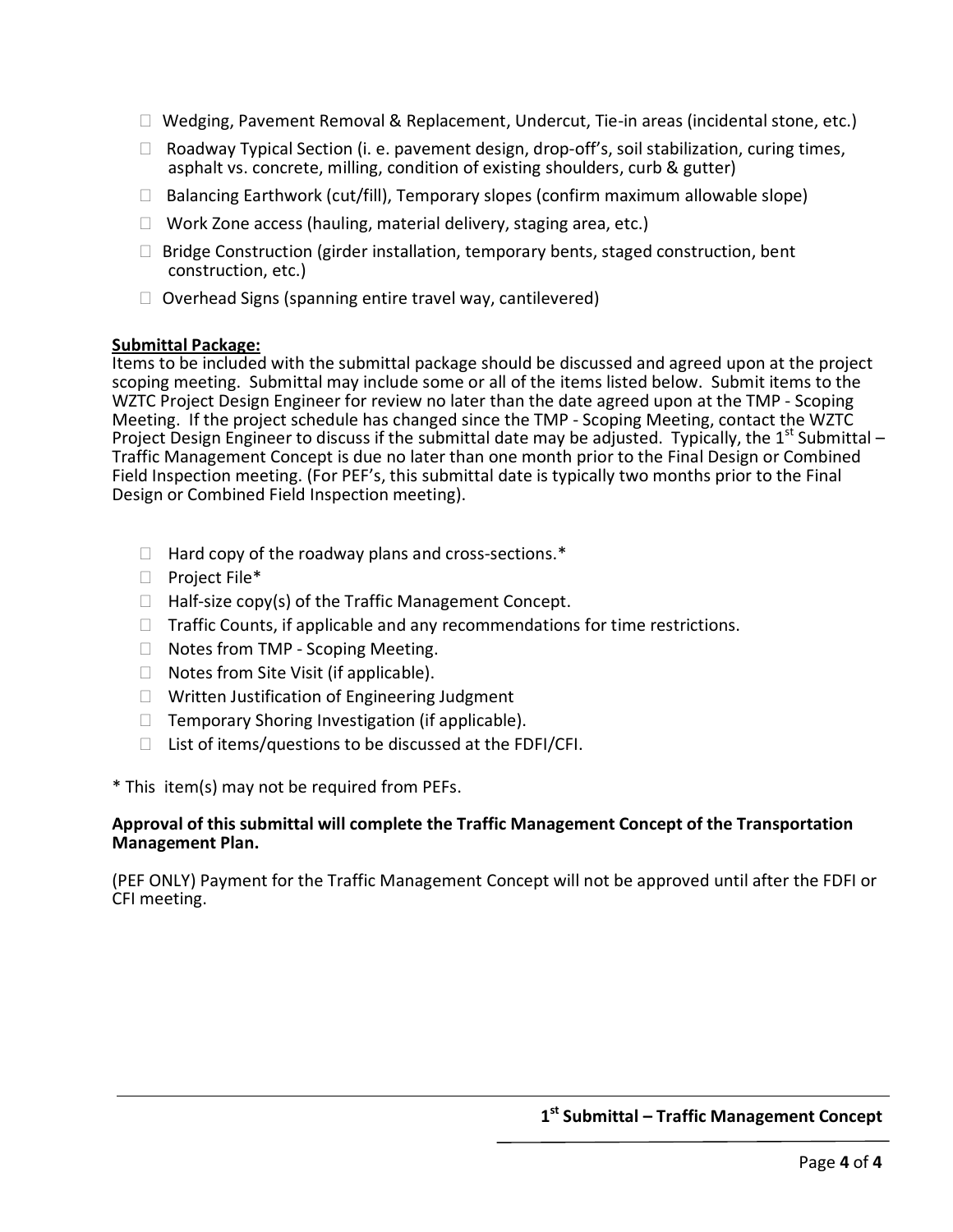# Transportation Management Plan 2nd Submittal-Midpoint

<span id="page-25-0"></span>The  $2^{nd}$  Submittal-Midpoint is optional on some less complex projects. The decision on whether or not the Midpoint submittal is required will be made at the Scoping Meeting.

#### I. PURPOSE:

This submittal should consist of the TCP developed from either the TMP Scoping Meeting, the  $1<sup>st</sup>$ Submittal – Staging Concept or both, as applicable, and include all revisions requested during those reviews.

#### II. SUBMITTAL REQUIREMENT: [Also, see Requirements for All Submittals](#page-20-0)

The  $2^{nd}$  Submittal-Midpoint should contain, but not be limited to the following:

#### General:

 The Layout of the TCP agreed upon in the Transportation Management Plan - Scoping Meeting.

 All revisions to the Traffic Control Plan requested from the Staging Concept Submittal Review, field inspections and/or constructability meetings if applicable.

 Details developed from the Staging Concept. NOTE: Overviews may be included as well depending on the layout and complexity.

#### Title Sheet:

Finalized listing of applicable Roadway Standard Drawings .

Index of Sheets.

Indicate the Midpoint Submittal stamp (cell) on this sheet.

#### Project Notes Sheet:

General Notes

Include a finalized list of Project Notes specific to the project on the Project Notes Sheet. Include all final lane and road closure time restrictions with this submittal.

Local Notes

Include a finalized list of Local Notes specific to the project on the Project Notes Sheet.

#### Note: If Local Notes are used, they shall be referenced in the Phasing.

#### 2nd Submittal – Midpoint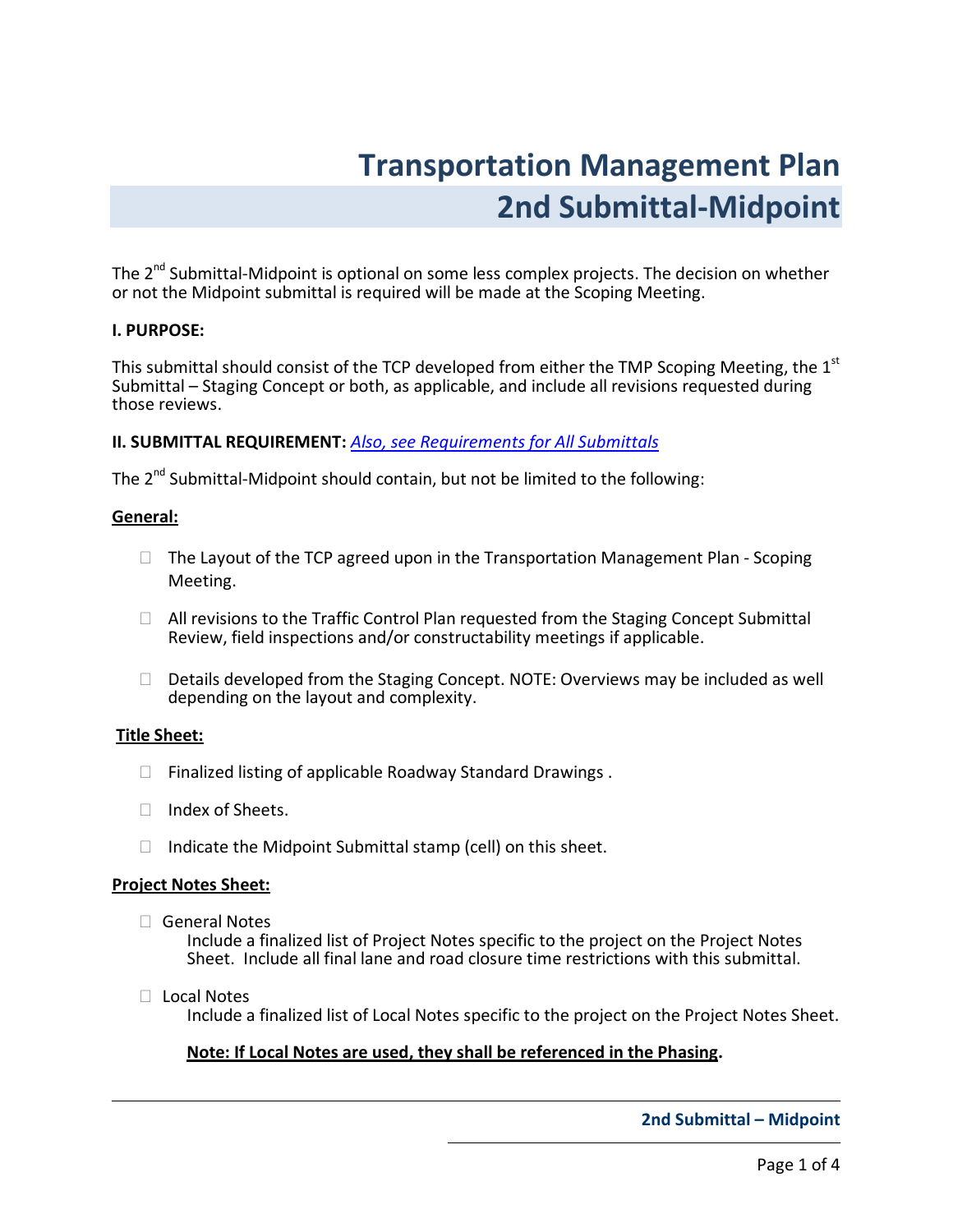#### Traffic Control Phasing:

The phasing at this submittal shall be expanded from the brief summary described in the Staging Concept including any requested changes made at that time.

Address the following three main points when developing the Phasing:

- What construction is taking place?
- What Traffic Control method is used to maintain traffic during this construction; (i.e. is construction away from traffic or are lane closures and flaggers used during construction).
- Where is traffic at the end of the workday?

 Include a written description of how traffic will be maintained during each phase and step of construction. Refer to the proper Roadway Standard Drawing as applicable to describe how traffic will be maintained during construction at that time.

Refer to the traffic control details and cross section view sheet numbers.

Step out traffic shifts.

Describe installation of temporary and final traffic signal(s).

 Refer to the Roadway, Signal, Signing, Structure and Pavement Marking Plans when relevant.

 Identify any Intermediate Contract Times (ICT's) needed throughout the project's duration. In addition, coordinate with field personnel and the Contract Time Engineer in Project Services concerning any issues pertaining to the duration and the scope of work included in these Intermediate Contract Times. Place a box around ICT's (see example below).

#### NOTE: As mentioned, Phasing is more detailed and specific than the summary described in the Staging Concept review submittal. For example the following could be written:

Working in a continuous manner, complete the work required in Step 1 in X days:

Step 1: -Using Roadway Standard Drawing 1101.02, sheet 1 of 9, complete the following:

- Construct the tie-in of proposed -Y2- and existing -Y3- from -Y2- Sta. X+XX to -Y2- Sta X+XX up to but not including the final surface layer. (See TCP-X).
- Place the final surface layer, Pavement Markings and Pavement Markers on -Y2-, Sta X+XX to Sta X+XX, and -Y3-, Sta X+XX to Sta X+XX.
- Activate the final traffic signal (Signal # XXXXX See Signal Plans) at the -Y2- / -Y3 intersection. (See Final Pavement Marking Plans)
- Open traffic to the final pattern.

#### 2nd Submittal – Midpoint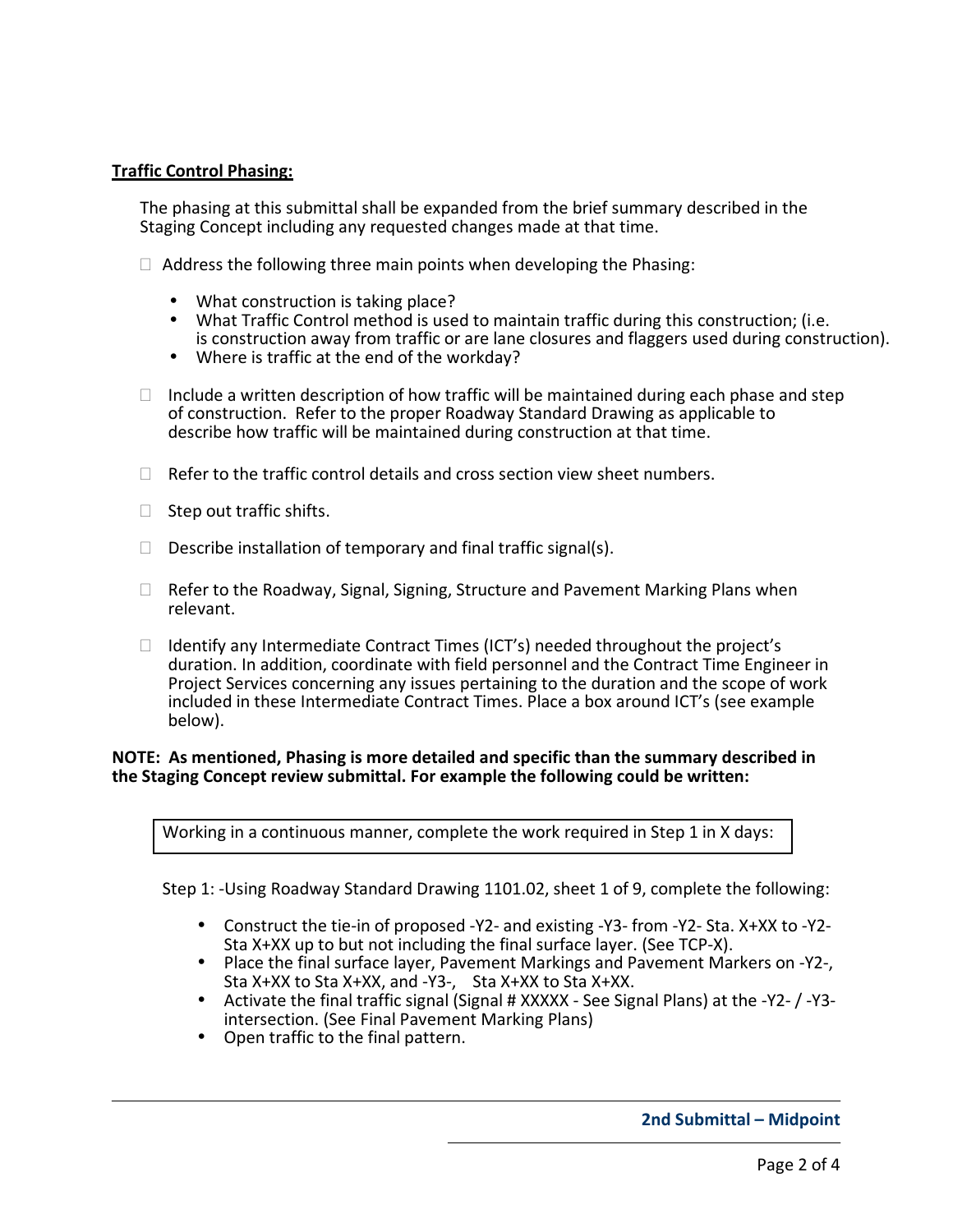#### Traffic Control Overviews:

At this submittal, Overviews, if used, should show any proposed work that is started, under construction or completed during each particular phase of construction. Overviews may also show the location of Traffic Control Devices such as: drums, barricades, temporary signals, portable concrete barrier (PCB), etc.

#### Traffic Control Details:

 Include detailed plan views and cross section views that illustrate where construction is occurring and how traffic is maintained in relation to the construction.

Shade **only** proposed work that is started, under construction or completed during each particular step or phase of construction. Previously completed work is shown with solid lines and is not shaded.

 Each construction phase shall be shown on separate drawings. Show directional flow arrows indicating traffic patterns and include a north arrow. Show all necessary traffic control devices, required signing, and any temporary pavement markings on detail sheets and in cross section views. Label all roads (include all known designations, names, and alignment data) and other relevant features described below:

- Maintained Lane Widths
- Temporary Pavement Marking and Marker Designation Labels
- Match Lines
- Additional Legends if applicable
- TIP (if applicable) and Sheet Numbers, etc.

Label all information on the detail drawings that has been referred to in the Phasing (i.e. station numbers, etc.)

#### Off-site Detour Signing and Temporary Guide Signs:

 Whenever an off-site detour is required and the Contractor is responsible for installing, furnishing, and removing the off-site detour signing, the Plan Developer shall obtain the required off-site detour sign designs or temporary guide signs from the Signing and Delineation Section when applicable.

 Include all off-site detour signing detail sheets with this submittal. These detail sheets will show the locations and type of signs used.

#### Advance Work Zone Warning Signs:

 Include all Advance Work Zone Warning Sign detail sheets applicable to the project. NOTE: Include all notes found on the Advance Work Zone Warning Sign detail sheets

2nd Submittal – Midpoint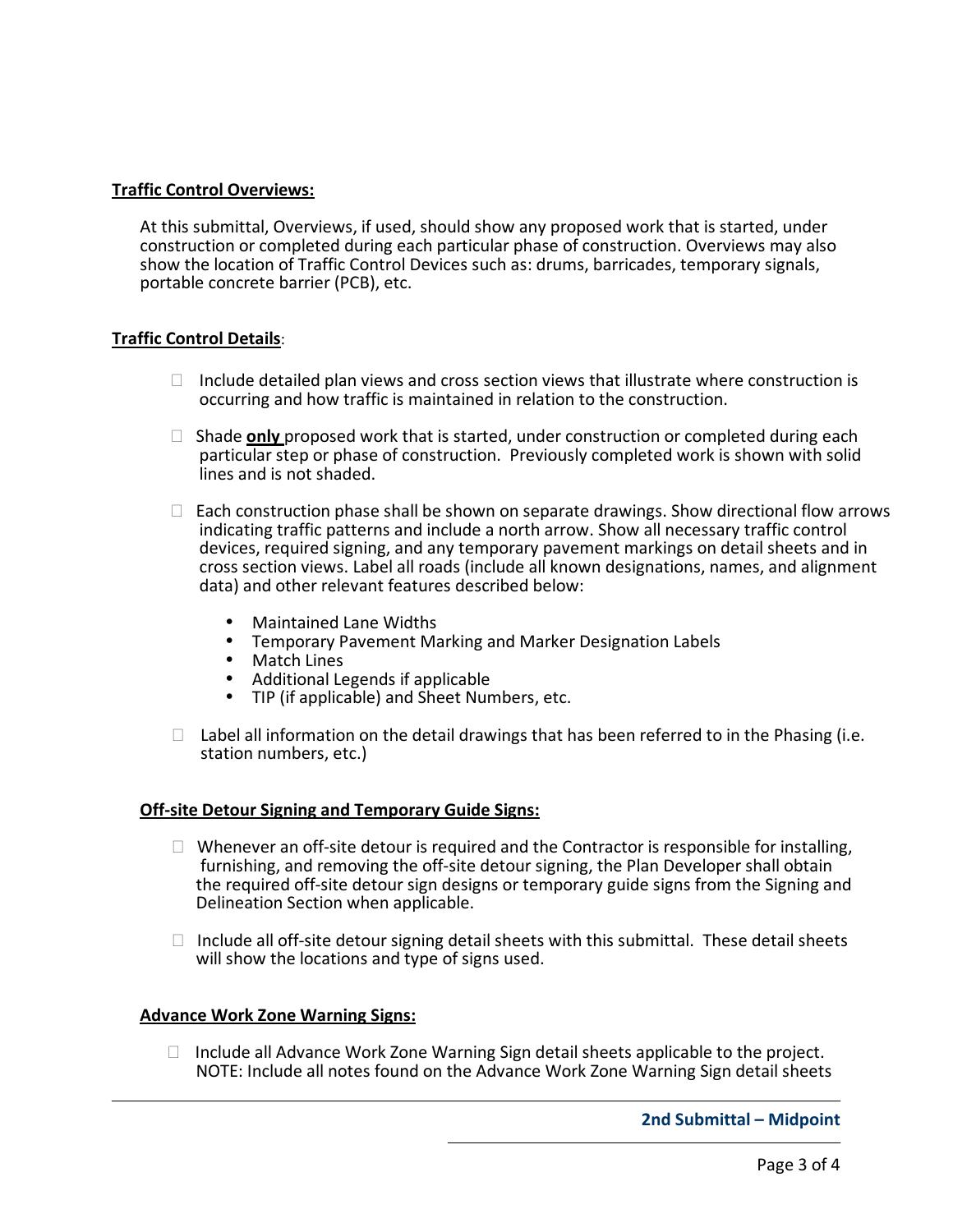within the Project Notes section of your plans if the Advance Work Zone Warning Signs are depicted on your plan details instead.

#### Additionally, the information identified in the  $2^{nd}$  Submittal shall include, but is not limited to, the following:

 All time restrictions used in the Construction Phasing and Project Notes. (Based on discussions)

 Any speed reduction and/or \$250.00 penalty ordinance as coordinated with field personnel and the Regional Traffic Engineer.

Areas which require temporary shoring, (if not identified in the Staging Concept Submittal).

Areas which require temporary drainage, (if not identified in the Staging Concept Submittal).

Coordination with the Utility Section and identification of any utility conflicts, if applicable.

 Any temporary alignment for on-site detours or temporary pavement. These temporary alignments should be coordinated with Roadway Design Personnel, (if not identified in the Staging Concept Submittal).

#### Submittal Package:

Submit the 2<sup>nd</sup> Submittal Mid-point Traffic Management Plan for review and approval prior to the Internal Constructability Meeting or as agreed upon in the TMP-Scoping Meeting.

### Approval of this submittal will complete the  $2^{nd}$  Submittal of the Traffic Management Plan.

(PEF ONLY) Payment beyond the  $2^{nd}$  Submittal Mid-point will not be approved until after the ICR meeting.

NOTE: Most projects require an Internal Constructability Review Meeting unless otherwise indicated by WZTC lead personnel at the TMP - Scoping meeting.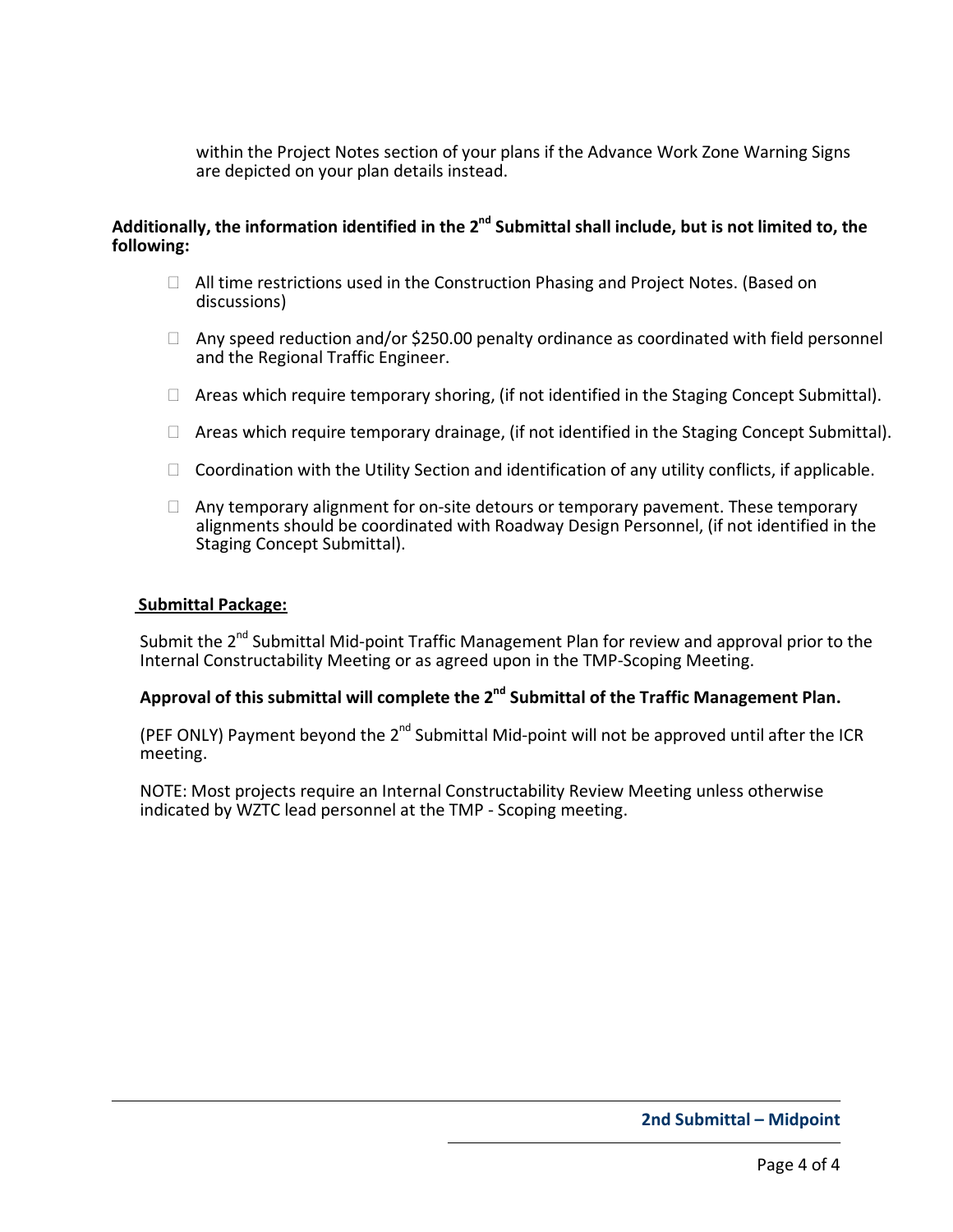# Transportation Management Plan 3<sup>rd</sup> Submittal - Pre-Final

<span id="page-29-0"></span>The 3rd Submittal - Pre Final TMP should basically be complete and taken to the Pre-Let Field Inspection (if applicable) to discuss with construction personnel.

#### I. PURPOSE:

This submittal shall consist of the final TMP as developed from requested revisions or comments from previous meetings and reviews.

#### II. SUBMITTAL REQUIREMENT: *[Also, see Requirements for All Submittals](#page-20-0)*

This Submittal will be required for all TIP projects, and shall include the following:

All final Traffic Control Plan Detail Sheets.

All revisions to the Traffic Control Plan as requested from previous review.

All requirements from previous submittals even if bypassed for your particular project.

 An Engineer's Estimate that includes calculations of estimated quantities for Traffic Control items. (Submit all calculations and or worksheets providing the basis of the estimate quantities submitted).

 A list of any Project Special Provisions (Standard and Non-Standard) and Specifications that will be needed for the project.

 Any speed reduction and/or \$250.00 penalty ordinance as coordinated with field personnel and the Regional Traffic Engineer.

#### Submittal Package:

Submit the Pre-Final TMP to the WZTC Project Design Engineer for review and approval no later than the date agreed upon at the TMP - Scoping Meeting. If the project schedule has changed since the TMP - Scoping Meeting, contact the WZTC Project Design Engineer to discuss if the submittal date may be adjusted. Typically this submittal shall be made prior to the Pre-Let Field Inspection.

### Approval of this submittal will complete the  $3<sup>rd</sup>$  submittal of the Transportation Management Plan.

(PEF ONLY) Payment beyond the Pre-Final TMP will not be approved until after the Pre-Let Field Inspection.

3rd Submittal – Pre-Final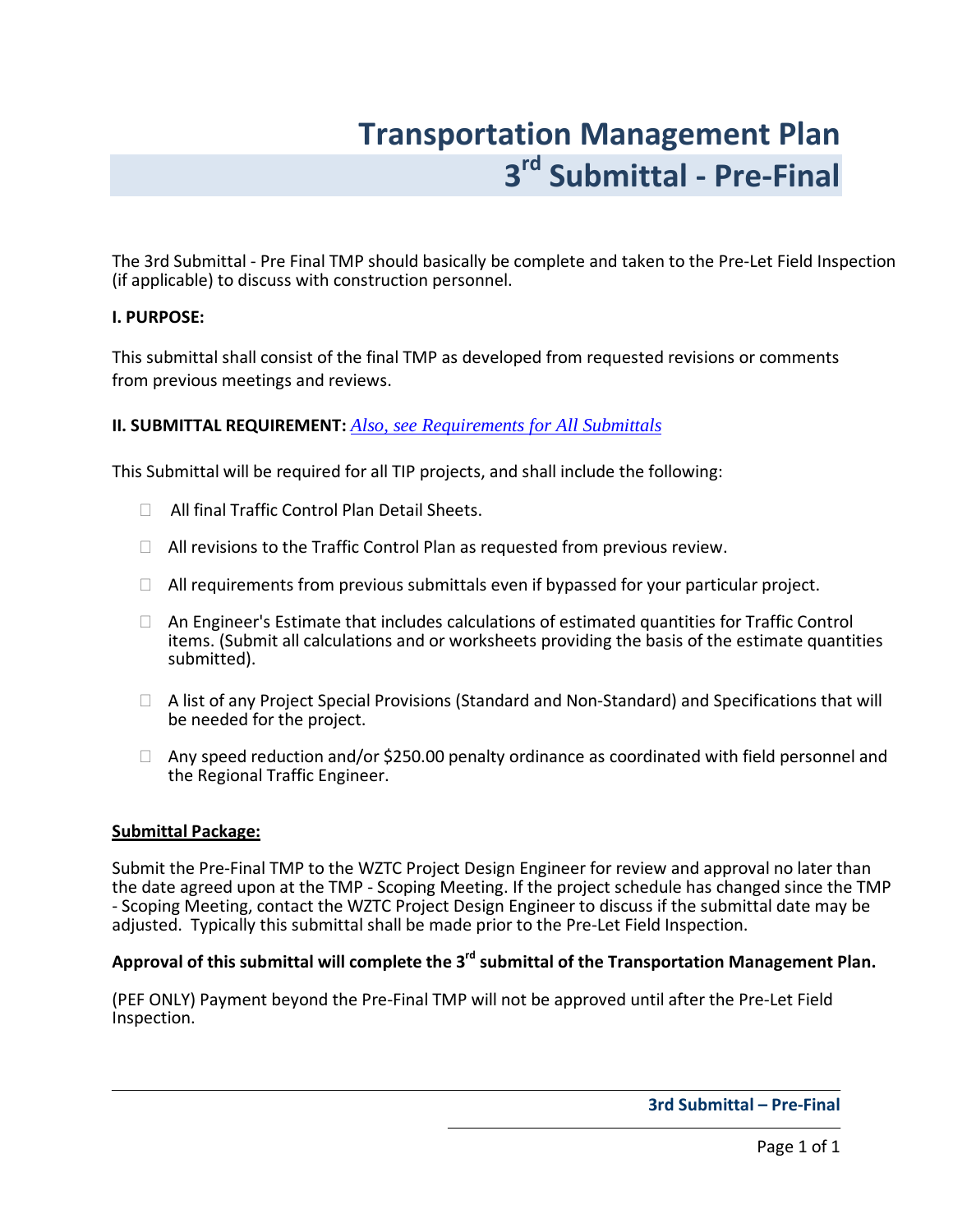# Transportation Management Plan 4<sup>th</sup> Submittal - Final

#### <span id="page-30-0"></span>I. PURPOSE:

The  $4<sup>th</sup>$  Submittal shall consist of the final TMP developed from the previous submittal.

#### II. SUBMITTAL REQUIREMENT:

The TMP submitted at this time should be complete, ready to seal and include the following:

 Completed Transportation Management Plan with all revisions incorporated as requested from the pre-final submittal as well as any changes from Field Inspection meetings.

 Final Traffic Control quantity estimate. (Submit all final calculations and / or worksheets providing the basis for the estimate quantities submitted).

 A Full Sized sealed hard copy and all electronic drawings and documents of the Final Traffic Control Plan, including any Project Special Provisions and ICT's. (Include all electronic files that plan sheets are referenced to and dependant on for accurate representation). (Applies to PEF)

 NOTE: Electronic data may be delivered on a CD/DVD or through the FTS (File Transfer System) established by the NCDOT. (Applies to PEF)

 Electronic PDF of the complete set of electronic plans as submitted for distribution. (Seal / Signature not required on this copy). NOTE: (Place the words "Preliminary Not For Construction" on the title sheet prior to creation of this file). (Applies to all Plan Developers)

All correspondence with other units or agencies relating to the Transportation Management Plan.

Return any borrowed materials previously provided by NCDOT, if applicable. (applies to PEF)

User Cost Package (WZTC plan developers ONLY).

#### Submittal Package:

Submit the final TMP to the WZTC Project Design Engineer for review no later than the date agreed upon at the TMP - Scoping Meeting. If the project schedule has changed since the TMP - Scoping Meeting, contact the WZTC Project Design Engineer to discuss if the submittal date may be adjusted.

#### Approval of this submittal will complete 100% of the Transportation Management Plan.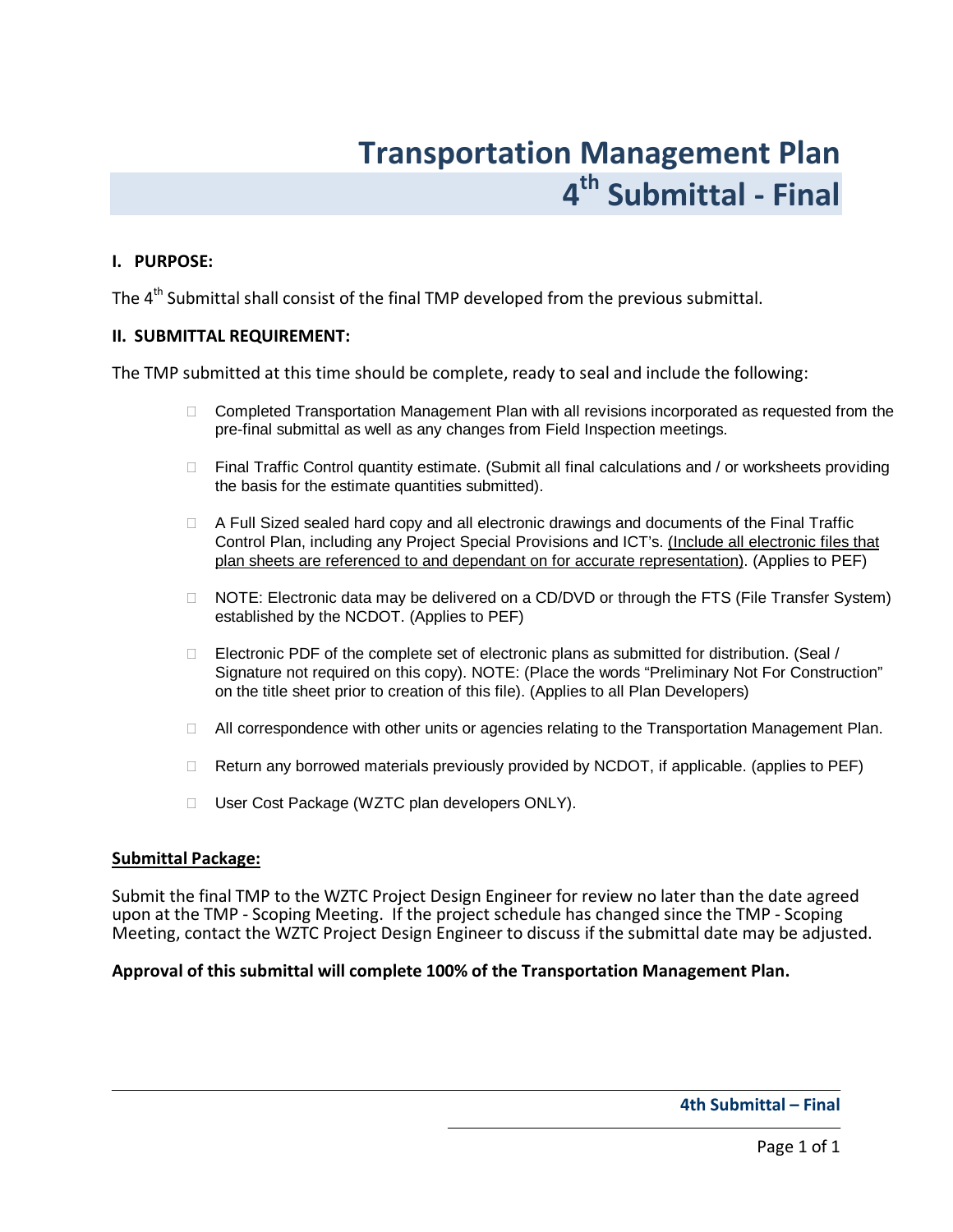# Transportation Management Plan Project Turn-In

### WZTC Plan Developers ONLY

<span id="page-31-0"></span>Turn the following into the Roadway Project Engineer / Squad Leader in Roadway Design or Project Services:

#### Submittal Package:

 Sealed original full size Transportation Management Plan. Completed and signed Final Transportation Management Plans submittal letter which contains a listing of any attachments and Roadway Pay Item quantities required for Temporary Pavement, Temporary Shoring or Temporary Guardrail. Copy of Transport Quantity Estimate. Copy of Force Account Estimate, if applicable. (Include in Transport) Copy of any Intermediate Contract Times (ICT). Copy of any Project Special Provisions. (Sealed)

#### Final Procedures:

- Distribute copies of appropriate plans (pdf), and data per the Final TMP Submittal letter.
- Purge project folder(s) and file, along with a hard copy of the Transportation Management Plan in the file room.
- Finalize the Project User Cost Package, if necessary and turn-in to appropriate WZTC personnel.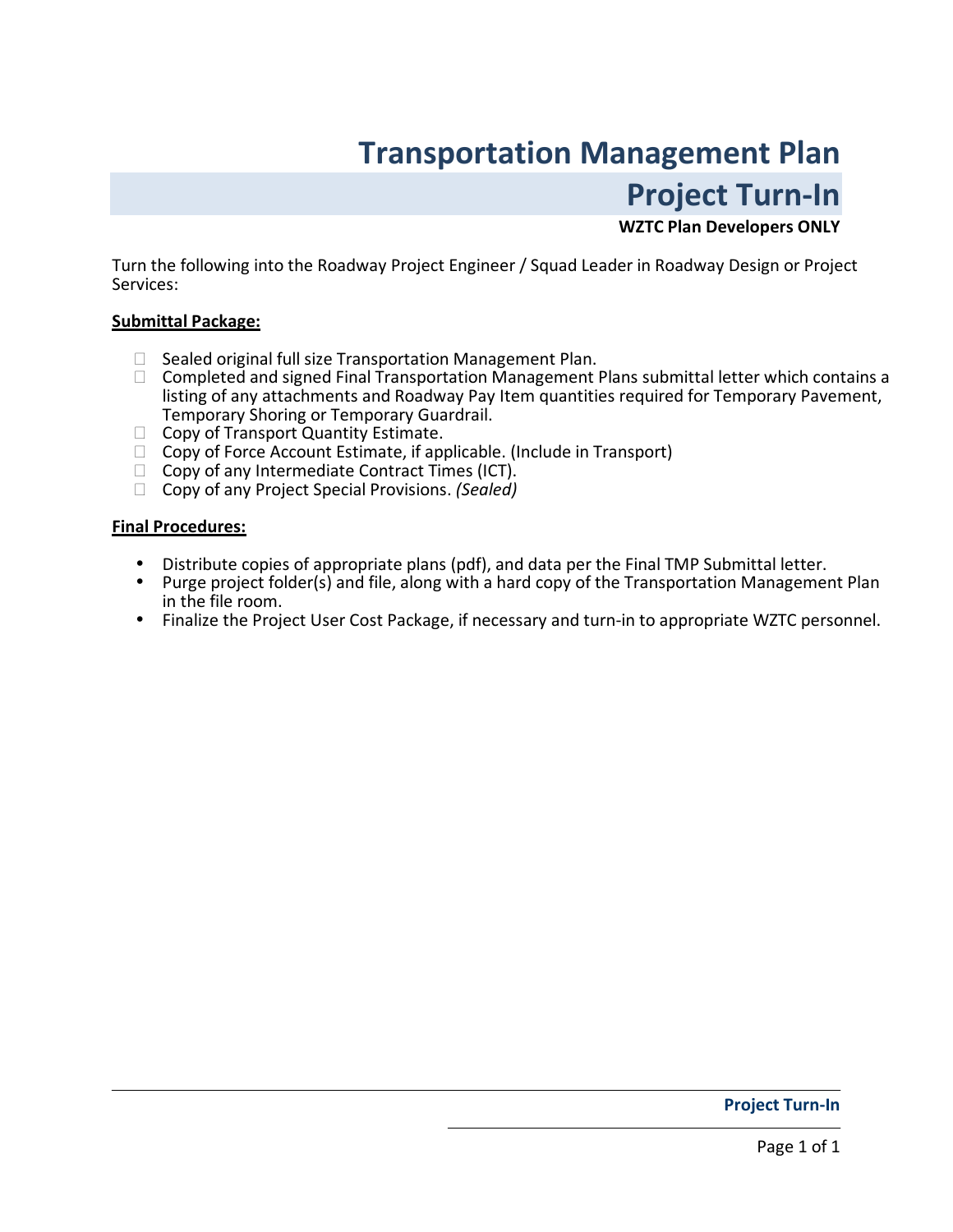# Transportation Management Plan References / Design Standards

<span id="page-32-0"></span>All plans, designs, specifications and estimates shall conform to the NCDOT standard practices for highway construction, which are based on the latest edition of the following publications and or materials:

- 1. AASHTO A policy on Geometric Design of Highways and Streets
- 2. [AASHTO Roadside Design Guide](http://www.transportation.org/)
- 3. [Manual on Uniform Traffic Control Devices \(MUTCD\)](http://mutcd.fhwa.dot.gov/pdfs/2003r1/pdf-index.htm)
- 4. [NC Supplement to Manual on Uniform Traffic Control Devices \(MUTCD\)](http://ncdot.gov/doh/preconstruct/traffic/mutcd)
- 5. NCDOT Standard Specifications for Roads and Structures (mainly Divisions 10, 11 and 12)
- 6. [NCDOT- Roadway Standard Drawings \(mainly Divisions 11 and 12\)](http://www.ncdot.org/doh/preconstruct/ps/std_draw/default.html)
- 7. [FHA- MUTCD Standard Highway Signs](http://mutcd.fhwa.dot.gov/SER-SHS_MILLENNIUM.HTM)
- 8. Highway Capacity Manual (All associated software shall be used as applicable, including any modifications as may be directed by NCDOT during the life of the project. [See Congestion Management Guidelines for more details\)](http://www.ncdot.org/doh/preconstruct/traffic/congestion/CM)
- 1. NCDOT WZTC Design Manual (when available)
- 2. [MicroStation and GEOPAK software \(see NCDOT web-site\)](http://www.ncdot.gov/doh/CADD/default.html)
- 3. [NCDOT WZTC web-site](http://ncdot.org/doh/preconstruct/wztc)

#### References / Design Standards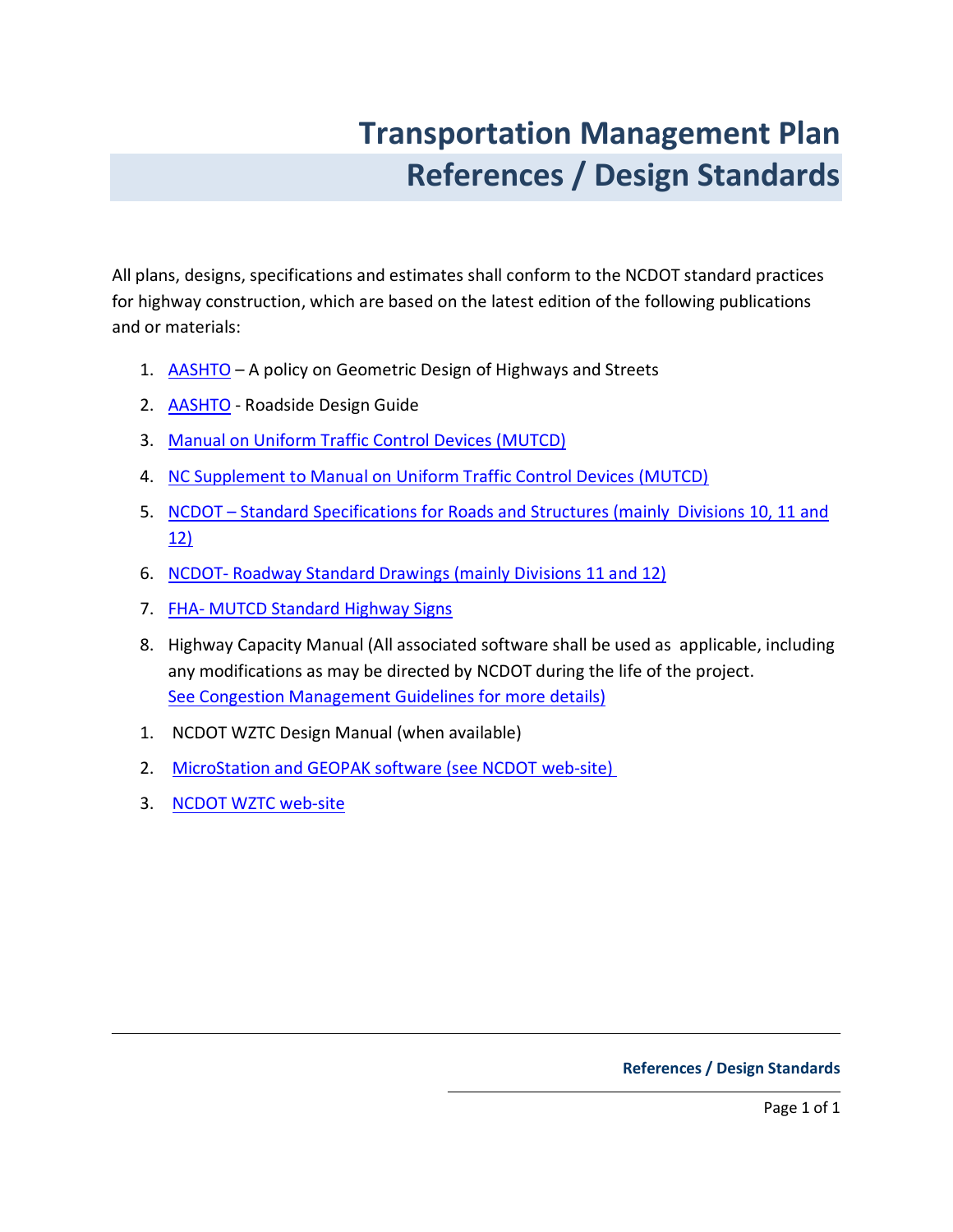# **Transportation Management Plan Acronyms**

<span id="page-33-0"></span>

| <b>AADT</b>   | <b>Annual Average Daily Traffic</b>                             |
|---------------|-----------------------------------------------------------------|
| <b>AASHTO</b> | American Association of State Highway Transportation Officials  |
| <b>ABC</b>    | <b>Aggregate Base Course</b>                                    |
| <b>ACBC</b>   | <b>Asphalt Concrete Base Course</b>                             |
| <b>ACIC</b>   | Asphalt Concrete Intermediate Course                            |
| ADA           | Americans with Disabilities Act of 1990                         |
| <b>ADT</b>    | <b>Average Daily Traffic</b>                                    |
| B             | Bridge Projects (B-1234)                                        |
| <b>BOT</b>    | <b>Board of Transportation</b>                                  |
| $\mathsf{C}$  | Congestion Mitigation Projects (C-1234)                         |
| <b>CADD</b>   | Computer Aided Design and Drafting                              |
| <b>CE</b>     | <b>Categorical Exclusion</b>                                    |
| <b>CMS</b>    | Changeable Message Sign                                         |
| D             | <b>Directional Factor</b>                                       |
| <b>DHV</b>    | Design Hourly Volume                                            |
| <b>DOH</b>    | Division of Highways                                            |
| <b>DOT</b>    | Department of Transportation                                    |
| EA            | <b>Environmental Assessment</b>                                 |
| <b>EIS</b>    | <b>Environmental Impact Statement</b>                           |
| F             | Ferry Projects (F-1234)                                         |
| <b>FDPS</b>   | <b>Full Depth Paved Shoulder</b>                                |
| <b>FEIS</b>   | <b>Final Environmental Impact Statement</b>                     |
| FEMA          | <b>Federal Emergency Management Agency</b>                      |
| <b>FHWA</b>   | US Department of Transportation, Federal Highway Administration |
| <b>FONSI</b>  | Finding of No Significant Impact                                |
| FY            | Fiscal Year (begins July 1)                                     |
| <b>GIS</b>    | Geographic Information System                                   |
| <b>HCM</b>    | <b>Highway Capacity Manual</b>                                  |
| <b>HCS</b>    | <b>Highway Capacity Software</b>                                |
| <b>HOV</b>    | <b>High Occupancy Vehicle</b>                                   |
| $\mathbf I$   | Interstate Projects (I-1234)                                    |
| <b>ICT</b>    | <b>Intermediate Contract Time</b>                               |
| <b>ITRE</b>   | <b>Institute for Transportation Research and Education</b>      |
| <b>ITS</b>    | <b>Intelligent Transportation System</b>                        |
| L             | Main roadway alignment designation on a set of design plans.    |
| LOS           | Level of Service                                                |
| <b>LSA</b>    | <b>Limited Service Agreement</b>                                |
| <b>MCB</b>    | <b>Movable Concrete Barrier</b>                                 |
|               |                                                                 |

### **Acronyms**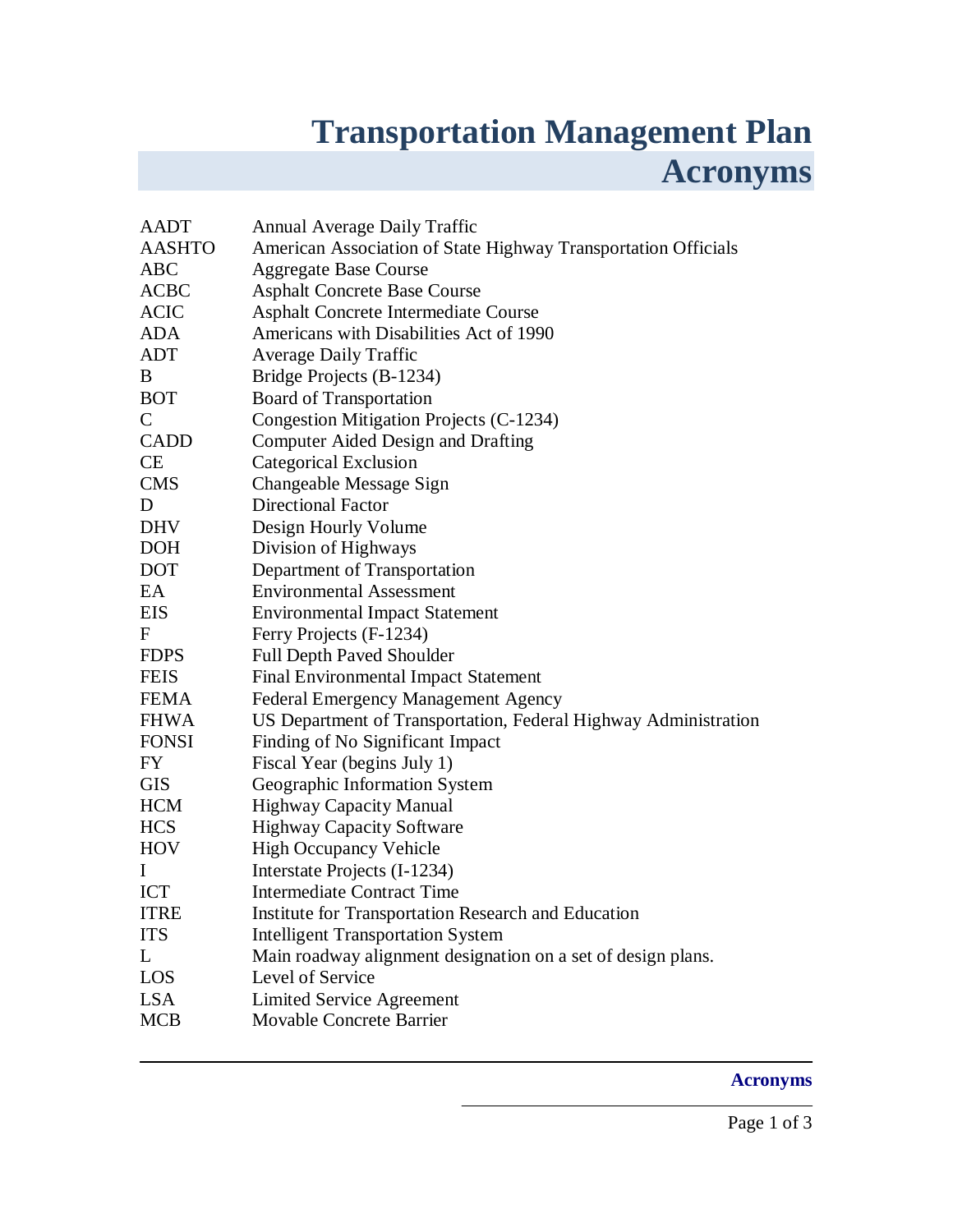| <b>MPO</b>    | <b>Metropolitan Planning Organization</b>                               |
|---------------|-------------------------------------------------------------------------|
| <b>MUTCD</b>  | <b>Manual on Uniform Traffic Control Devices</b>                        |
| <b>NCMIN</b>  | North Carolina Multimodal Investment Network                            |
| <b>NEPA</b>   | National Environmental Policy Act                                       |
| <b>NHS</b>    | National Highway System                                                 |
| <b>NOI</b>    | Notice of Intent                                                        |
| <b>NCDOT</b>  | North Carolina Department of Transportation                             |
| <b>PCB</b>    | <b>Portable Concrete Barrier</b>                                        |
| <b>PDE</b>    | Project Development Engineer                                            |
| <b>PDEA</b>   | Project Development and Environmental Analysis Unit (NCDOT)             |
| <b>PDF</b>    | Portable Document Format files viewed and printed with Adobe Acrobat    |
|               | Reader                                                                  |
| PEF           | Project Engineering Firm used to outsource work                         |
| PI            | <b>Public Information</b>                                               |
| <b>PIP</b>    | <b>Public Involvement Plan</b>                                          |
| <b>PM</b>     | <b>Pavement Marking</b>                                                 |
| <b>PMP</b>    | <b>Pavement Marking Plan</b>                                            |
| <b>PMII</b>   | Project Management Improvement Initiative                               |
| R             | Rural Projects (R-1234)                                                 |
| <b>ROW</b>    | Right-of-Way                                                            |
| <b>RPO</b>    | <b>Rural Planning Organization</b>                                      |
| <b>RSD</b>    | <b>Roadway Standard Drawings</b>                                        |
| <b>RULE</b>   | The Work Zone Safety and Mobility Rule                                  |
| <b>SASHTO</b> | State Association of State and Highway Transportation Officials         |
| <b>SEPA</b>   | <b>State Environmental Policy Act</b>                                   |
| <b>SHC</b>    | <b>Strategic Highway Corridiors</b>                                     |
| <b>STP</b>    | <b>Surface Transportation Program</b>                                   |
| T             | <b>Truck Percentage</b>                                                 |
| <b>TCC</b>    | <b>Temporary Crash Cushion</b>                                          |
| <b>TCM</b>    | <b>Traffic Calming Measure</b>                                          |
| <b>TCP</b>    | <b>Traffic Control Plan</b>                                             |
| <b>TEAAS</b>  | Traffic Engineering Accident Analysis System software                   |
| <b>TIP</b>    | <b>Transportation Improvement Program</b>                               |
| TMIA          | <b>Truck Mounted Impact Attenuator</b>                                  |
| <b>TMP</b>    | <b>Transportation Management Plan</b>                                   |
| <b>TO</b>     | <b>Transportation Operation</b>                                         |
| <b>TTC</b>    | Temporary Traffic Control plan                                          |
| <b>TTST</b>   | <b>Tractor Trailer Semi Truck</b>                                       |
| <b>URL</b>    | Uniform Resource Locator, an address that specifies the location on the |
|               | Internet                                                                |
| V             | (Velocity) Design Speed                                                 |
| <b>WCR</b>    | <b>Wheelchair Ramp</b>                                                  |

## **Acronyms**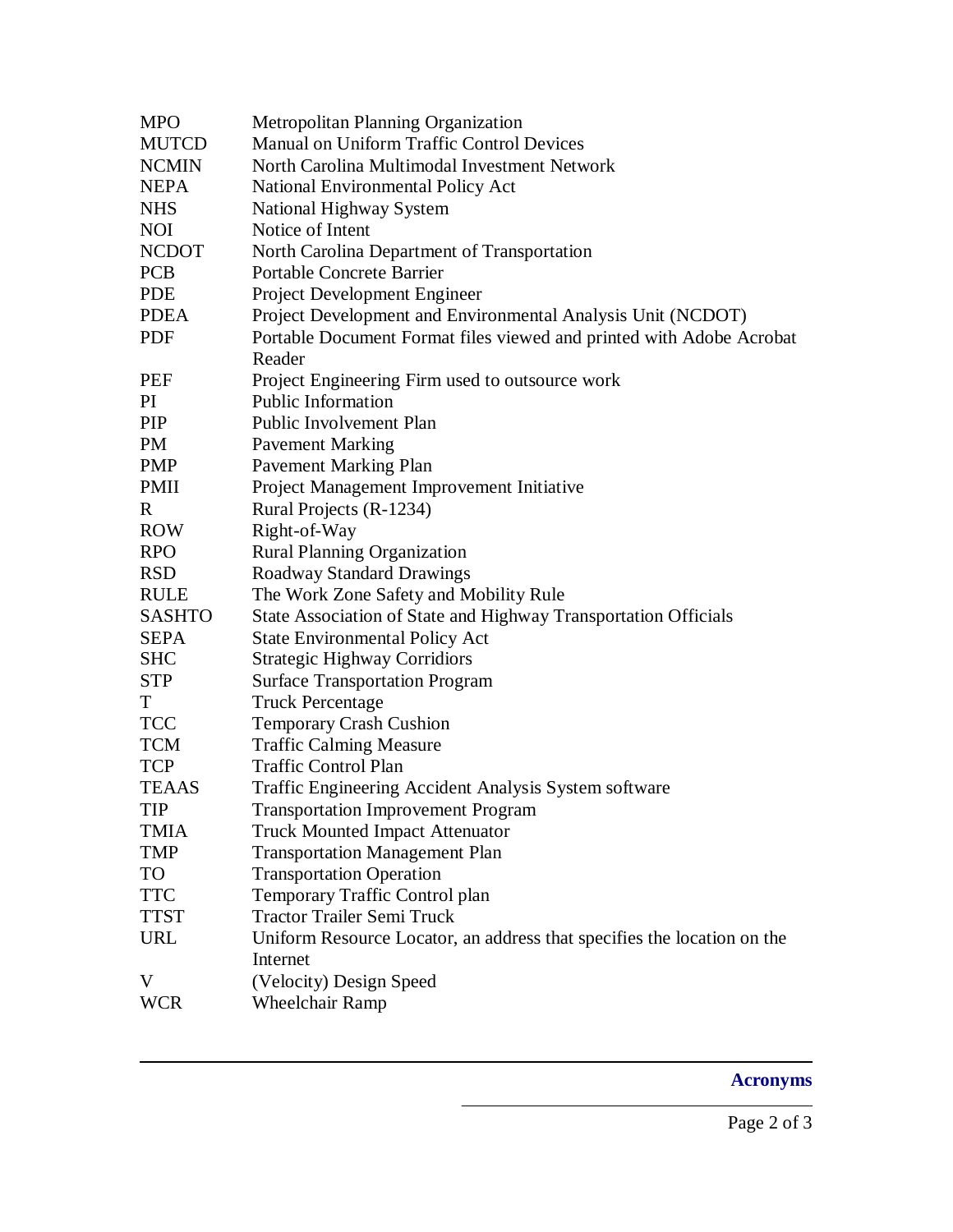Y Secondary intersecting roadway alignment designation on a set of design plans.

**Acronyms**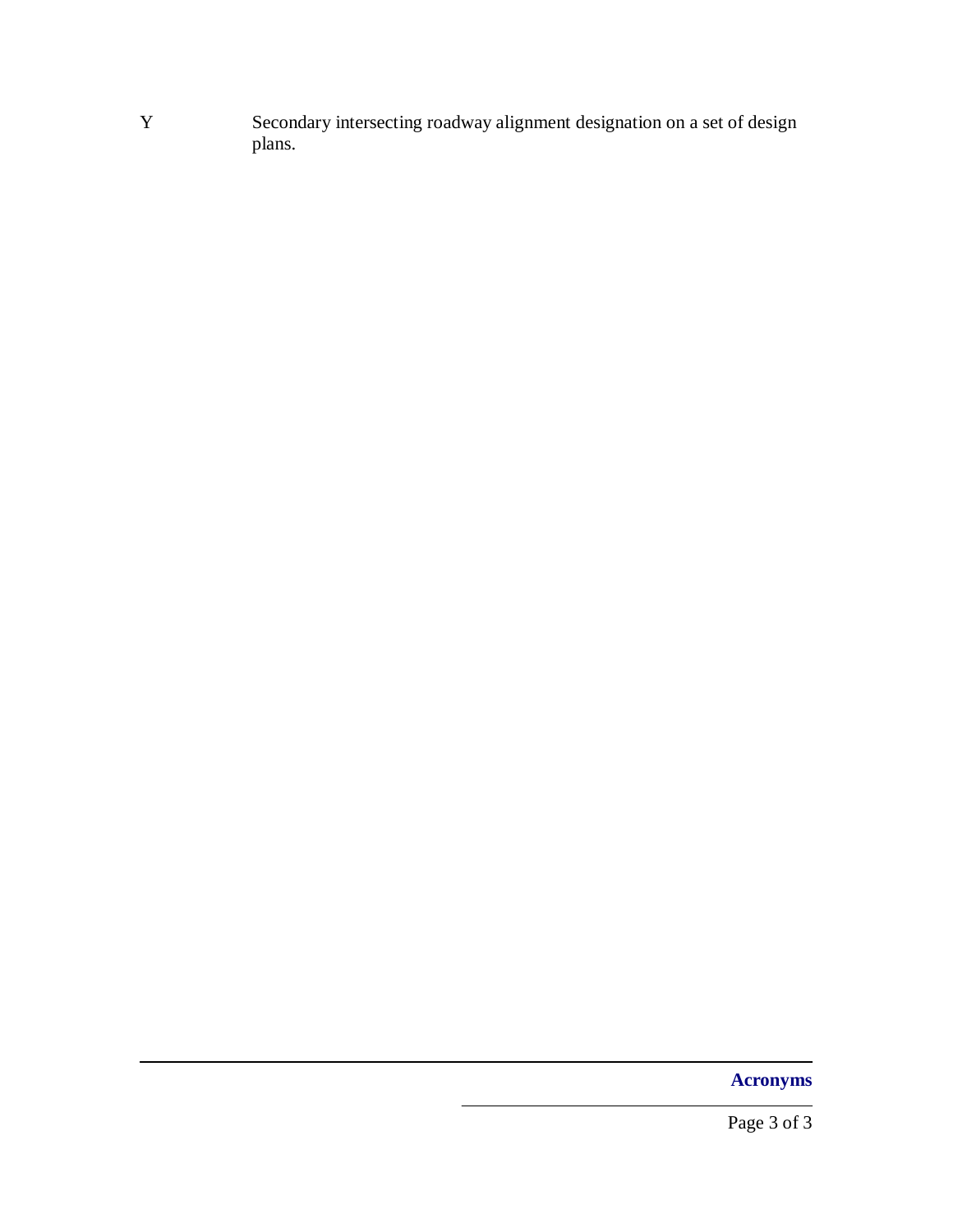# **Transportation Management Plan Glossary**

## <span id="page-36-0"></span>**A | B [|C | D](#page-37-0) | [E | F |](#page-38-0) [G | H | I](#page-39-0) | J | K [| L](#page-40-0) [| M | N |](#page-41-0) [O](#page-43-0) [| P](#page-42-0) [| Q | R | S |](#page-44-0) [T](#page-46-0) [| U | V | W |](#page-47-0) X [| Y |](#page-47-0)Z**

## **A**

**AASHTO –** American Association of State Highway and Transportation Officials is a standards setting body which publishes specifications, test protocols and guidelines which are used in highway design and construction throughout the United States. Despite its name, the association represents not only highways but air, rail, water, and public transportation as well.

The American Association of State Highway Officials (AASHO) was founded on December 12, 1914. Its name was changed to American Association of State Highway and Transportation Officials on November 13, 1973.

**ACCELERATION LANE** – a connecting lane leading from a ramp to a freeway and designed to enable the motorist to merge into freeway traffic at highway speed.

**ACCESS –** The ability to reach or connect to another mode of transportation from an existing mode of transportation or an individual property.

**AGGREGATE BASE COURSE (ABC)** – crushed stone used as a part of the roadway base to support pavement.

**ANNUAL AVERAGE DAILY TRAFFIC (AADT) –** the total volume of traffic on a highway segment for one year divided by the number of days in the year.

**AREA OF CONCERN** – an object or roadside condition that may warrant safety treatment.

## **B**

**BARRICADE** – a device which provides a visual indicator of hazardous location or desired path a motorist should take. It is not intended to contain or redirect an errant vehicle.

**BARRIER** – a device which provides a physical limitation through which a vehicle would not normally pass. It is intended to contain or redirect an errant vehicle.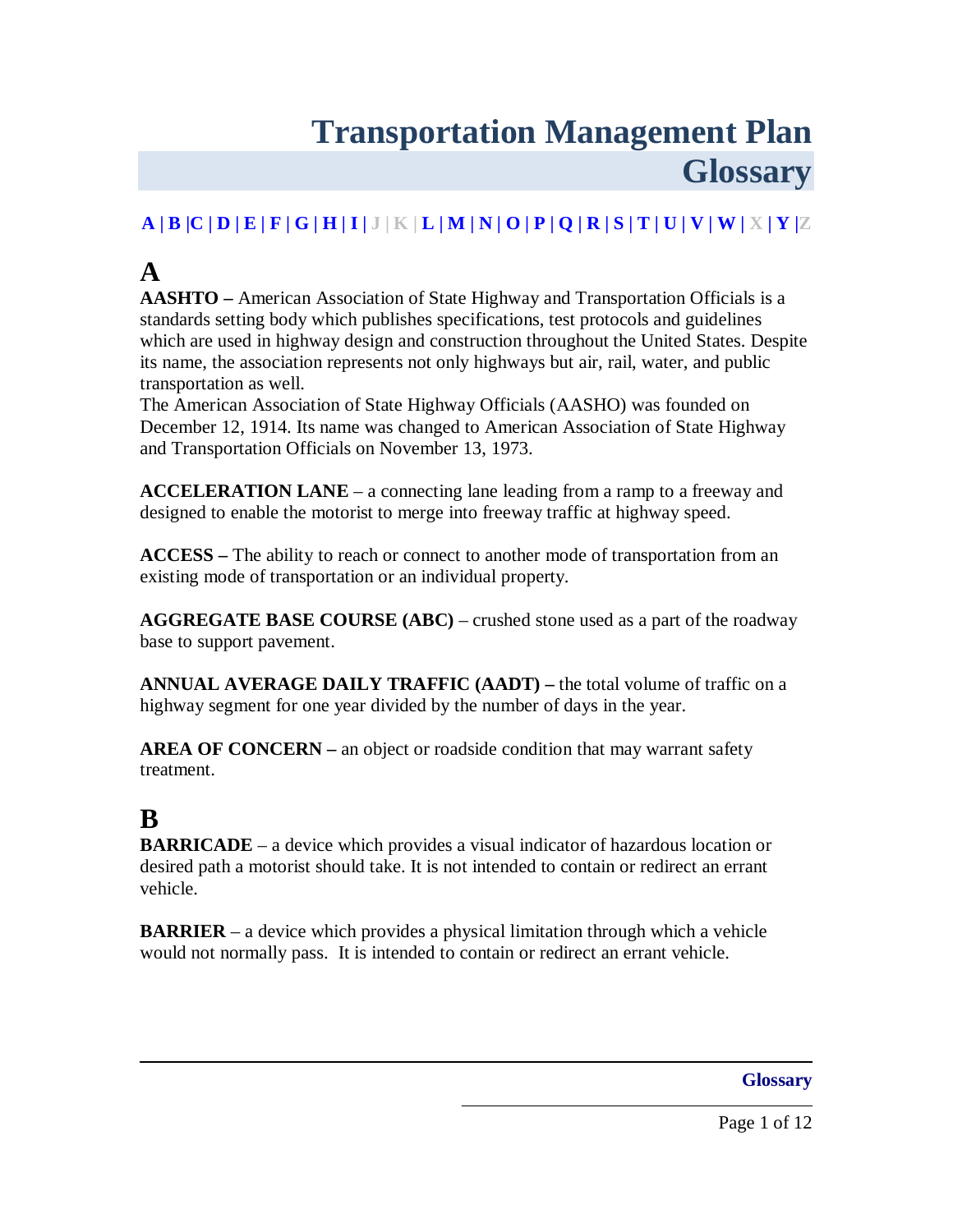## <span id="page-37-0"></span>**C**

**CADD** – Computer-Aided Drafting & Design software that is comprised of computer technology for the design of objects, real or virtual.

**CAPACITY** – a transportation facility's ability to accommodate a moving stream of people or vehicles in a given time period.

**CATEGORICAL EXCLUSION (CE)** – a classification given to federal aid projects or actions, which do not individually or cumulatively have a significant impact on the environment. CE do not require extensive levels of environmental documentation.

**CLEARANCE** – lateral distance from edge of a traveled way to a roadside object or feature. Vertical distance from the roadway surface to the bottom of an overhead structure.

**CLEAR ZONE** – the total roadside border area, starting at the edge of the traveled way, available for safe use by errant vehicles. This area may consist of a shoulder, a recoverable slope, a non-recoverable slope, and/or a clear run-out area. The desired width is dependent upon the traffic volumes and speeds and on the roadside geometry.

**CRASH CUSHION** – a device that prevents an errant vehicle from impacting fixed objects by gradually decelerating the vehicle to a safe stop or redirecting the vehicle away from the obstacle.

**CROSS SECTION** – a vertical section of the road showing the different elevations and layers. Generated to calculate earthwork (cut and fill) for a proposed section of roadway. Also, used to show the spatial relationship between the maintained traffic pattern and construction operations.

# **D**

**DESIGN FILES** – a Microstation CADD file. Electronic file that shows a plan view of the existing features, proposed construction, and location of traffic.

**DESIGN HOUR VOLUME (DHV)** – the  $30<sup>th</sup>$  highest hourly volume of the future year chosen for design. The design volume represents the "load" that highway must accommodate. It is one factor in determining the required number of lanes and other geometric features. The DHV is normally determined by multiplying it times a design hour volume factor, generally a percentage from 8% - 12%.

**DESIGN SPEED** – a selected speed used to determine the various geometric design features of the roadway. The assumed design speed should be a logical one with respect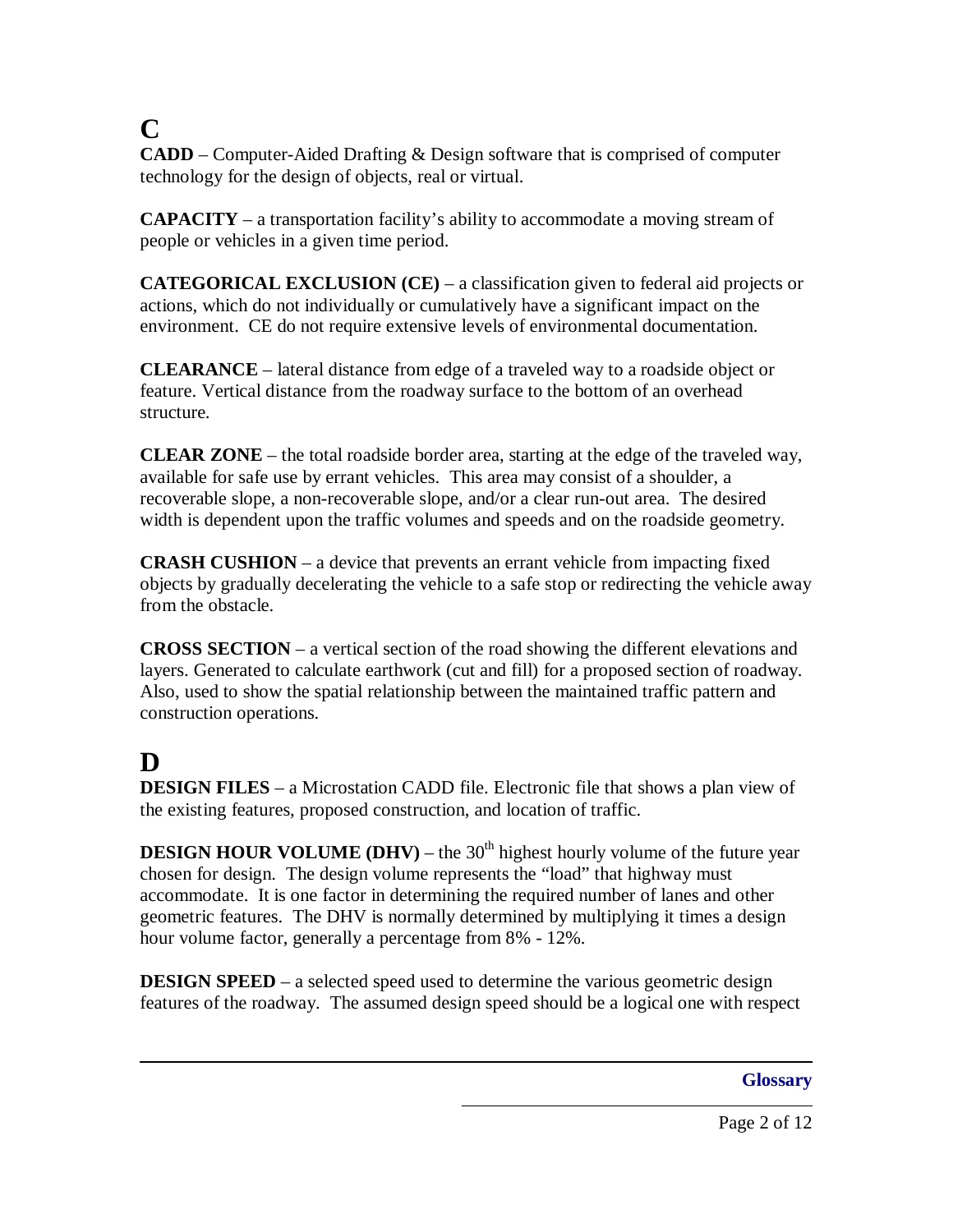<span id="page-38-0"></span>to the topography, anticipated operating speed, the adjacent land use, and the functional classification of highway.

**DETOUR** – an alternate route utilizing onsite and/or offsite facilities when provided by the plans, contract, or as directed by the Engineer to facilitate highway construction.

**DIRECTIONAL FACTOR (D)** – a factor used to determine the one-way traffic volume. It is multiplied by the ADT.

## **E**

**EGRESS** – the act of leaving.

**ENVIRONMENTAL ASSESSMENT** – a NEPA (National Environmental Policy Act) document that evaluates the environmental effects of a project. Often followed by a FONSI. If there are no significant impacts, the assessment is followed by an EIS.

**ENVIRONMENT DOCUMENT** – general term used throughout DOT to refer to any of the NEPA required documents.

**ENVIRONMENTAL IMPACT ASSESSMENT –** analytical process that systematically examines the possible environmental consequences of the implementation of projects, programs, and policies.

**ENVIRONMENTAL FEATURES MAP –** map of a project area showing known Human and Natural Environmental features often using information from various sources including GIS, aerial photography, etc.

**EROSION** – wearing away of the land by running water, rainfall, wind, ice or other geological agents, including such process as detachment, entrainment, suspension, transportation and mass movement. Geologically, erosion is defined as a process that slowly shapes hillsides, allowing the formation of soil cover from weathering of rocks and from alluvial and colluvial deposits. Erosion is often intensified by land-clearing human activities related to farming, resident and industrial development and it has as effect increasing run-offs, decline of arable layers, siltation in lakes, lagoons and oceans.

## **F**

**FONSI (Finding of No Significant Impact)** – environmental document for proposed projects where it has been determined through the circulation of an Environmental Assessment that a project will not have a significant impact on the environment. A Finding of No Significant Impact is the decision document for an Environmental Assessment.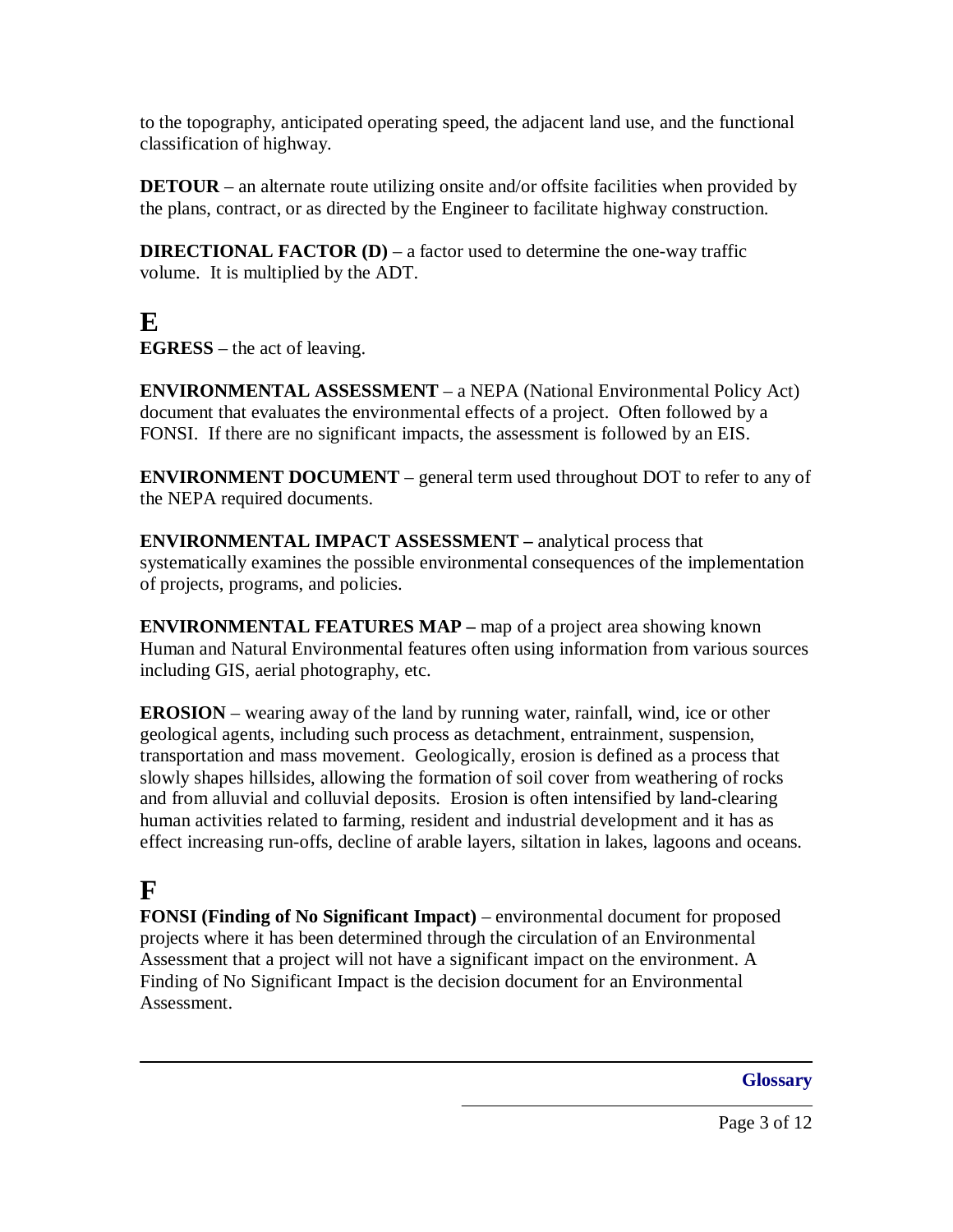<span id="page-39-0"></span>**FHWA** – Federal Highway Administration is a major agency of the U.S. Department of Transportation (DOT). As a cabinet-level organization of the Executive Branch of the U.S. Government, the DOT is led by a presidential appointee-the Secretary of Transportation. The top-level official at FHWA is the Administrator, who reports directly to the Secretary of Transportation. FHWA is headquartered in Washington, DC, with field offices in every State, the District of Columbia, and Puerto Rico.

**FLAGGER PROGRAM** – program to assess the resultant user cost derived from a flagging operation along a two-lane, two-way facility.

**FLAGGING OPERATION** – providing the use of competent and properly equipped personnel at locations and times for such periods as necessary for the control and protection of vehicular and pedestrian traffic during construction.

# **G**

**GREEN SHEET** - A summary of project commitments with responsible units identified. Green Sheets provide a quick reference for special project commitments on stand-alone green page(s).

## **H**

**HABITAT** – Place where an organism or population (human, animal, plant, microorganism) lives.

**HEARING MAP** – A map, usually of the selected alternative, presented to the Public at a Public Hearing on a project.

## **I**

**INGRESS** – the act of entering.

**IN-HOUSE** – Describes work performed by NCDOT staff.

**INTERAGENCY TEAM** – An interdisciplinary work group composed of individuals representing a number of government agencies who participate in the development of transportation projects.

**INTERMEDIATE CONTRACT TIME** – the number of hours, minutes or calendar days inclusive between the date of availability and the completion date, as set forth in the special provisions, including authorized extensions to the intermediate completion time or date.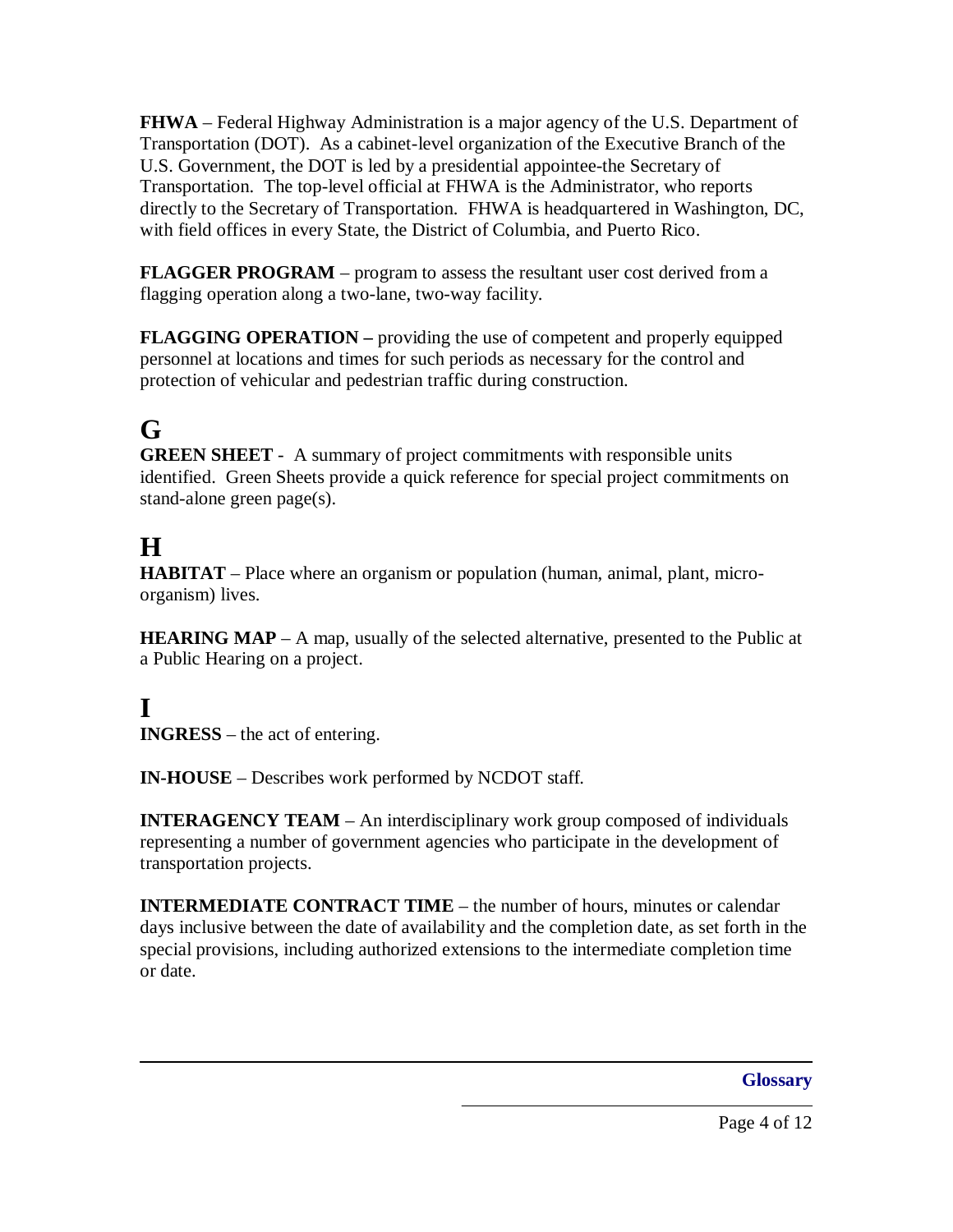<span id="page-40-0"></span>**INTELLIGENT TRANSPORTATION SYSTEMS (ITS)** – Advanced traffic operations and communications technologies that increase traffic flow on existing facilities, improve safety, and provide better and more accurate traveler information.

# $\mathbf{L}$

**LEVEL OF SERVICE (LOS)** – A system to evaluate congestion on a roadway – similar to a report card. LOS A would indicate no congestion while LOS D indicates severe congestion that could easily lead to breakdown conditions.

**LIMITED SERVICE AGREEMENT (LSA)** – An "as-needed basis" contract established for a maximum dollar amount for professional or specialized services to be performed during a specified contract period, generally not to exceed three years. When a task is identified, a scope of services, schedule, and total compensation are negotiated with the firm for the performance of an individual assignment of professional or specialized service, as defined by the Agreement. The scope of services, schedule and compensation for each individual assignment are documented in a Notice to Proceed. The Department may elect to utilize the maximum amount of the agreement during the contract period, or may elect not to negotiate with the firm for any services during the contract period.

**LINK** – the method of referring one document to another.

**LIQUIDATED DAMAGES** - the sum of money stipulated in the special provisions that is charged against the contractor for each calendar day, each hour, or portion thereof that work described in the special provisions remains uncompleted after the expiration date, intermediate completion date, or the intermediate completion time shown in the special provisions, not as a penalty, but as liquidated damages.

**LOCAL AGENCY** – Includes municipal, county, other state government.

**LONG RANGE TRANSPORTATION PLAN (LRTP) –** A plan with a 20 year minimum planning horizon that must be updated every three to five years and is only required for Metropolitan Planning Organization (MPO). It incorporates all modes of transportation, including transit, bicycle, pedestrian, rail, aviation, ports, and ferries. The plan may be viewed as a layering of fiscally constrained plans with each layer equating to a separate, but integrated, mode of transportation. Therefore, only projects that can reasonably be expected to be funded within the planning period are included in the LRTP.

**-L- LINE** – Main line alignment chain designation within a set of roadway design plans.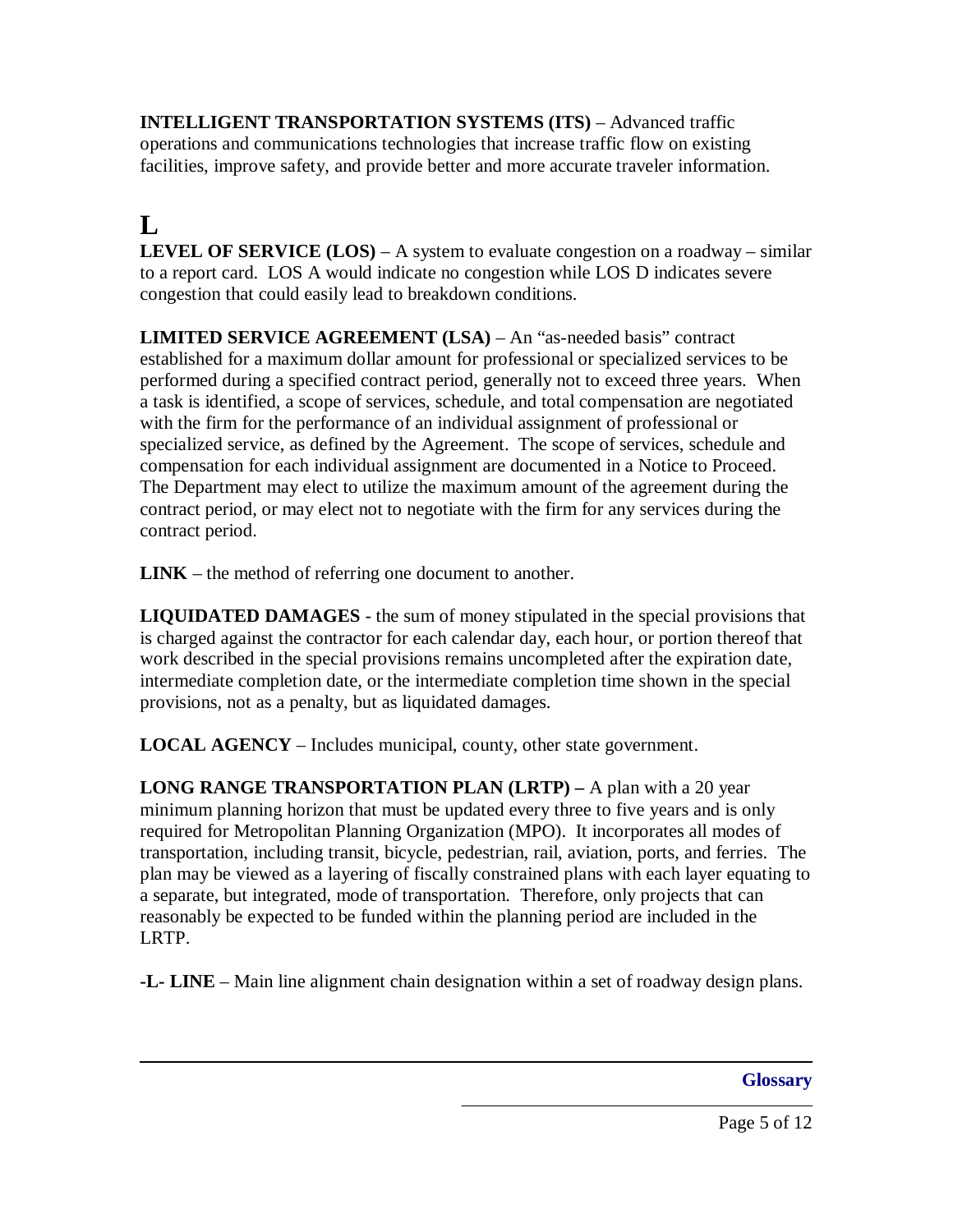## <span id="page-41-0"></span>**M**

**MUTCD (Manual on Uniform Traffic Control Devices)** - defines the standards used by road managers nationwide to install and maintain traffic control devices on all streets and highways. The MUTCD is published by the Federal Highway Administration (FHWA) under 23 Code of Federal Regulations (CFR), Part 655, Subpart F.

**MEDIAN** – the portion of divided highway separating the traveled ways for traffic in opposite directions.

**MICROSTATION** – is a full-featured 2D and 3D CAD program for DOS, Windows, Mac and Unix workstations from Bentley Systems, Inc. Created in 1984, MicroStation is a high-end package used worldwide in environments where many architectural and engineering designers work on large, complex projects.

**MILESTONE** – Used to document significant events or completion of phases of work in a project.

**MITIGATION** – To moderate the impact a project has on the environment.

**MOBILITY** – The ability to travel safely and unimpeded along single or linked transportation facilities.

**MODE OF TRANSPORTATION** – Modes are methods of moving people or goods; such as private vehicles, transit (bus, express bus, rail), biking, and walking.

**MORATORIUM** – A temporary ban or halt to a specific activity. For NCDOT projects, a moratorium usually refers to a defined period of time (i.e., "season" or "window") during which specific construction activities are not allowed in order to protect sensitive animal species from disturbance.

## **N**

**NATIONAL HIGHWAY SYSTEM (NHS)** – The Interstate Highway System as well as other roads important to the nation's economy, defense, and mobility; developed by the US Department of Transportation in cooperation with the states, local officials, and metropolitan planning organizations. Includes the Interstate system and other routes identified as being of particular importance to local governments.

**NATURAL RESOURCES** – Natural assets (raw materials) occurring in nature that can be used for economic production or consumption.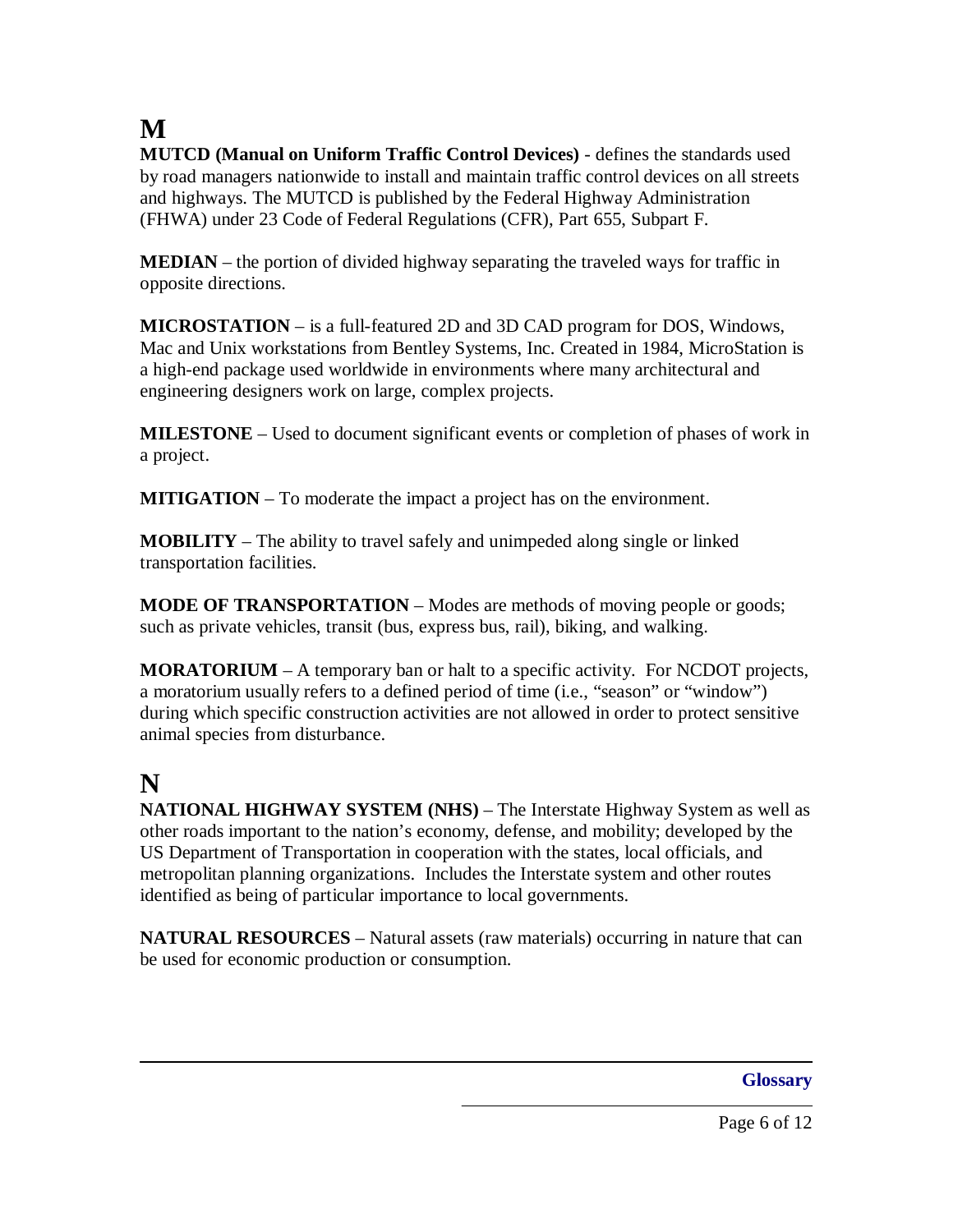## <span id="page-42-0"></span>**P**

**PHASE** – a part of a traffic signal time cycle where one or more traffic movements receive the right of way. A particular stage of written construction sequencing.

**PHASING** – phasing is a clear and concise step-by-step write-up that directs the contractor where to begin and how to proceed toward completion of the project. The main objective is to communicate to the contractor how to safely maintain traffic during the various stages of construction.

**PEDESTRIAN** – One who walks or journeys on foot; a walker.

**PERMIT** – Written permission given by a governmental agency with "permitting" authority to take certain action during specific steps of a project development process.

**PLAN DEVELOPER –** design engineer or Private Engineering Firm (PEF) that is involved in the process of developing a Traffic Management Plan (TMP).

**PLANIMETRICS (pln)** – mapping features for which only horizontal data, or plan view features is presented. These features generally include property lines, street centerlines, structures footprints, utility lines, location of vegetation and other natural or cultural features that may be pertinent to the purpose of the map.

**PREFERRED ALTERNATIVE** – Is the recommended alternative put forth no later than the FEIS (Final Environmental Impact Statement). A recommended Preferred Alternative can be identified in the DEIS (Draft Environmental Impact Statement).

**PROJECT SCHEDULE** – Grouping of interconnected activities that together, form the basis of a project schedule. During the life of a project, networks are used for planning, analyzing and controlling as well as monitoring schedules, dates and resources. The five types of standard networks include Document Preparation, Preliminary Plans, Final Plans, Right-Of -Way Acquisition, and Bid and Award.

**PROJECT SCOPE** – States what will and will not be included as part of the project.

**PROJECT STaRS** – Project Scheduling Tracking and Reporting System, which replaces the PMII name. This provides NCDOT management, planners and design engineers with access to project status information and reporting during the planning and design of TIP projects.

**PUBLIC INFORMATION PROGRAM** – process through which government utilizes various methods to notify the public about upcoming lane closures, including media advisories sent statewide and to local media, local businesses, etc.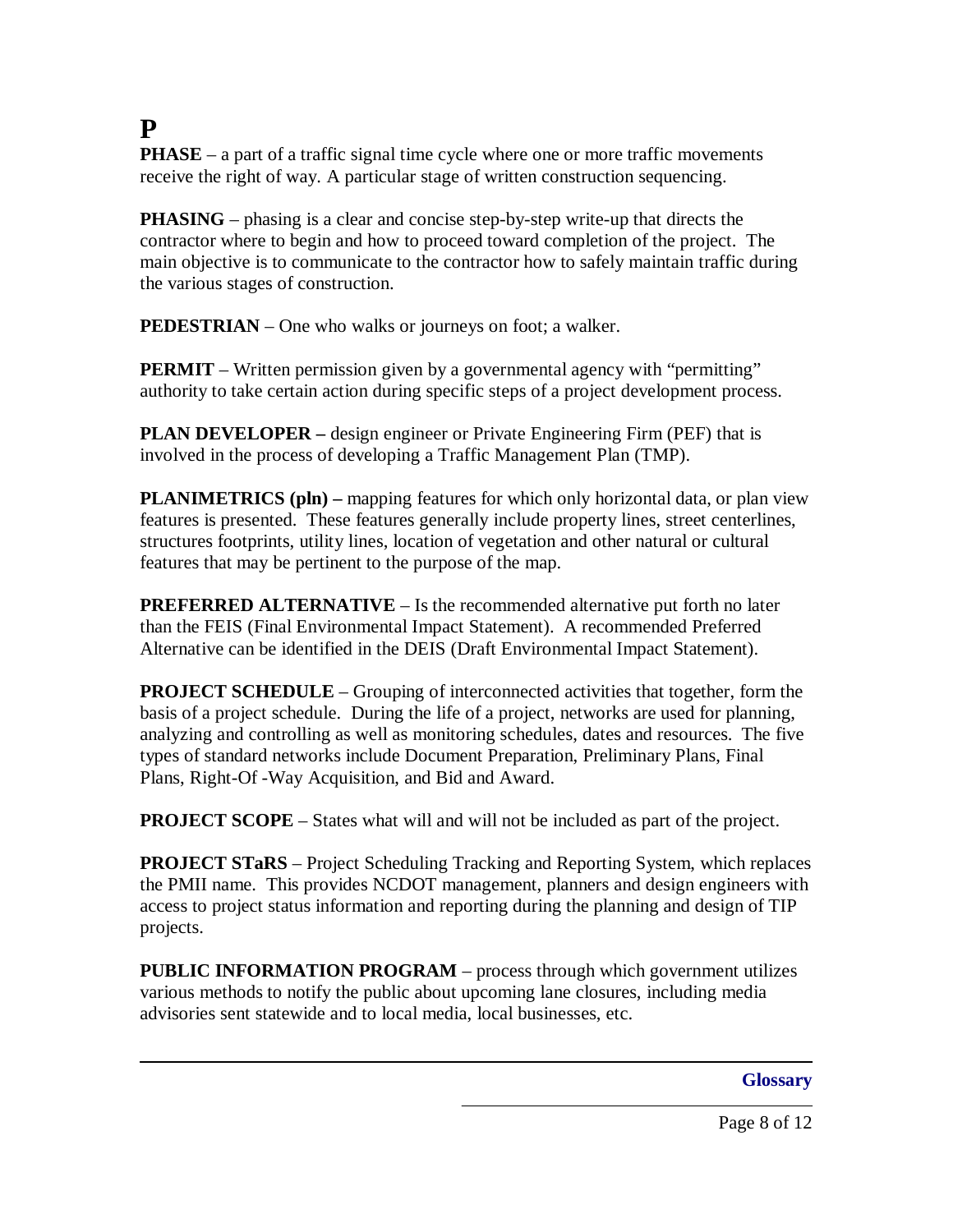<span id="page-43-0"></span>**NCDOT** – North Carolina Department of Transportation is responsible for building, repairing, and operating highway, bridges, and other modes of transportation, including ferries in the U.S. state of North Carolina.

**NCMIN** – the North Carolina Multimodal Investment Network (NCMIN) is a tool used to clarify all the components, facilities, and modes of North Carolina's transportation system. Components of the network are typically classified on the basis of how each contributes to serving a particular type of transportation movement. Some facilities serve *Statewide* movements, while others are *Regional* in terms of the service they provide, while still others are *Subregional* (localized). This classification also associates the increasing level of state (NCDOT) or local interest in various facilities. All transportation facilities, regardless of ownership and mode, are included in the Multimodal Investment Network. Each facility is classified into one of three tiers (groups): Statewide, Regional, or Subregional. Each tier has distinct features that define how facilities function, the type of travel they serve, and other measures like connectivity and usage. *Statewide Tier* facilities serve long-distance trips, connect regional centers, have the highest usage, and mostly provide a mobility function (as opposed to a land access function). *Regional Tier* facilities connect major population centers and have a mix functions. Some of the Regional Tier facilities can be viewed as serving statewide transportation criteria, but they usually provide an unmistakable localized function. They are equally important to a particular region of the state and also provide some land access. *Subregional Tier* facilities serve localized movements. They provide more of an access function than mobility, and are of a higher interest to cities and counties than the state.

**NETWORK** – Links in which you want to use the travel demand model to predict volumes and solve transportation problems.

**NOTICE OF INTENT (NOI)** – The Notice of Intent (NOI) is an announcement to the public and to interested agencies that a project is being developed and that an EIS (Environmental Impact Statement) will be prepared. It briefly describes the Study Area, the proposed action, its proposed purpose and need, the agency's proposed public scoping process, and identifies the name and address of the agency contract person.

## **O**

**OFFSET** – a lateral distance from edge of traveled way to a roadside object or feature.

**OPERATING SPEED** – the highest speed at which reasonably prudent drivers can be expected to operate vehicles on a section of highway under low traffic densities and good weather. This speed may be higher or lower than posted or legislated speed limits or nominal design speeds where alignment, roadside development, or other features affect vehicle operations.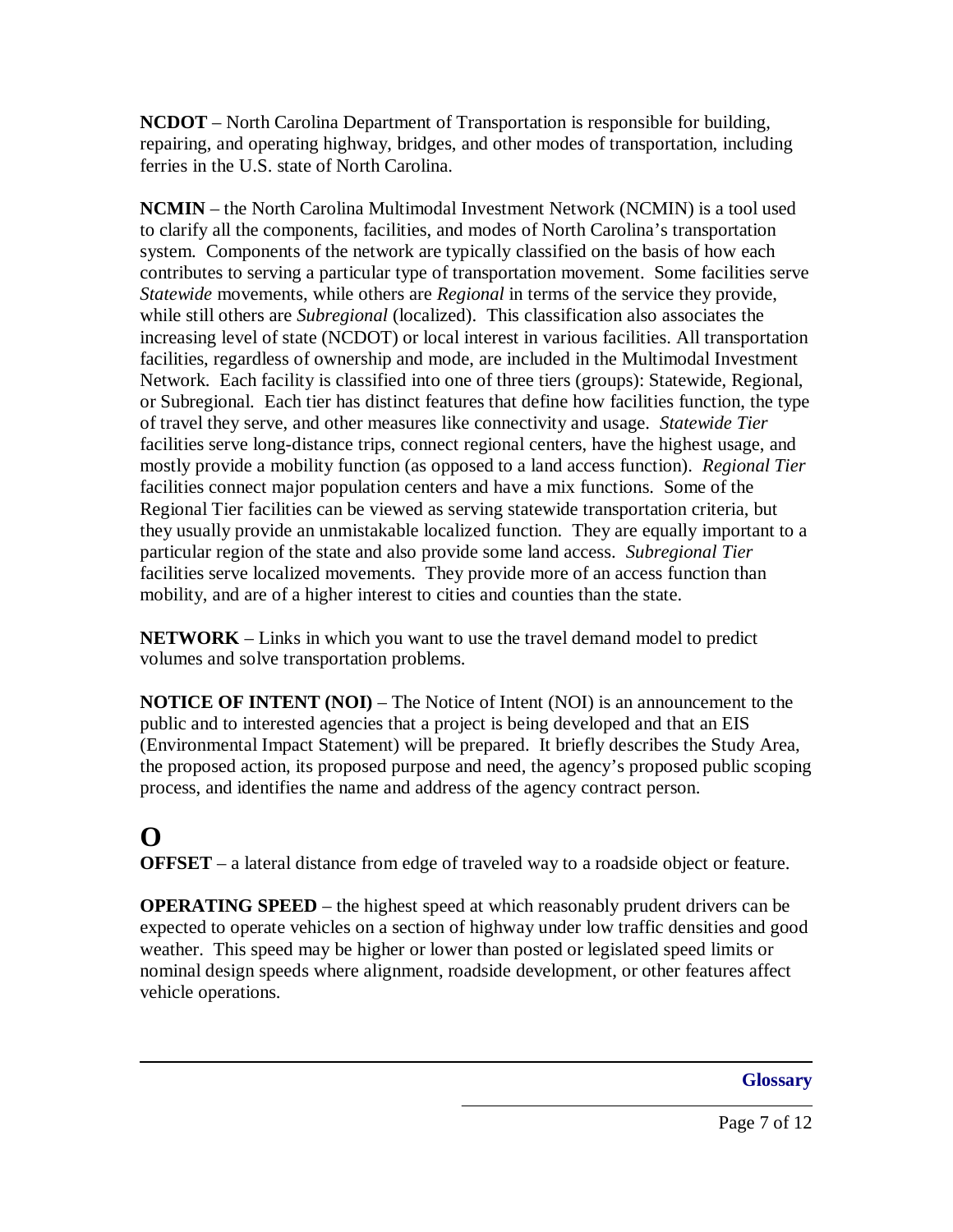<span id="page-44-0"></span>**PUBLIC INVOLVEMENT** – Process through which government communicates with its stakeholders using a series of products, tools, documents, and outreach opportunities.

**PUBLIC HEARING** – The meeting designed to afford the public the fullest opportunity to express opinions regarding a transportation project. A verbatim record (transcript) of the proceedings is made part of the project record.

**PUBLIC MEETING** – an announced meeting conducted by the convening agency designed to facilitate participation in the decision making process and to assist the public in gaining an informed view of a proposed project at any level. Can be referred to as a public information meeting.

**PUBLIC TRANSPORTATION** – Transportation by bus, rail (commuter or light), ferry or other transport, either publicly or privately owned, which is provided to the public or specialty service on a regular and continuing basis.

# **Q**

**QUEWZ – 98** – is a microcomputer analysis tool for planning and scheduling use in freeway work zone lane closures. It analyzes traffic conditions on a freeway segment with and without a lane closure in place and provides estimates of the additional road user costs and of the queuing resulting from a work zone lane closure. The road user cost calculated includes travel time, vehicle operating costs, and excess emissions.

## **R**

**RIGHT OF WAY (ROW) / (R/W)** – A public or private area that allows the passage of people or goods, including, but not limited to, freeways, streets, bicycle paths, alleys, trails and walkways. A public right-of-way is dedicated or deeded to the public entity for use under the control of a public agency.

**REGIONAL TIER** - facilities connecting major population centers and have a mix of functions. Some of the Regional Tier facilities can be viewed as serving statewide transportation criteria, but they usually provide an unmistakable localized function. They are equally important to a particular region of the state and also provide some land access.

## **S**

**SAP R/3** – Enterprise department-wide software used for business integration. SAP stands for Systems Applications and Products (in data processing). Worldwide corporation headquartered in Germany.

**SCALE** – the measurement (length) used on a set of plans to represent a larger measurement. For instance, 1 inch may represent 100 feet in a set of plans.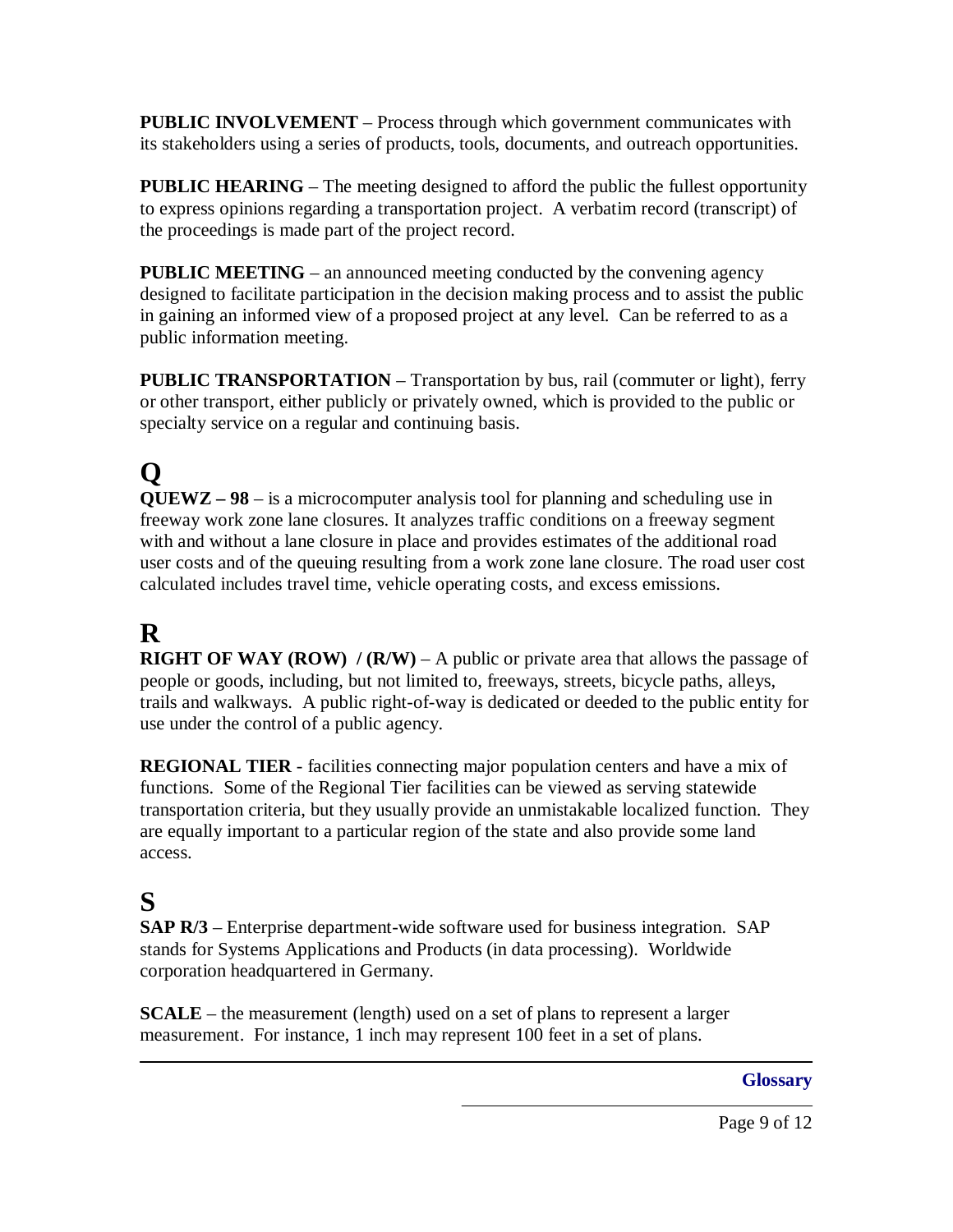**SCOPING** – The process of establishing the principal issues to be addressed in an environmental impact assessment.

**SCOPING DATA** – Principal issues addressed in an environmental impact assessment.

**SHOULDER –** the portion of roadway adjacent to the traveled surface for accommodation of stopped vehicles for emergency use, and for lateral (side) support of base and surface courses.

**SHY DISTANCE** – the distance from the edge of the traveled way beyond which a roadside object will not be perceived as an obstacle by the typical driver to the extent that the driver will change the vehicle's placement or speed.

**SIGNIFICANT IMPACTS** – Any number of social, environmental, or economic effects or influences which may be brought about as a result of the implementation of a transportation improvement. "Significant impacts" may include effects which are direct, secondary, or cumulative. The term "significant" is used and interpreted to determine which type of NEPA (National Environmental Policy Act) document is appropriate. Categorical Exclusions (CE) are those actions which do not involve significant effects. Environmental Impact Statement projects in most cases can and do involve significant impacts.

**SIGNIFICANT PROJECT** - a significant project is defined as one that, alone or in combination with other concurrent projects nearby, is anticipated to cause sustained work zone impacts that are greater than what is considered tolerable based on State policy and/or engineering judgment.

**SIGHT DISTANCE** – the length of roadway visible to the driver of a vehicle at any given point on the roadway when the view is unobstructed; that area or property designated on the plans to be acquired for sight distance purposes in order to ensure the driver an unobstructed view.

**STAKEHOLDERS** – Individuals, communities, government agencies, private organizations, non-governmental organizations, and other's having an interest or "stake" in both the process and outcomes of a project.

**STATE FORCES** – employees of the State who are responsible for performing highway maintenance work and contract work which is not included as part of the contractor's duties and obligations.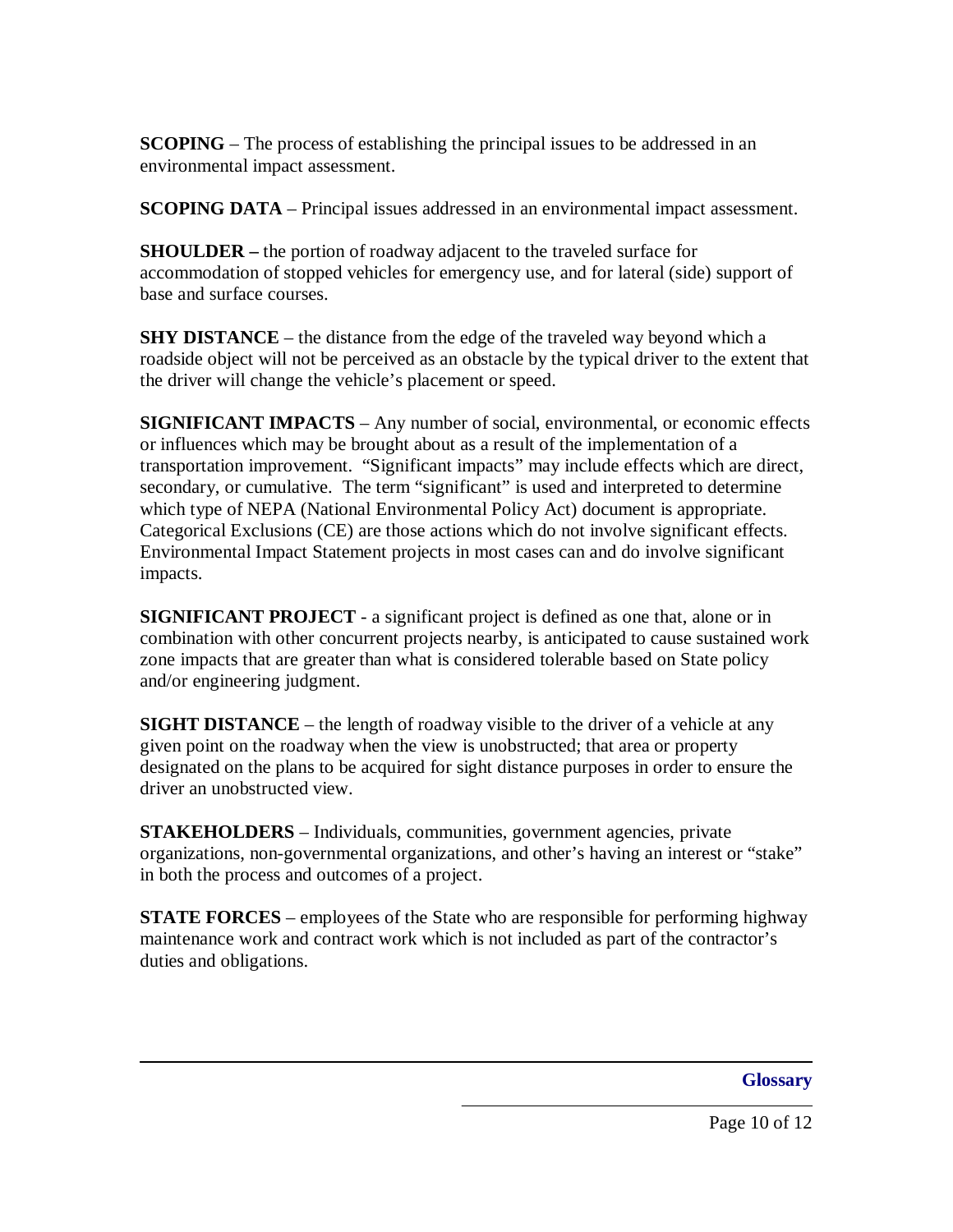<span id="page-46-0"></span>**STATEWIDE TIER** - facilities that serve long-distance trips, connect regional centers, have the highest usage, and mostly provide a mobility function (as opposed to a land access function).

**SUBREGIONAL TIER** - facilities that serve localized movements. They provide more of an access function than mobility, and are of a higher interest to cities and counties than the state.

**SURFACE COURSE** – the top layer of the pavement structure.

## **T**

**THE WORK ZONE SAFETY AND MOBILITY RULE (RULE)** - was published on September 9, 2004, in the Federal Register. All state and local governments that receive federal-aid funding were required to comply with the provisions of the rule no later than October 12, 2007. The Rule updates and broadens the former regulation at 23 CFR 630 Subpart J to address more of the current issues affecting work zone safety and mobility. The changes to the regulation encourage broader consideration of the safety and mobility impacts of work zones across project development, and the implementation of strategies that help manage these impacts during project delivery.

**TITLE SHEET** – the front sheet on a set of plans which describes the project, shows the location of the project, gives the general layout of the project, and other information (always sheet No.1 in a set of plans).

**TRAFFIC CALMING MEASURE** – includes speed bumps, traffic islands, roundabouts, etc. Their purpose is to slow motorized traffic, primarily on residential streets.

**TRAFFIC CONTROL DEVICES** –all signs, signals, markings and devices placed on, over, or adjacent to a street or highway by authority of a public body or official jurisdiction to regulate, warn, or guide traffic.

**TRANSPORTATION IMPROVEMENT PROGRAM (TIP)** – The State Transportation Improvement Program (STIP) is the document showing the transportation projects expected to occur over the next seven years.

**TRANSPORTATION MANAGEMENT PLAN (TMP) -** a TMP lays out a set of strategies for managing the work zone impacts of a project. Because work zone objectives, needs, and issues vary from project to project, the scope, content, and degree of detail in a TMP will also vary from project to project. It is ultimately up to the agency to establish and implement TMPs that best serve the mobility and safety needs of the motoring public, construction workers, businesses, and community.